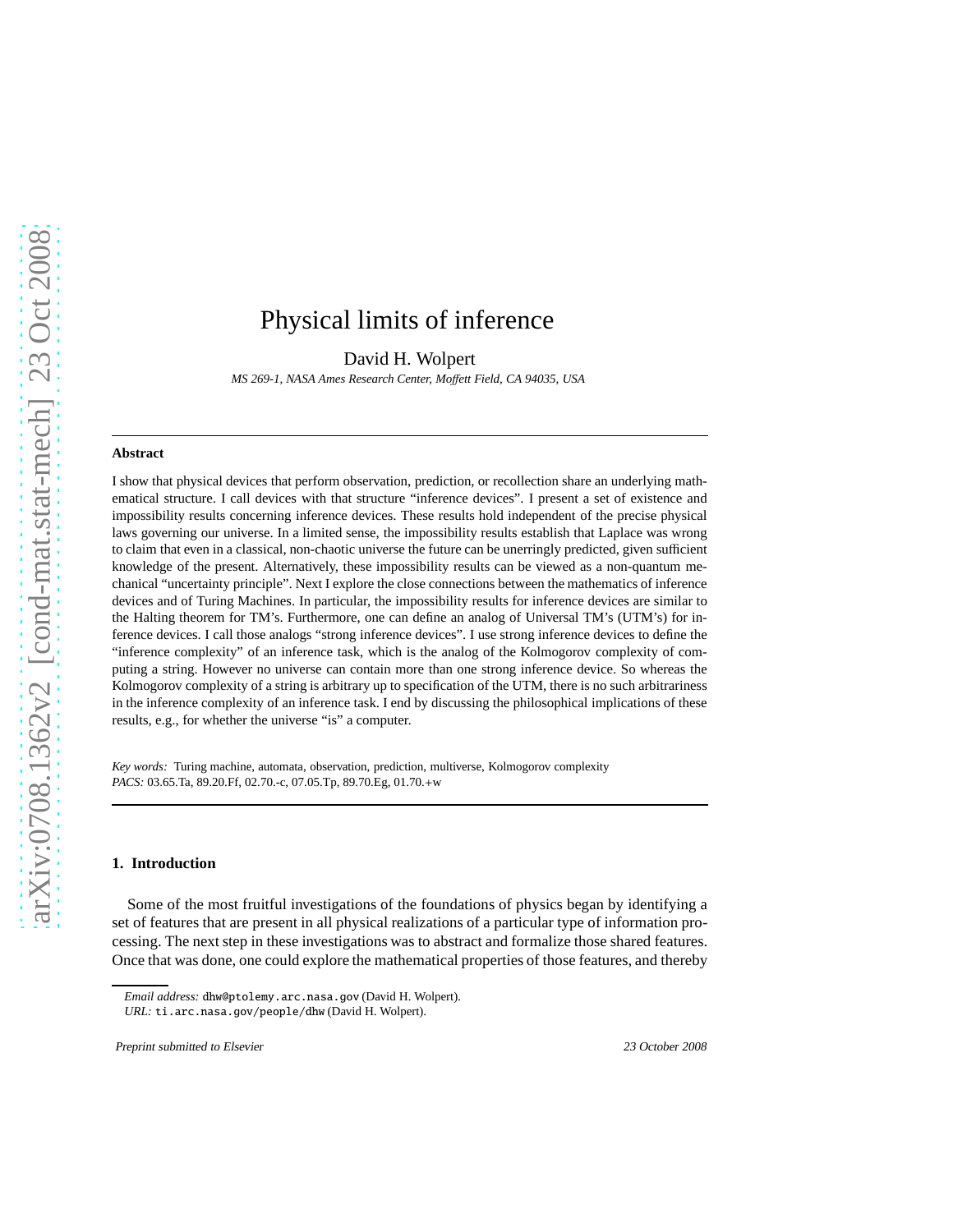analyze some aspects of the relationship between physics and information processing. Examples of such investigations include the many decades of work on the relationship between physics and computation [\[11,](#page-41-0)[12,](#page-41-1)[13](#page-41-2)[,14](#page-41-3)[,15](#page-41-4)[,16](#page-41-5)[,17](#page-41-6)[,18](#page-41-7)[,19,](#page-41-8)[20,](#page-41-9)[21,](#page-41-10)[22,](#page-41-11)[23,](#page-41-12)[22](#page-41-11)[,24\]](#page-41-13), the work on observation that started with Everett's seminal paper [\[25\]](#page-41-14), and more recent work that considers what possible forms physical reality might have [\[26](#page-41-15)[,27](#page-41-16)[,28,](#page-41-17)[29,](#page-41-18)[30,](#page-41-19)[31,](#page-41-20)[32,](#page-41-21)[33,](#page-41-22)[34](#page-41-23)[,35](#page-41-24)[,36\]](#page-41-25).

In this spirit, here we first present archetypal examples of physical devices that perform observation, of physical devices that perform prediction, and of physical devices that perform recollection. We then identify a set of features common to those examples. This is our first contribution, that such physical devices share those features.

Next we formalize those features, defining any device possessing them to be an "inference device". To do this requires our second contribution: a formalization of the concept of semantic information content.<sup>[1](#page-1-0)</sup> Loosely speaking, we define the semantic information content of a variable *s* concerning a variable *r* to be what an external scientist can infer about what the value of *r* is in their particular universe by knowing the state of *s*. Note the central role in this definition of the scientist external to the device. As discussed below, in the context of using inference devices for observation, this central role of the external scientist is in some ways more consistent with Wigner's view of the observation process than with the many-worlds view of that process.

For the remainder of the paper we develop the theory of inference devices, thereby analyzing numerous aspects of the relationship between physics and information processing. Our goal in this endeavor is to illustrate the breadth of the theory of inference devices; an exhaustive analysis of any one aspect of that theory is beyond what can fit into this single paper.

A recurring theme in our analysis of inference devices is their relationship with Turing Machines (TM's). In particular, there are impossibility results for inference devices that are similar to the Halting theorem for TM's. Furthermore, one can define an analog of Universal TM's (UTM's) for inference devices. We call those analogs "strong inference devices".

A central result of this paper is how to use strong inference devices to define the "inference complexity" of an inference task, which is the analog of the Kolmogorov complexity of computing a string. A task-independent bound is derived on how much the inference complexity of an inference task can differ for two different inference devices. This is analogous to the "encoding" bound governing how much the Kolmogorov complexity of a string can differ between two UTM's used to compute that string. However no universe can contain more than one strong inference device. So whereas the Kolmogorov complexity of a string is arbitrary up to specification of the UTM, there is no such arbitrariness in the inference complexity of an inference task.

After presenting inference complexity, we informally discuss the philosophical implications of all of our results to that point. In particular, we discuss what it might mean for the universe to "be" a computer. We also show how much of philosophy can be reduced to constraint satisfaction problems, potentially involving infinite-dimensional spaces. We follow this discussion by deriving some graph-theoretic properties governing the possible inference relationships among any set of multiple inference devices in the same universe.

Our next contribution is an extension of the inference devices framework to include physical devices that are used for control. Associated impossibility results provide fundamental limits on the capabilities of physical control systems. After this we present an extension of the framework to probabilistic inference devices. Of all the results in this paper, it is the impossibility results concerning probabilistic inference devices that are the most similar to quantum mechanical im-

<span id="page-1-0"></span><sup>&</sup>lt;sup>1</sup> In contrast to the concept of syntactic information content, whose formalization by Shannon is the basis of conventional information theory [\[37\]](#page-41-26).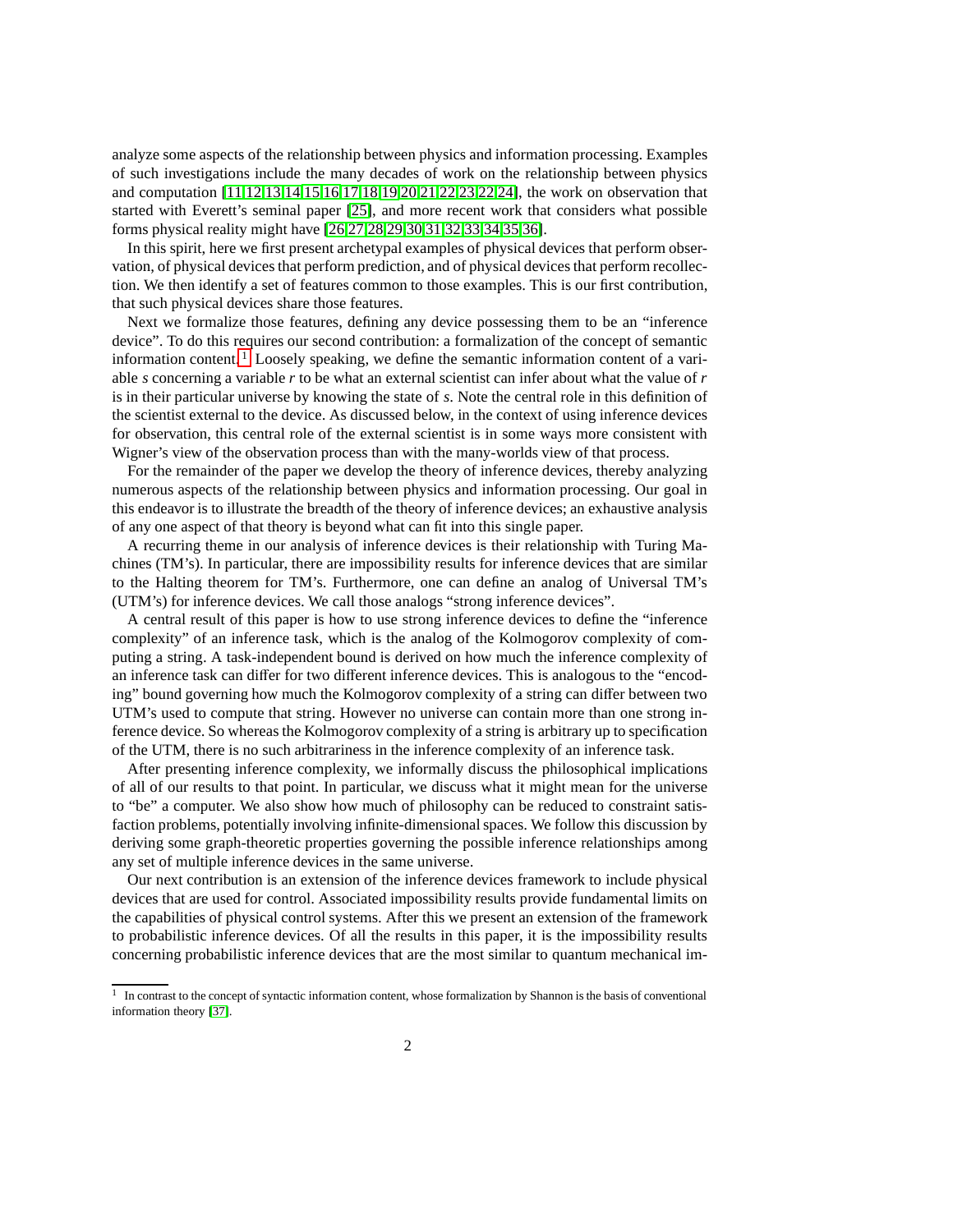possibility results. We end by presenting an extension of the framework that clarifies its relation with semantic information.

The crucial property underlying our results is that inference devices are embodied in the very physical system (namely the universe) about which they are making inferences. This embedding property and its consequences have nothing to do with the precise laws governing the underlying universe. In particular, those consequences do not involve chaotic dynamics as in [\[17](#page-41-6)[,18\]](#page-41-7), nor quantum mechanical indeterminism. Similarly, they apply independent of the values of any physical constants (in contrast, for example, to the work in [\[12\]](#page-41-1)), and more generally apply to every universe in a multiverse. Nor do the results presume limitations on where in the Chomsky hierarchy an inference device lies. So for example they would apply to oracles, if there can be oracles in our universe. In the limited sense of our impossibility results, Laplace was wrong to claim that even in a classical, non-chaotic universe the future can be unerringly predicted, given sufficient knowledge of the present [\[38\]](#page-41-27). Alternatively, these impossibility results can be viewed as a non-quantum mechanical "uncertainty principle".

All non-trivial proofs are in App. A. An earlier analysis addressing some of the issues considered in this paper can be found in [\[26\]](#page-41-15).

## <span id="page-2-1"></span>1.1. *Notation*

We will take the set of binary numbers  $\mathbb B$  to equal  $\{-1, 1\}$ , so that logical negation is indicated by the minus sign. We will also take Θ to be the Heaviside theta function that equals 1 if its argument is non-negative, 0 otherwise. N is the natural numbers,  $1, 2, \ldots$  For any function  $\Gamma$ with domain *U*, we will write the image of *U* under  $\Gamma$  as  $\Gamma(U)$ . For any function  $\Gamma$  with domain *U* that we will consider, we implicitly assume that  $\Gamma(U)$  contains at least two distinct elements. For any (potentially infinite) set *W*,  $|W|$  is the cardinality of *W*. For any real number  $a \in \mathbb{R}$ , [a is the smallest integer greater than or equal to *a*. Given two functions  $\Gamma_1$  and  $\Gamma_2$  with the same domain *U*, we write  $\Gamma_1 \otimes \Gamma_2$  for the function with domain *U* obeying  $u \in U : \rightarrow (\Gamma_1(u), \Gamma_2(u))$ , and with some abuse of terminology refer to this as the "product" of  $\Gamma_1$  and  $\Gamma_2$ .

Given a function Γ with domain *U*, we say that the partition **induced** by Γ is the family of subsets  $\{\Gamma^{-1}(\gamma) : \gamma \in \Gamma(U)\}$ . Intuitively, it is the family of subsets of *U* each of which consists of all elements having the same image under Γ. We will say that a partition *A* over a space *U* is a **fine-graining** of a partition *B* over *U* (or equivalently that *B* is a coarse-graining of *A*) iff every  $a \in A$  is a subset of some  $b \in B$ . Two partitions A and B are fine-grainings of each other iff  $A = B$ . Say a partition *A* is finite and a fine-graining of a partition *B*. Then  $|A| = |B|$  iff  $A = B$ .

Given a probability measure, the mutual information between two associated random variables *a*, *b* conditioned on event *c* is written  $\mathbb{M}(a, b \mid c)$ . The Shannon entropy of random variable *a* is  $\mathbb{H}(a)$ .

# <span id="page-2-0"></span>**2. Archetypal examples**

We now illustrate that many (if not all) physical realizations of the processes of observation, prediction, and memory share a certain mathematical structure. We do this by semi-formally describing each of those processes, one after the other. Each such description uses language that is purposely very similar to the other descriptions. It is that very similarity of language that demonstrates that the same mathematical structure arises as part of each of the processes. In the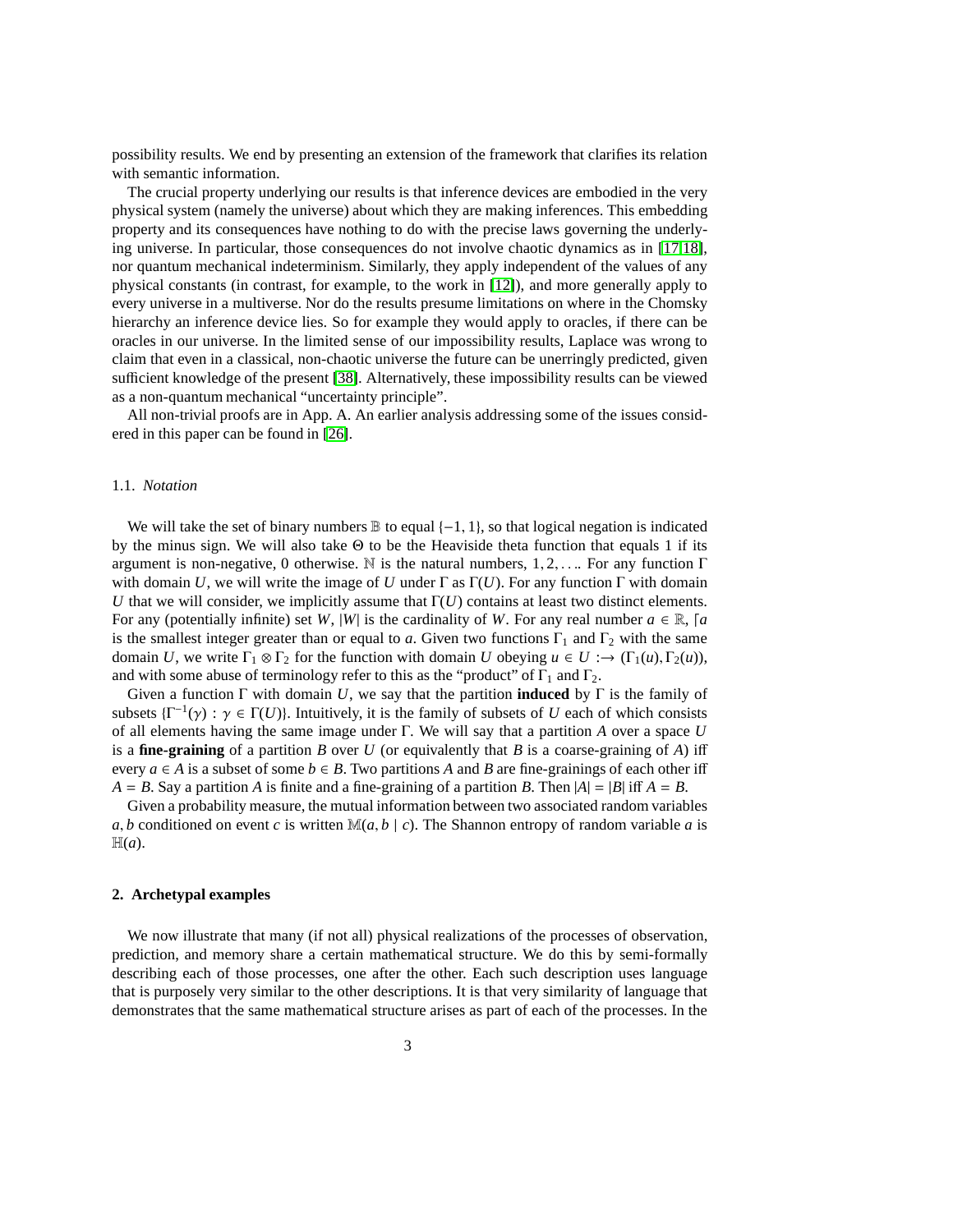following sections of this paper we will formalize that mathematical structure, and then present our formal results concerning it. [2](#page-3-0)

If the reader becomes convinced of this shared mathematical structure before reading through all the examples, (s)he is encouraged to skip to the next section. It is in that section that we formalize the shared mathematical structure, as an "inference device".

In all of the examples in this section, *U* is the space of all worldlines of the entire universe that are consistent with the laws of physics (whatever they may be), and *u* indicates an element of  $U^3$  $U^3$ 

**Example 1:** We start by describing a physical system that is a general-purpose observation device, capable of observing different aspects of the universe. Let *S* be some particular variable concerning the universe whose value at some time  $t_2$  we want our device to observe. If the universe's worldline is *u*, then the value of *S* at  $t_2$  is given by some function of *u* (e.g., it could be given by a component of *u*). Write that function as  $\Gamma$ ;  $S(t_2) = \Gamma(u)$ .

The observation device consists of two parts: an observation apparatus, and a scientist who uses (and interprets) that apparatus. To make our observation, the scientist must first configure the observation apparatus to be in some appropriate state at some time  $t_1 < t_2$ . (The idea is that by changing how the observation apparatus is configured the scientist can change what aspect of the universe he observes.) That configuration of the observation apparatus at  $t_1$  is also given by a function of the entire universe's worldline *u*, since the observation apparatus exists in the universe. Write that function as  $\chi$ , with range  $\chi(U)$ .

The goals is that if the apparatus has been properly configured, then sometime after  $t_1$  it couples with *S* in such a way that at some time  $t_3 > t_2$ , the output display of the observation apparatus accurately reflects  $S(t_2)$ . Again, that output display exists in the universe. So its state at  $t_3$  is a function of  $u$ ; write that function as  $\zeta$ .

The scientist reads the output of the apparatus and interprets that output as this attempted observation of  $S(t_2)$ . It is this interpretation that imbues that output with semantic information. Without such interpretation the output is just a meaningless (!) pattern, one that happens to be physically coupled with the variable being observed. (As an extreme example of such meaningless coupling, if a tree falls in a forest, but the video that recorded the fall is encrypted in a way that the scientist cannot undo, then the scientist does not "observe" that the tree fell by watching the video .)

To formalize what such interpretation means, we must define "semantic information". As mentioned above, we want the semantic information of a variable *s* concerning a variable *r* to be what an external scientist can infer about*r* by knowing the state of *s*. In the current example this means we require that the scientist can ask questions of the sort, "Does  $S(t_2) = K$ ?" at  $t_3$ , and that  $\zeta(u)$ provides the scientist with (possibly erroneous) answers to such questions. As an example, say that  $\zeta(u)$  is a display presenting integers from 0 to 1000, inclusive, with a special 'error' symbol for integers outside of that range. Since the scientist interprets the value on that display at  $t_3$  as the outcome of the observation of  $S(t_2)$ , by looking at the display at  $t_3$  the scientist is provided

<span id="page-3-0"></span><sup>&</sup>lt;sup>2</sup> Some might quibble that one or another of the these examples should involve additional structure, that what is presented in that example does not fully capture the physical processes it claims to describe. (See App. B.) The important point is that the structure presented in these examples is always found in real-world instances of the associated physical processes. Whether or not there is additional structure that "should" be assumed is not relevant. The structure that is assumed in the examples is sufficient to establish our formal results.

<span id="page-3-1"></span><sup>3</sup> For expository simplicity we use the language of non-quantum mechanical systems in this paper. However most of what follows holds just as well for a quantum-mechanical universe, if we interpret quantum mechanics appropriately.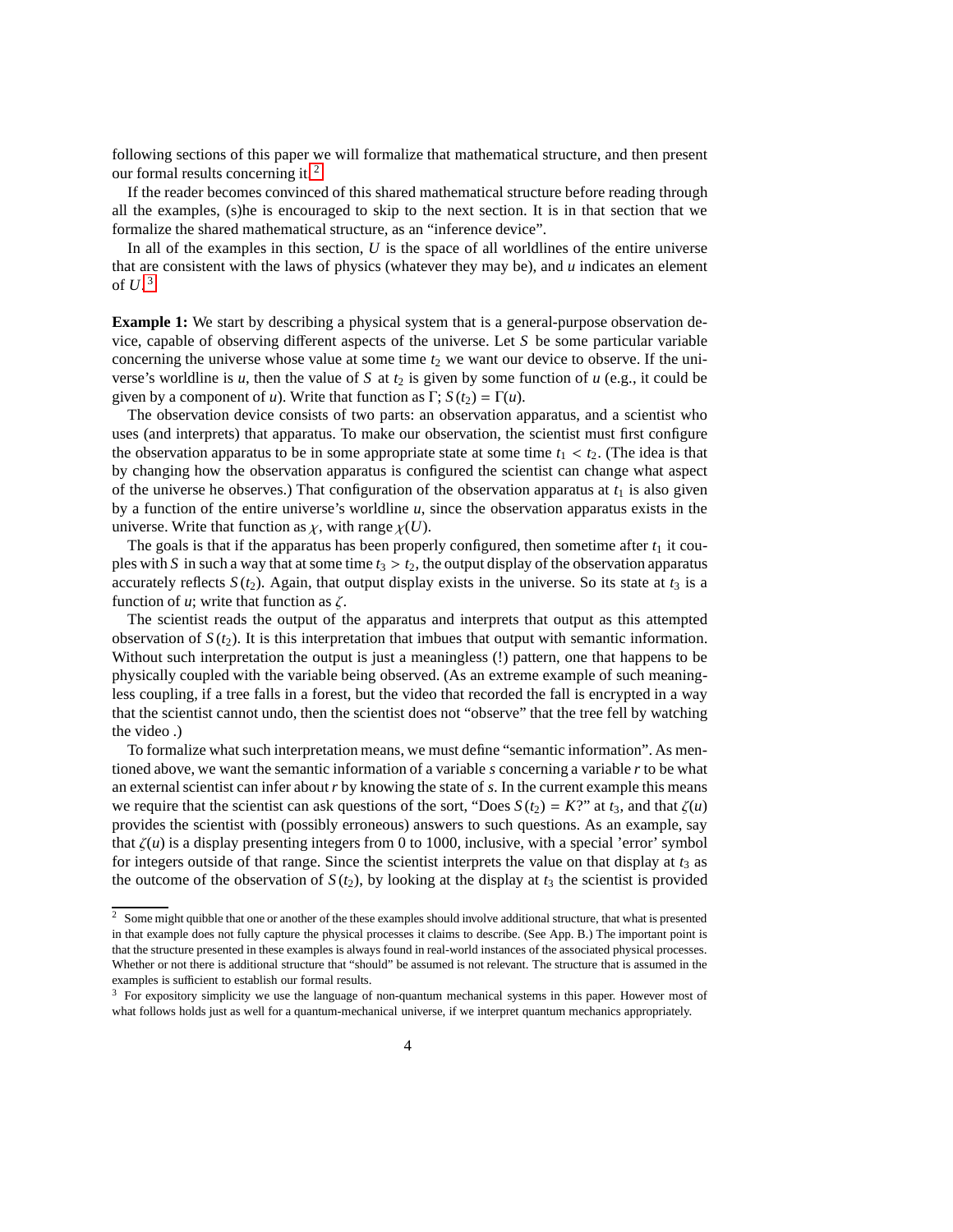with (possibly erroneous) answers to the question "Does  $S(t_2) = K$ ?" for all 1001 values of K that can be on the display.

To make this more precise, first note that any question like "Does  $S(t_2) = K$ ?" can either be answered 'yes' or 'no', and therefore is a binary function of *u*. For every *K*, write this associated binary function of *u* as  $q_K$ ;  $\forall K$ ,  $\forall u \in U$ ,  $q_K(u) = 1$  if  $S(t_2) = \Gamma(u) = K$ , and it equals -1 otherwise. Next, note that the brain of the scientist exists in the universe. So which (if any) of a set of such possible binary questions concerning the universe the scientist is asking at  $t_3$  is also a function of *u*. We write that function as Q. In particular, we presume that any question  $q_K$  is one of the elements in the range of *Q*, i.e., it is one of the questions that (depending on the state of the scientist's brain then) the scientist might be asking at *t*3.

Now for any particular question  $q<sub>K</sub>$  the scientist might be asking at  $t<sub>3</sub>$ , the answer that the scientist provides by interpreting the apparatus' output is a bit. The value of that bit is specified by the state of the scientist's brain at *t*3. (The premise being that the state of the scientist's brain was affected by the scientist's reading and then interpreting the apparatus' output.) So again, since the scientist's brain exists in the universe, the value of that answer bit is a function of *u*. We write that function as *Y*.

It is the combination of *Q* and *Y* that comprise the scientist's "interpretation" of ζ, and thereby imbue any particular  $\zeta(u)$  with semantic content.  $Q(u)$  specifies a question  $q_K$ .  $\zeta(u)$  then causes *Y*(*u*) to have some associated value. We take that value to be (the scientist's interpretation of) the apparatus' answer to the question of whether  $q_K(u) = 1$  or  $q_K(u) = -1$  (i.e., of whether  $S(t_2) =$ *K*). Combining,  $\zeta(u)$  causes  $Y(u)$  to have a value that we take to be (the scientist's interpration of) the apparatus' answer to whether  $[Q(u)](u) = 1$  or  $[Q(u)](u) = -1$ .

This scenario provides a set of requirements for what it means for the combination of the observation apparatus and the scientist using that apparatus to be able to successfully observe the state of *S* at  $t_2$ : First, we require that the scientist can configure the apparatus in such a way that its output at  $t_3$  gives  $\Gamma(u)$ . We also require that the scientist can read and interpret that output. This means at a minimum that for any question of the form "Does  $\Gamma(u) = K$ ?" the scientist can both ask that question at  $t_3$  and interpret  $\zeta(u)$  to accurately answer it.

To make this fully formal, we introduce a set of binary functions with domain Γ(*U*): ∀*K*, *f<sup>K</sup>* :  $\gamma \to 1$  iff  $\gamma = K$ . Note that we have one such function for every  $K \in \Gamma(U)$ . Our requirement for successful observation is that the observation apparatus can be configured so that, for any  $f_K$ , if the scientist were to consider an associated binary question at  $t_3$  and interpret  $\zeta(u)$  to answer the question, then the scientist's answer would necessarily equal  $f_K(\Gamma(u))$ . In other words, there is a value  $c \in \chi(U)$  such that for any  $K \in \Gamma(U)$ , there is an associated  $q_K \in \mathcal{Q}(U)$  such that the combination of  $\chi(u) = c$  and  $Q(u) = q_K$  implies that  $Y(u) = f_K(\Gamma(u))$ .

Intuitively, for the scientist to use the apparatus to "observe  $S(t_2)$ " only means the scientist must configure the apparatus appropriately; the scientist must force the universe to have a worldline *u* such that  $\chi(u) = c$ , and that must in turn cause  $\zeta(u)$  to accurately give  $\Gamma(u)$ . In particular, to "observe  $S(t_2)$ " does not require that the scientist impose any particular value on  $Q(u)$ . Rather *Q*'s role is to provide a way to interpret  $\zeta(u)$ . The only requirement made of *Q* is that *if* the scientist were to ask a question like "Does  $S(t_2)$  equal  $K$ ?", then  $Q(u)$  — determined by the state of the scientist's brain at  $t_3$  — would equal that question, and the scientist's answer  $Y(u)$  would be appropriately set by  $\zeta(u)$ . It is by using Q this way that we formalize the notion that  $\zeta(u)$ conveys information to the scientist concerning  $S(t_2)$ . The "observation is successful" if for any such question the scientist *might* pose (as reflected in  $Q(u)$ ), their associated answer (as reflected in  $Y(u)$ ) properly matches the state of *S* at  $t_2$ .

We can motivate this use of Q in a less nuanced, more direct way. Consider a scenario where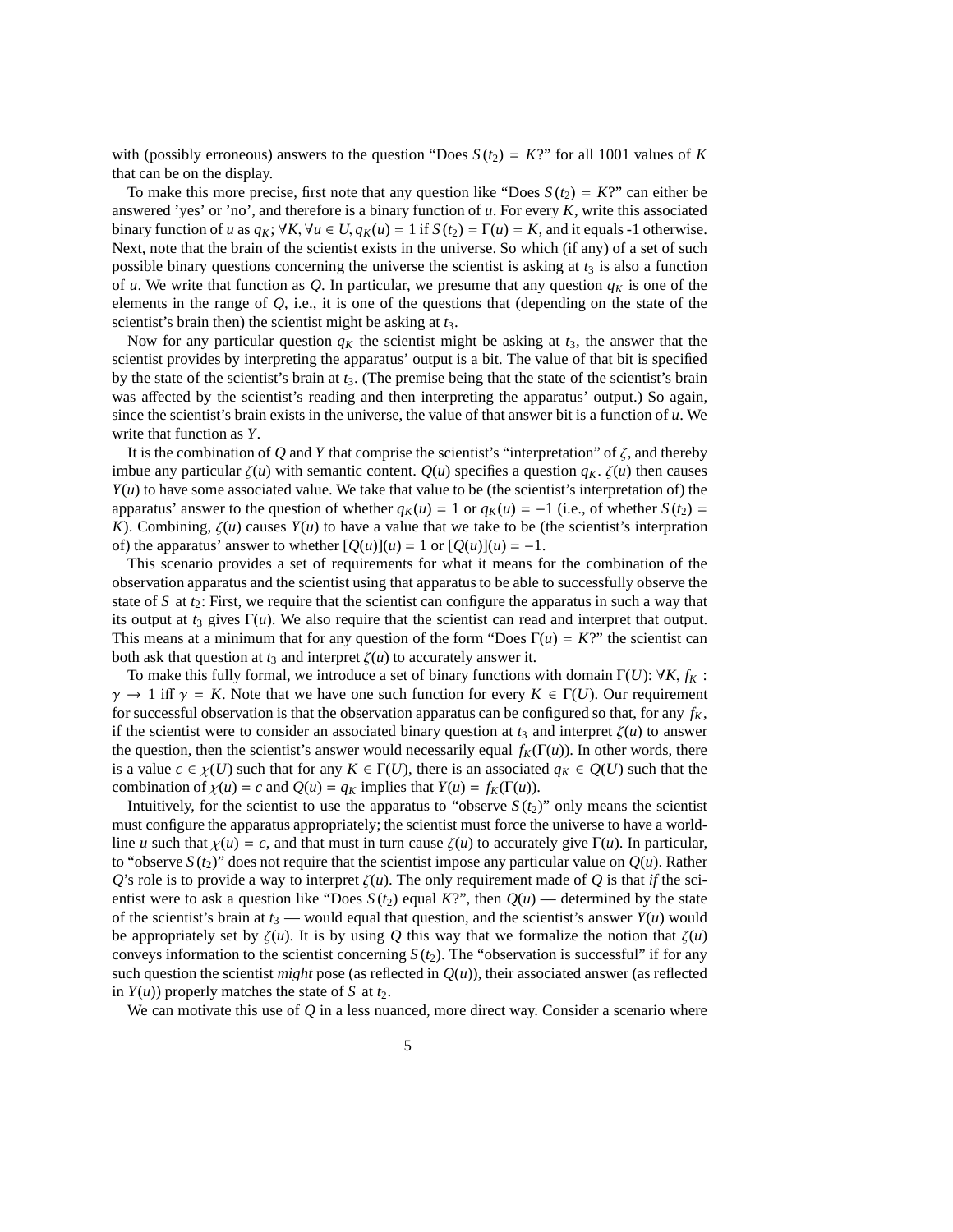the scientist cannot both pose all binary-valued questions  $f_K$  concerning  $S(t_2)$  and correctly answer them using the apparatus output,  $\zeta(u)$ . It would seem hard to justify the view that in this scenario the combination of the scientist with the apparatus makes a "successful observation" concerning  $S(t_2)$ .

Note that by defining an observation device as the combination of an observation apparatus with the external scientist who is using that apparatus, we are in a certain sense arriving at a Wignerian approach to observation. In contrast to a more straight-forward many-worlds approach, we require that the state of the observation apparatus not just be correlated with the variable being observed, but in fact contain semantic information concerning the variable being observed. This makes the external scientist using the observation apparatus crucial in our approach, in contrast to the case with the many-worlds approach.

**Example 2:** This example is a slight variant of Ex. 1. In this variant, there is no scientist, just "inanimate" pieces of hardware.

We change the apparatus of Ex. 1 slightly. First, we make the output  $\zeta$  be binary-valued. We also change the configuration function  $\chi$ , so that in addition to its previous duties, it also specifies a question of the form, "Does Γ(*u*) equal *K*?". Then observation is successful if for any *K* ∈ Γ(*U*), the apparatus can be configured appropriately, so that its output correctly answers the question of whether  $S(t_2)$  equals *K*. In other words, observation is successful if for any  $K \in \Gamma(U)$  there is an associated  $c \in \chi(U)$  such that having  $\chi(u) = c$  implies that  $Y(u) = f_K(\Gamma(u))$ .

**Example 3:** We now describe a physical system that is a general-purpose prediction device, capable of correctly predicting different aspects of the universe's future. Let *S* be some particular variable concerning the universe whose value at some time  $t_2$  we want our device to predict. If the universe's worldline is  $u$ , then the value of  $S$  at  $t_2$  is given by some function of  $u$  which we write as  $\Gamma$ ;  $S(t_2) = \Gamma(u)$ .

The prediction device consists of two parts, a physical computer, and a scientist who programs that computer to make the prediction and interprets the computer's output as that prediction. To "program the computer" means that the scientist initializes it at some time  $t_1 < t_2$  to contain some information concerning the state of the universe and to run a simulation of the dynamics of the universe that uses that information. Accordingly, to "program the computer" to perform the prediction means making it be in some appropriate state at *t*1. (The idea is that by changing how the computer is programmed, the scientist can change what aspect of the universe the computer predicts.) That initialization of the computer is also given by a function of the entire universe's worldline *u*, since the computer exists in the universe. Write that function as  $\chi$ , with range  $\chi$ (*U*).

The hope is that if the computer is properly programmed at  $t<sub>1</sub>$ , then it runs a simulation concerning the evolution of the universe that completes at some time  $t_3 > t_1$ , and at that time displays a correct prediction of  $S(t_2)$  on its output. (In general we would like to also have  $t_3 < t_2$ , so that the simulation completes before the event being predicted actually occurs, but we don't require that.) Again, that output display exists in the universe. So its state at  $t_3$  is a function of *u*; write that function as  $\zeta$ .

The scientist reads the output of the computer and interprets it as this attempted prediction of  $S(t_2)$ , thereby imbuing that output with semantic meaning. More precisely, for the value  $\zeta(u)$  to convey information to the scientist at *t*3, we require that the scientist can ask questions of the sort, "Does  $S(t_2) = K$ ?" at  $t_3$ , and that  $\zeta(u)$  provides the scientist with (possibly erroneous) answers to such questions.

As in Ex. 1, to make this more formal, we note that any question like "Does  $S(t_2) = K$ ?" is a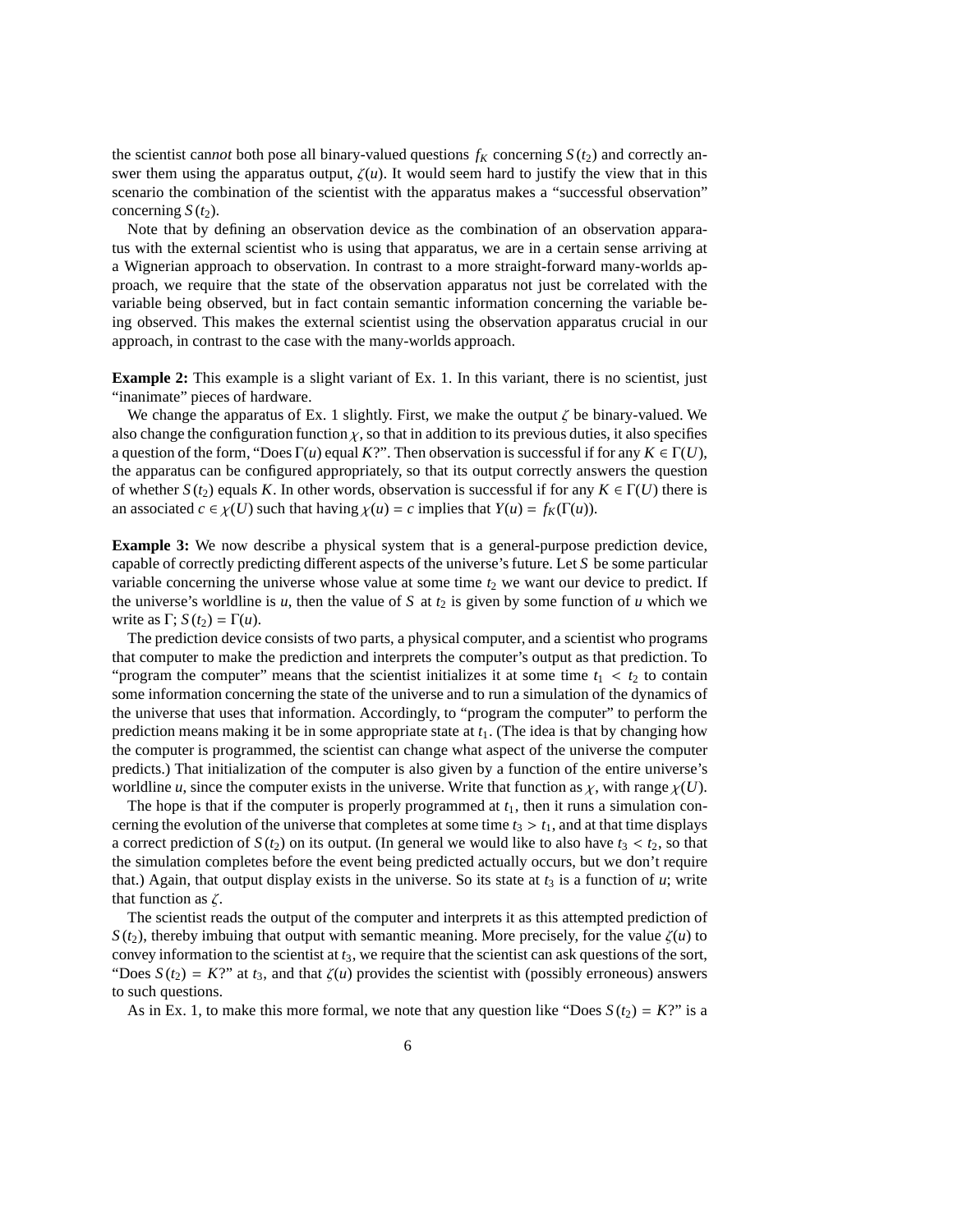binary function of *u*, of the sort  $q_K$  presented in Ex. 1. Also as in Ex. 1, the brain of the scientist exists in the universe. So which (if any) of a set of possible questions concerning the universe the scientist is asking at  $t_3$  is also a function of *u*, which we again write as *Q*. Also as in Ex. 1, the answer of the scientist to any such question is a bit that the scientist generates by interpreting  $\zeta(u)$ . Since that answer is given by the state of the scientist's brain at  $t_3$ , it is a function of *u*, which as before we write as *Y*.

So for the combination of the computer and the scientist using that computer to be able to successfully predict the state of  $S$  at  $t_2$  means two things: First, we require that the scientist can program the computer in such a way that its output at  $t_3$  gives  $\Gamma(u)$ . We also require that the scientist can read and interpret that output. More precisely, our requirement for successful prediction is that the computer can be programmed so that, for any  $f_K$ , if the scientist were to consider an associated binary question at  $t_3$  and interpret  $\zeta(u)$  to answer the question, then the scientist's answer would necessarily equal  $f_K(\Gamma(u))$ . In other words, there is a value  $c \in \chi(U)$ such that for any  $K \in \Gamma(U)$ , there is an associated  $q_K \in Q(U)$  such that the combination of  $\chi(u) = c$  and  $Q(u) = q_K$  implies that  $Y(u) = f_K(\Gamma(u))$ .

Just as in Ex. 1, for the scientist to use the apparatus to "predict  $S(t_2)$ " only means the scientist must program the computer appropriately; the scientist must force the universe to have a worldline *u* such that  $\chi(u) = c$ , and that must in turn cause  $\zeta(u)$  to accurately give  $\Gamma(u)$ . In particular, to "predict  $S(t_2)$ " does not require that the scientist impose any particular value on  $Q(u)$ . As before, *Q*'s role is to provide a way to interpret  $\zeta(u)$ .

Note that the "computer" in this example is defined in terms of what it does, not in terms of how it does it. This allows our formalization of prediction to avoid all issues of where exactly in the Chomsky hierarchy some particular physical computer might lie.

Nothing in the formalizations ending Ex.'s 1 - 3 relies on the precise choices of time-ordering imposed on the values *t*1, *t*2, *t*3, *t*4. Those formalizations only concern relations between functions Γ, *fk*, *Q*, ζ and *Y*, each having the entire worldline across all time as its domain. This fact means that the same sort of formalization can be applied to "retrodiction", as elaborated in the following example.

**Example 4:** Say we have a system that we want to serve as a general-purpose recording and recollection device, capable of correctly recording different aspects of the universe and recalling them at a later time. Let *S* be some particular variable concerning the universe whose value at some time *t*<sup>2</sup> we want our device to record. If the universe's worldline is *u*, then the value of *S* at *t*<sub>2</sub> is given by some function of *u* which we write as the function  $\Gamma$ ;  $S(t_2) = \Gamma(u)$ .

The recording device consists of two parts. The first is a physical recording apparatus that records many characteristics of the universe. The second is a scientist who queries that apparatus to see what it has recorded concerning some particular characteristic of the universe, and interprets the apparatus' response as that recording. To "query the apparatus" means that the scientist makes some variable concerning the apparatus be in an appropriate state at some time  $t_1 > t_2$ . (The idea is that by changing how the apparatus is queried, the scientist can change what aspect of the universe's past the apparatus displays to the scientist.) That state imposed on the variable concerning the apparatus at  $t_1$  is also given by a function of the entire universe's worldline  $u$ , since the apparatus exists in the universe. Write that function as  $\chi$ , with range  $\chi(U)$ .

The hope is that if the apparatus functions properly and is properly queried at  $t_1$ , then it retrieves an accurate recording of  $S(t_2)$ , and displays that recording on its output at some time  $t_3 > t_1$ . Again, that output display of the apparatus exists in the universe. So its state at  $t_3$  is a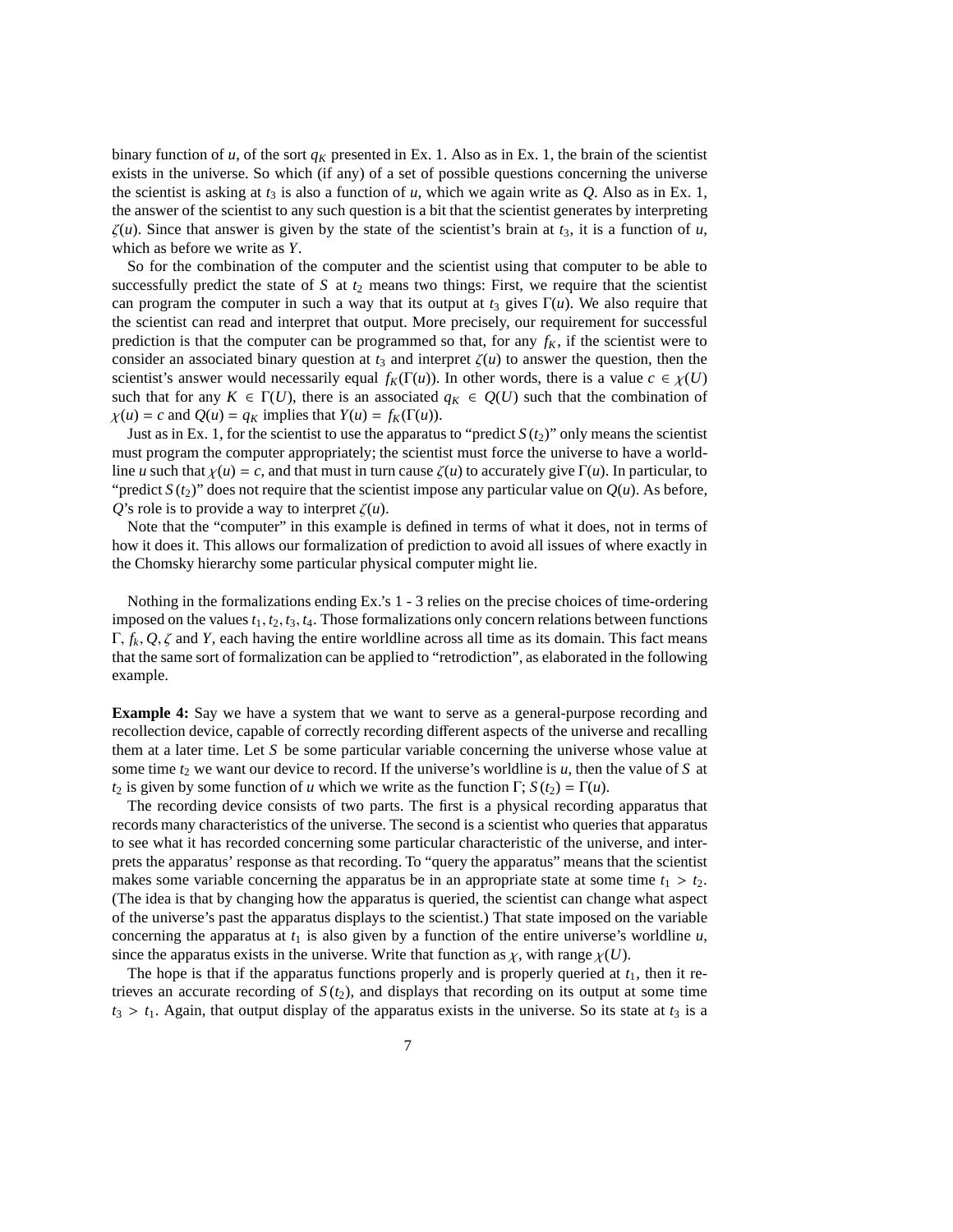function of  $u$ ; write that function as  $\zeta$ .

The scientist reads the output of the apparatus and interprets it as this recording of  $S(t_2)$ , thereby imbuing that output with semantic meaning. More precisely, for the value  $\zeta(u)$  to convey information to the scientist at  $t_3$ , we require that the scientist can ask questions of the sort, "Does"  $S(t_2) = K$ ?" at *t*<sub>3</sub>, and that  $\zeta(u)$  provides the scientist with (possibly erroneous) answers to such questions.

As in Ex. 1, to make this more formal, we note that any such question is a binary function of *u*, of the sort  $q_K$  presented in Ex. 1. Also as in Ex. 1, the brain of the scientist exists in the universe. So which (if any) of a set of possible questions concerning the universe the scientist is asking at  $t_3$  is also a function of *u*, which we again write as  $Q$ . Also as in Ex. 1, the answer of the scientist to any such question is a bit that the scientist generates by interpreting  $\zeta(u)$ . Since that answer is given by the state of the scientist's brain at *t*3, it is a function of *u*, which as before we write as *Y*.

So for the combination of the apparatus and the scientist using that apparatus to be able to successfully record and recall the state of  $S$  at  $t_2$  means two things: First, we require that the scientist can query the apparatus in such a way that its output at  $t_3$  gives  $\Gamma(u)$ . We also require that the scientist can read and interpret that output. More precisely, our requirement for successful recording and recollection is that the apparatus can be queried so that, for any  $f_K$ , if the scientist were to consider an associated binary question at  $t_3$  and interpret  $\zeta(u)$  to answer the question, then the scientist's answer would necessarily equal  $f_K(\Gamma(u))$ . In other words, there is a value  $c \in \chi(U)$  such that for any  $K \in \Gamma(U)$ , there is an associated  $q_K \in \mathcal{Q}(U)$  such that the combination of  $\chi(u) = c$  and  $Q(u) = q_K$  implies that  $Y(u) = f_K(\Gamma(u))$ .

Just as in Ex. 1, for the scientist to use the apparatus to "recall  $S(t_2)$ " only means the scientist must query the apparatus appropriately; the scientist must force the universe to have a worldline *u* such that  $\chi(u) = c$ , and that must in turn cause  $\zeta(u)$  to accurately give  $\Gamma(u)$ . In particular, to "recall  $S(t_2)$ " does not require that the scientist impose any particular value on  $Q(u)$ . As before, *Q*'s role is to provide a way to interpret  $\zeta(u)$ .

Note that nothing in this example specifies how the recording process operates. This is just like how nothing in Ex. 1 specifies how the observation apparatus couples with *S* , and how nothing in Ex. 3 specifies what simulation the computer runs.

See [\[39,](#page-41-28)[11,](#page-41-0)[30\]](#page-41-19) for discussion about the crucial role that recollection devices play in the psychological arrow of time, and of the crucial dependence of such devices on the second law of thermodynamics. As a result of their playing such a role, the limitations on recollection devices derived below have direct implications for the psychological and thermodynamic arrows of time.

Just as Ex. 2 varies Ex. 1 by removing the scientist, so Ex.'s 3 and 4 can be varied to remove the scientist.

#### **3. Basic concepts**

In this section we first formalize the mathematical structure that is shared among Ex.'s 1-4 of Sec. [2.](#page-2-0) In doing so we substantially simplify that structure. After this formalization of the shared structure in the examples we present some elementary results concerning that structure.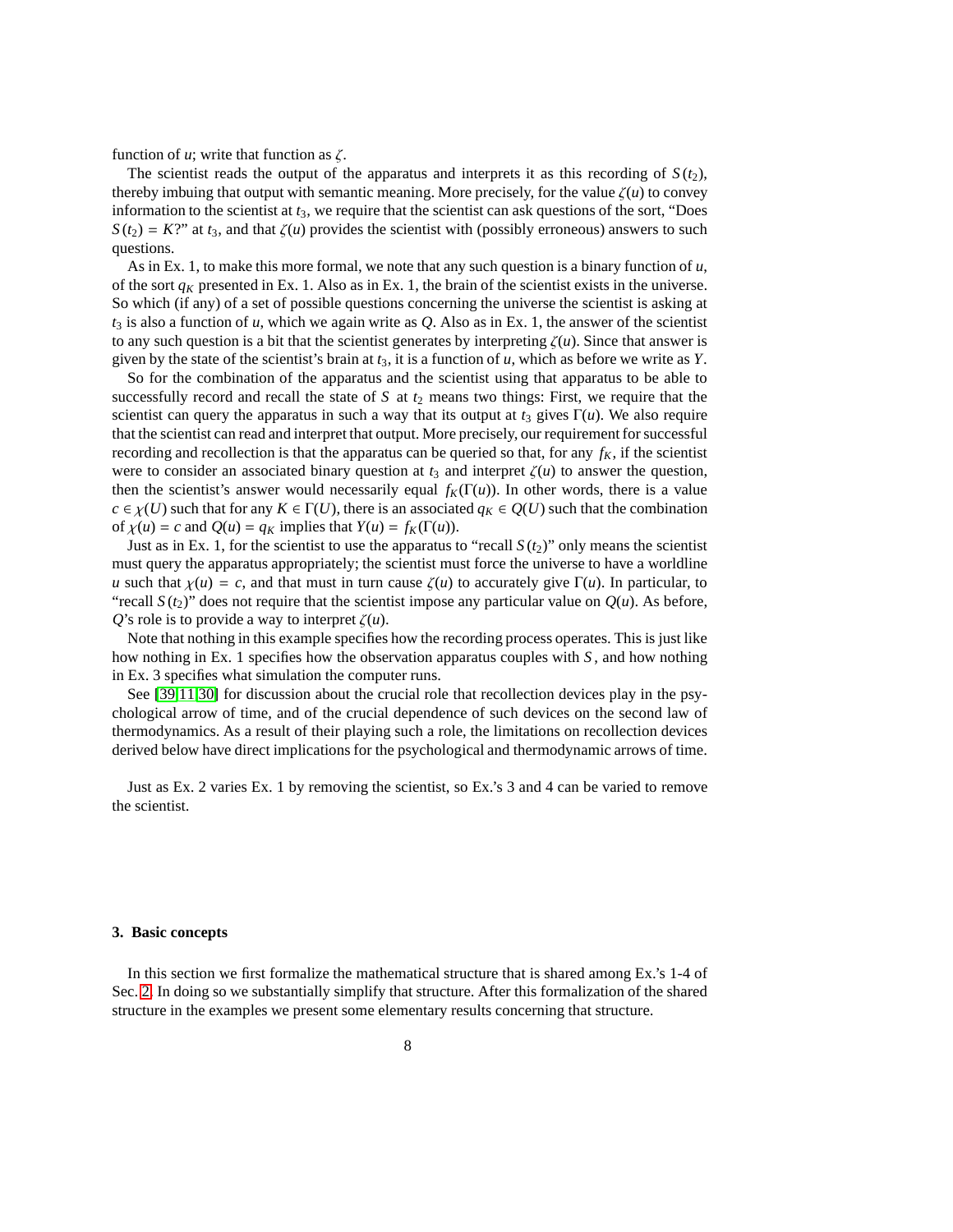#### 3.1. *Inference devices*

**Definition 1:** An (inference) device over a set *U* is a pair of functions  $(X, Y)$ , both with domain *U*. *Y* is called the **conclusion** function of the device, and is surjective onto B. *X* is called the **setup** function of the device.

As an illustration, in all of Ex.'s 1-4, the setup function is the composite function  $(\chi, Q)$ , and the conclusion function is *Y*. The value of  $X(u)$  can loosely be interpreted as how the device is "initialized / configured".<sup>[4](#page-8-0)</sup> The value of  $Y(u)$  should instead be viewed as all that the device predicts /observes / recollects when it is done. *A priori*, we assume nothing about how *X* and *Y* are related. Note that we do not require that the compound map  $(X, Y) : u \in U \to (X, Y)(u)$  be surjective. There can be pairs of values  $x \in X(U)$ ,  $y \in Y(U)$  that never arise for the same *u*.

Given some function  $\Gamma$  with domain *U* and some  $\gamma \in \Gamma(U)$ , we are interested in setting up a device so that it is assured of correctly answering whether  $\Gamma(u) = \gamma$  for the actual universe *u*. Loosely speaking, we will formalize this with the condition that  $Y(u) = 1$  iff  $\Gamma(u) = \gamma$  for all *u* that are consistent with some associated setup value of the device, i.e., such that  $X(u) = x$ . If this condition holds, then setting up the device to have setup value *x* guarantees that the device will make the correct conclusion concerning whether  $\Gamma(u) = \gamma$ . (Hence the terms "setup function" and "conclusion function" in Def. 1.)

Note that this desired relationship between *X*, *Y* and Γ can hold even if  $X(u) = x$  doesn't fix a unique value for  $Y(u)$ . Such non-uniqueness is typical when the device is being used for observation. Setting up a device to observe a variable outside of that device restricts the set of possible universes; only those *u* are allowed that are consistent with the observation device being set up that way to make the desired observation. But typically just setting up an observation device to observe what value a variable has doesn't uniquely fix the value of that variable.

In general we will want to predict / observe / recollect a function  $\Gamma$  that can take on more than two values. This is done by appropriately choosing  $X(u)$ . As mentioned,  $X(u)$  specifies what is known about the outside world together with a simulation program (in the case of computerbased prediction), or a specification of how to set up an observation apparatus (in the case of observation), or a specification of what to remember (in the case of a memory device). But in addition, in all those cases  $X(u)$  specifies one of the possible values of  $\Gamma(u)$  (i.e., it specifies a question of the form "Does  $\Gamma(u) = \gamma$ "). We then view the device's conclusion bit as saying whether  $\Gamma(u)$  does / doesn't have that specified value. So for example if our device is a computer being used to predict the value of some variable concerning the state of the world, then formally speaking, the setup of the computer specifies a particular one of the possible values of that variable (in addition to specifying other information like what simulation to run, what is known about the outside world, etc.). Our hope is that the computer's conclusion bit correctly answers whether the variable has that value specified in how the computer is set up.

Intuitively, this amounts to using a unary representation of  $\Gamma(U)$ . To formalize this with minimal notation, we will use the following shorthand:

**Definition 2:** Let *A* be a set having at least two elements. A **probe** of *A* is a mapping from *A* onto B that equals 1 for one and only one argument  $a \in A$ .

<span id="page-8-0"></span><sup>&</sup>lt;sup>4</sup> Care should be taken with this interpretation though. For example, in Ex. 1,  $\chi$  concerns the state of  $u$  at time  $t_1$ , and  $Q$ concerns the state of *u* at *t*3. So *X* "straddles multiple times".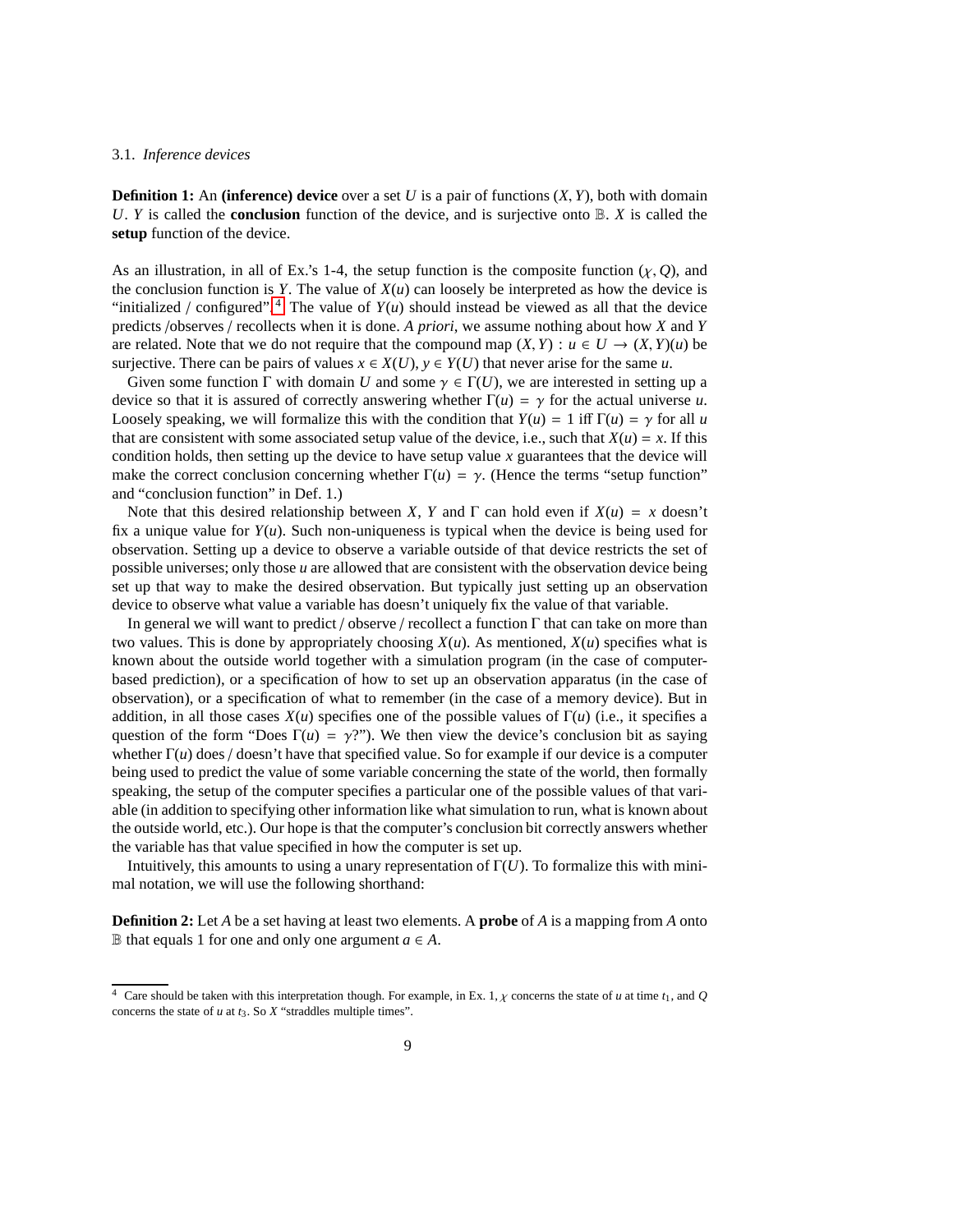So a probe of *A* is a function that picks out a single one of *A*'s possible values, i.e., it is a Kronecker delta function whose second argument is fixed, and whose image value 0 is replaced  $by -1$ .

## 3.2. *Notation for inference devices*

We now have the tools to define what it means for an inference device to successfully observe / predict / recall. Before presenting that definition we introduce some useful notation.

Unless specified otherwise, a device written as " $C_i$ " for any integer *i* is implicitly presumed to have domain U, with setup function  $X_i$  and conclusion function  $Y_i$  (and similarly for no subscript). Similarly, unless specified otherwise, expressions like "min<sub>*x<sub>i</sub>*</sub>" mean min<sub>*x<sub>i</sub>*∈*X<sub>i</sub>*(*U*).</sub>

We define a probe of a device to be a probe of the image of the device's conclusion function. Given a function Γ with domain *U* and a probe *f* of Γ(*U*), we write *f*(Γ) as shorthand for the function  $u \in U \to f(\Gamma(u))$ . We write  $\pi(A)$  to indicate the set of all probes of a set A, and  $\pi(\Gamma)$  to indicate the set of functions over  $U$ ,  $\{f(\Gamma): f \in \pi(\Gamma(U))\}.$ 

Probes are a shorthand way of posing queries concerning membership in a set (e.g., queries like "is it true that  $u \in Y^{-1}(y)$  for some particular value *y*?"). All such queries are binary-valued (which is why the range of probes is B). So couching the analysis in terms of probes essentially amounts to representing all associated spaces in terms of bits. This has the advantage that it allows us to avoid considering the ranges of any functions that arise in the analysis. In particular, it allows us to avoid concern for whether one such range "matches up" with the domains and/or ranges of other functions. For example, it allows us to avoid concern for such matching between the spaces defining two different inference devices when considering whether they infer each other.. (See [\[26\]](#page-41-15) for a more elaborate way of circumventing the need of those ranges to match.)

Say we are given a set of functions over  $U$ ,  $\{D_1, d_1, D_2, d_2, \ldots E_1, e_1, E_2, e_2, \ldots\}$ . Then with some abuse of terminology, we write " $D_1 = d_1, D_2 = d_2, \ldots \Rightarrow E_1 = e_1, E_2 = e_2, \ldots$ " as shorthand for "∃  $u \in U$  such that  $D_1(u) = d_1(u), D_2 = d_2, \ldots$ , and  $\forall u \in U$  such that  $D_1(u) = d_2(u)$  $d_1(u), D_2 = d_2, \ldots$ , it is the case that  $E_1(u) = e_1(u), e_2(u) = E_2(u), \ldots$ . We will often abuse notation even further by allowing  $d_1$  to be an element of  $D_1$ 's range. In this case, " $D_1 = d_1 \Rightarrow$ *E*<sub>1</sub> =  $e_1$ " is shorthand for "∃*u* ∈ *U* such that  $D_1 = d_1$ , and ∀ *u* ∈ *U* such that  $D_1(u) = d_1$ , it is also the case that  $E_1(u) = e_1(u)$ ".

## 3.3. *Weak inference*

We can now formalize inference as follows:

**Definition 3:** A device *C* (weakly) infers a function  $\Gamma$  over *U* iff  $\forall f \in \pi(\Gamma)$ ,  $\exists x$  such that  $X = x \Rightarrow Y = f(\Gamma).$ 

So using the definitions in the previous subsection, *C* weakly infers  $\Gamma$  iff  $\forall f \in \pi(\Gamma)$ ,  $\exists x \in X(U)$ such that for all  $u \in U$  for which  $X(u) = x$ ,  $Y(u) = f(\Gamma(u))$ .

Recall our stipulation that all functions over *U* take on at least two values, and so in particular Γ must. Therefore π(Γ) is non-empty. We will write *C* > Γ if *C* infers Γ. Expanding our shorthand notation, *C* > Γ means that for all  $γ ∈ Γ(U)$ ,  $∃x ∈ X(U)$  with the following property:  $∀u ∈ U$ :  $X(u) = x$ , it must be that  $Y(u) = f_{\gamma}(\Gamma(u))$ , where  $f_{\gamma}: \Gamma(U) \to \mathbb{B}$  is the probe of Γ's range that equals 1 iff  $\Gamma(u) = \gamma$ .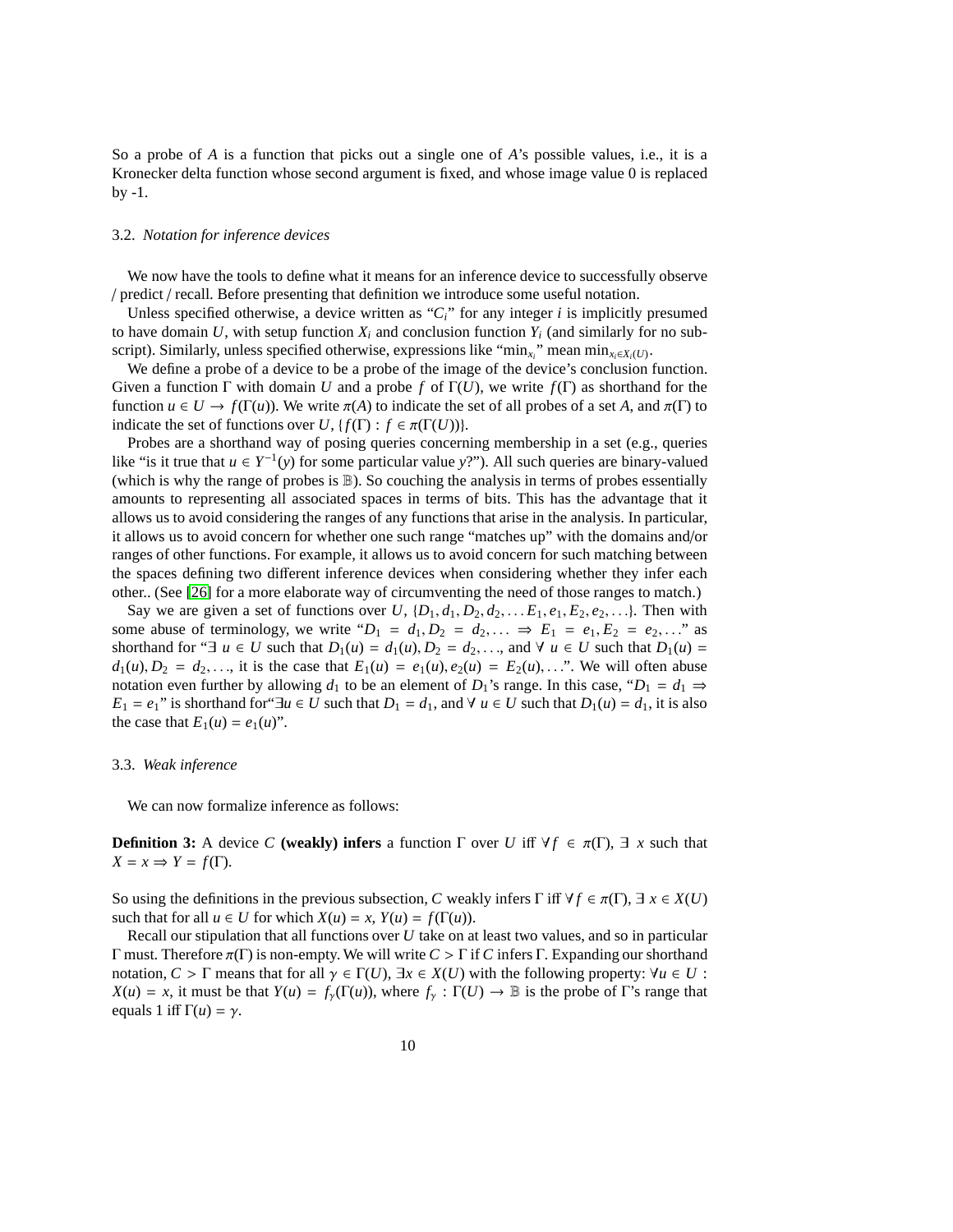Intuitively, to have  $C > \Gamma$  means that if the image value of  $\Gamma$  is expressed as a list of answers to questions of the form "Does  $\Gamma(u) = \gamma$ ", then we can set up the device so that it will guaranteedly correctly conclude any particular answer in that list. Alternatively, the requirement that there be an appropriate *x* for any probe function of Γ can be viewed as shorthand; in the definition of inference we are considering the ability of a device to correctly answer any member of a list of binary-valued questions, a set that is "generated" by Γ. So weak-inference is a worst-case definition: if a device C weakly infers  $\Gamma$ , then no matter what probe  $f \in \pi(\Gamma)$  a malicious demon might choose, the scientist could guarantee that  $Y = f(\Gamma)$  by choosing an associated value *x* for the value of *X*.

To illustrate this, consider again Ex. 1. Identify the *Y* in Def. 3 with the *Y* in Ex. 1, and similarly identify the Γ's with each other. Then identify the function *X* in Def. 3 as the product of functions,  $\chi \otimes Q$ . (*X*, *Y*) specifies a device *C*. The functions  $f_K$  in Ex. 1 are the probes in  $\pi(\Gamma)$ . So if  $C > \Gamma$ , then the aggregate system of scientist and observation apparatus can observe  $S(t_2)$ . Note that  $\zeta$  ends up being irrelevant. In essence, it serves as a conduit to transfer information into the scientist's brain.

In the many-worlds definition of an observation, any particular result of the observation is identified with a solitary worldline  $u$ . Intuitively, this might be worrisome; a solitary  $u$  is just a single point in a space, with no intrinsic mathematical structure. The properties of such a single point can be drastically modified by an appropriate isomorphism over *U*. In particular, as has been pointed out by many authors, in the many-worlds definition what gets "observed" can be modified if one changes the basis of *U*. (This is one of the major motivations for the work on decoherence [\[40,](#page-41-29)[41\]](#page-41-30).)

However if a scientist makes an observation, then that scientist *could* provide the value of any (binary-valued) function of the result of the observation, if they were asked to. So formally requiring that the scientist be able to provide such values doesn't preclude real-world instances of observation. At the same time, adding such a requirement has substantial consequences. In fact, it drives many of the results presented below concerning weak inference. This is why this requirement is incorporated into the definition of weak inference. In other words, it is why the definition of weak inference inherently involves multiple worldlines *u*, in contrast to the manyworlds definition of observation.

See Sec. [6.2](#page-22-0) for a discussion of the philosophical aspects of weak inference. The relation between weak inference and the theory of knowledge functions [\[42,](#page-41-31)[43,](#page-41-32)[44,](#page-41-33)[45\]](#page-41-34) is briefly discussed in Sec. [9.](#page-26-0) App. B contains a discussion of how unrestrictive the definition of weak inference is. Finally, some alternative definitions of devices and weak inference are considered in App. C.

## 3.4. *Elementary results concerning weak inference*

We say that a device  $C_1$  infers a set of functions if it infers every function in that set. We also say  $C_1$  infers a device  $C_2$  iff  $C_1 > Y_2$ . In general inference among devices is non-transitive. In addition we have the following elementary properties of devices:

**Proposition 1:** Let  $\{\Gamma_i\}$  be a set of functions with domain *U* and  $W \subset U$ .

**i**) If  $\forall i$ ,  $|\Gamma_i(W)| \geq 2$ , then there is a device over *U* that infers  $\{\Gamma_i\}$ .

**ii)** For any device *C*, there is a binary-valued function that *C* does not infer.

Prop. 1(ii) means in particular that there are sets  $\{\Gamma_i\}$  such that no device can infer every function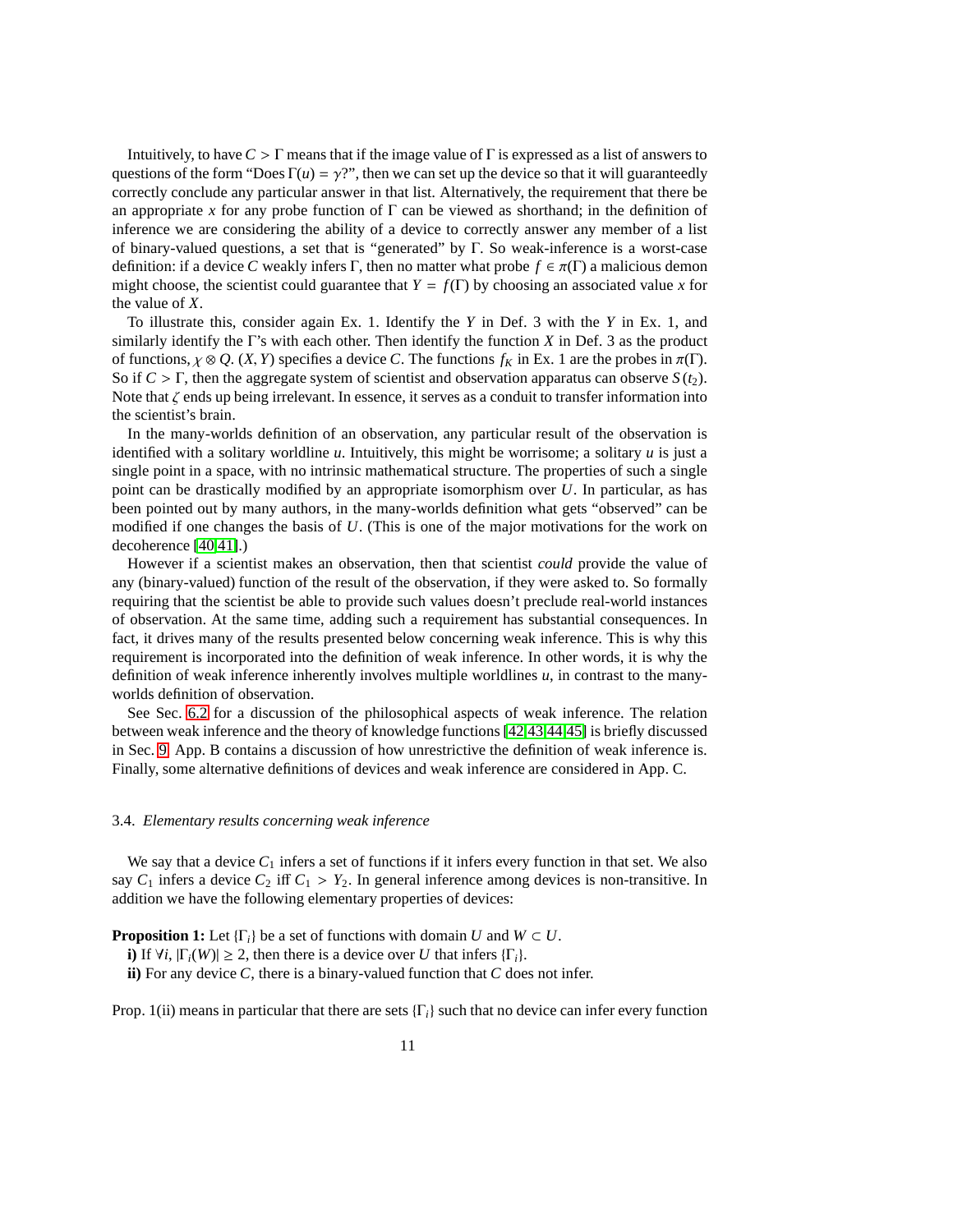in that set.

In a limited sense, when applied to prediction (cf. Ex. 1), Prop. 1(ii) means that Laplace was wrong: even if the universe were a giant clock, he would not have been able to reliably predict the universe's future state before it occurred.<sup>[5](#page-11-0)</sup> Viewed differently, Prop.  $1(ii)$  means that regardless of noise levels and the dimensions and other characteristics of the underlying attractors of the physical dynamics of various systems, there cannot be a time-series prediction algorithm [\[48\]](#page-42-0) that is always correct in its prediction of the future state of such systems.

Note that time does not appear in Def. 3's model of a prediction system. So in particular in Ex. 3 we could have  $t_3 < t_2$  — so that the time when the computer provides its prediction is *after* the event it is predicting — and the impossibility result of Prop. 1(ii) still holds (cf. Ex. 4). Moreover, the program that is input to the prediction computer via the value of  $\chi$  could even contain the value that we want to predict. Prop. 1(ii) would still mean that the conclusion that the computer's user comes to after reading the computer's output cannot be guaranteed to be correct.

This is all true even if the computer has super-Turing capability, and does not derive from chaotic dynamics, physical limitations like the speed of light, or quantum mechanical limitations. Indeed, when applied to an observation apparatus like in Ex. 1, Prop. 1(ii) can be viewed as a sort of non-quantum mechanical "uncertainty principle", establishing that there is no generalpurpose, infallible observation device. (See also Prop. 6 below, which is perhaps more closely analogous to the uncertainty principle.) In addition, when applied to the recording apparatus of Ex. 4, Prop. 1(ii) means that there is no general-purpose, infallible recording device.

To illustrate this in more detail, consider the relatively simple scenario where *C* is a computer making a prediction at time  $t$  about the state of the (deterministic, classical) universe at  $t' > t$ . Let *G* be the set of all time-*t* states of the universe in which *C*'s output display is +1. The laws of physics can be used to evolve *G* forward to time *t* ′ . Label that evolved set of time-*t* ′ states of the universe as  $H$ . Let  $\Gamma$  be the binary-valued question, "does the state of the universe at  $t'$  lies outside of *H*?".

There is no information concerning *H* that can be programmed into *C* at some time  $t^ < t$ that guarantees that the resultant prediction that *C* makes at *t* is a correct answer to that question. This is true no matter what  $t^-$  is, i.e., no matter how much time  $C$  has to run that program before making its answer at time *t*. It is also true no matter how much time there is between *t'* and *t*. It is even true if the program with which *C* is initialized explicitly gives the correct answer to the question.

Similar results hold if  $t' < t$ . In particular, such results hold if C is an observation device that we wish to configure so that at time *t* it correctly completes an observation process saying whether the universe was outside of  $H$  at time  $t'$ . We can even have  $t'$  be earlier than the time when  $C$  is set up. In this case,  $C$  is a recording system that contains information about the past and we wish to query it about whether the universe was outside of *H* at *t* ′ . See [\[26\]](#page-41-15) for further discussion of these points.

While these limitations are unavoidable, often they are not relevant, in that we are not interested in whether a device infers an arbitrary set of functions. Instead, often we are interested in whether a devices infers some specified subset of all functions. Prop. 1(i) addresses that situation.

<span id="page-11-0"></span><sup>5</sup> Similar conclusions have been reached previously [\[46,](#page-41-35)[47\]](#page-42-1). However in addition to being limited to the inference process of prediction, that earlier work is quite informal. Furthermore, it unknowingly disputes well-established results in engineering. For example, the claim in [\[46\]](#page-41-35) that "a prediction concerning the narrator's future ... cannot ... account for the effect of the narrator's learning that prediction" is refuted by adaptive control theory and Bellman's equations. Similarly, those with training in computer science will recognize statements (A3), (A4), and the notion of "structurally identical predictors" in [\[47\]](#page-42-1) as formally meaningless.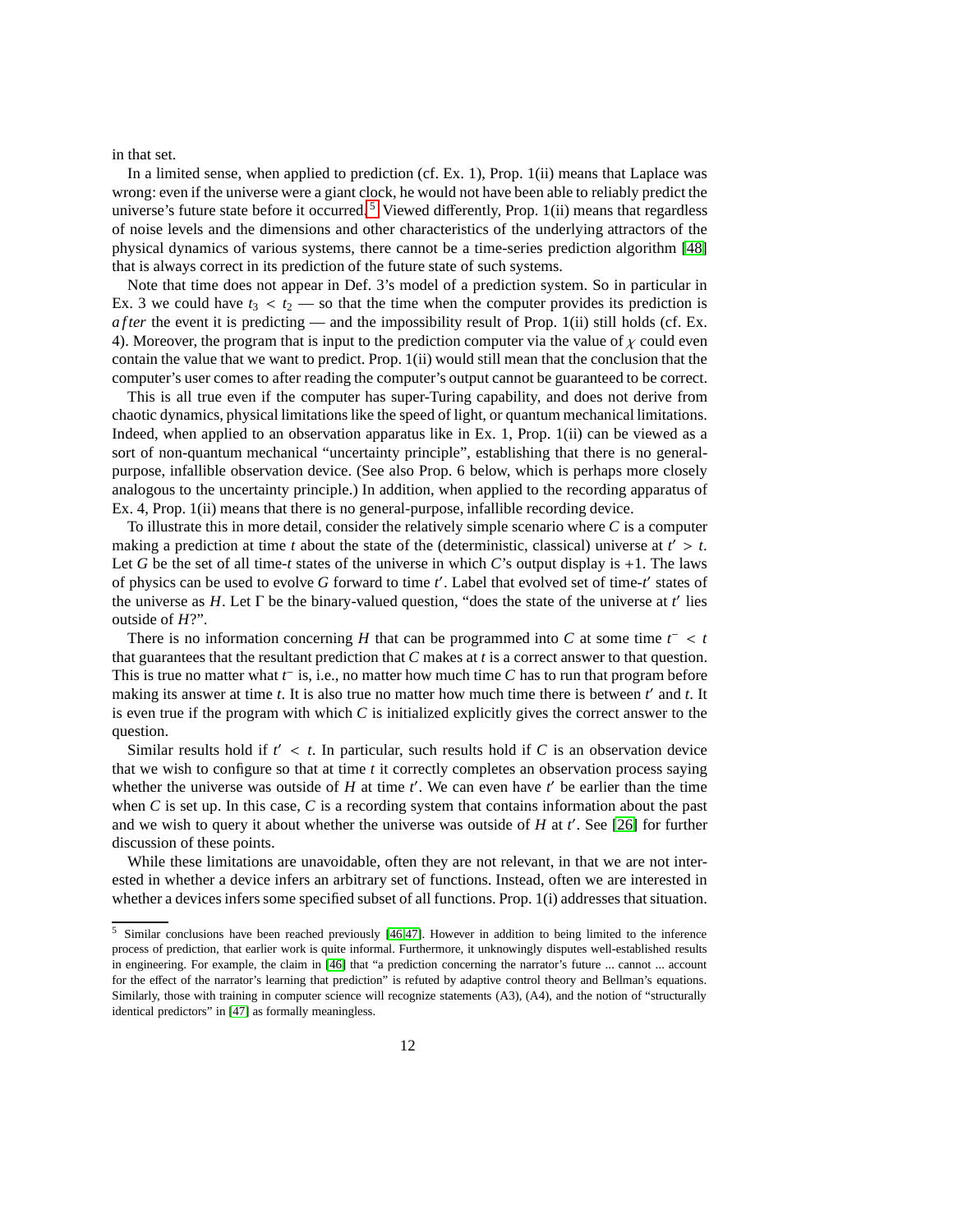In particular, given our assumption that any function over *U* must contain at least two values in its range, it immediately implies the following:

# **Corollary 1:**

- **i**) Let  $\{\Gamma_i\}$  be a set of functions with domain *U* and  $W \subset U$ . If  $\forall i$ ,  $\Gamma_i(U) = \Gamma_i(W)$ , then there is a device that infers  ${\{\Gamma_i\}}$ .
- **ii)** For any function Γ with domain *U* there is a device that infers Γ.

Another implication of Prop. 1(i) is the following:

**Corollary 2:** Let  $C = (X, Y)$  be a device over *U* where the partition induced by *X* is a finegraining of the partition induced by *Y*. Then  $|X(U)| > 2$  iff there is a function that *C* infers.

Prop. 1(ii) tells us that any inference device *C* can be "thwarted" by an associated function. However it does not forbid the possibility of some second device that can infer that function that thwarts*C*. To analyze issues of this sort, and more generally to analyze the inference relationships within sets of multiple functions and multiple devices, we start with the following definition:

**Definition 4:** Two devices  $(X_1, Y_1)$  and  $(X_2, Y_2)$  are (setup) distinguishable iff  $\forall x_1, x_2, \exists u \in U$ s.t.  $X_1(u) = x_1, X_2(u) = x_2$ .

No device is distinguishable from itself. Distinguishability is non-transitive in general. Having two devices be distinguishable means that no matter how the first device is set up, it is always possible to set up the second one in an arbitrary fashion; the setting up of the first device does not preclude any options for setting up the second one. Intuitively, if two devices are not distinguishable, then the setup function of one of the devices is partially "controlled" by the setup function of the other one. In such a situation, they are not two fully separate, independent devices.

By choosing the negation probe  $f(y \in \mathbb{B}) = -y$  we see that no device can weakly infer itself. We also have the following:

**Theorem 1:** No two distinguishable devices can weakly infer each other.

Thm. 1 says that no matter how clever we are in designing a pair of inference devices, so long as they are distinguishable from each another, one of them must thwart the other, providing a function that the other device cannot infer. Whereas the impossibility result of Prop. 1(ii) relies on constructing a special function Γ matched to *C*, the implications of Thm. 1 are broader, in that they establish that a whole class of functions cannot be inferred by *C* (namely the conclusion functions of devices that are distinguishable from *C* and also can infer *C*). It is important to note that the distinguishability condition is crucial to Thm. 1; mutual weak inference can occur between non-distinguishable devices.

**Example 5:** Consider a rectangular grid of particle pairs, each pair consisting of a yellow particle and a purple particle. Say that all particles can either be spin up or spin down. Write the spin of the purple particle at grid location  $(i, j)$  as  $s^p(i, j)$ , and the spin of the yellow particle there as *s y* (*i*, *j*).

Such a grid is a set *U* consisting of all quadruples  $\{i, j, s^p(i, j), s^y(i, j)\}$ . Assume there are at least two *i* values, and at least one purple spin is up and at least one is down. Then we can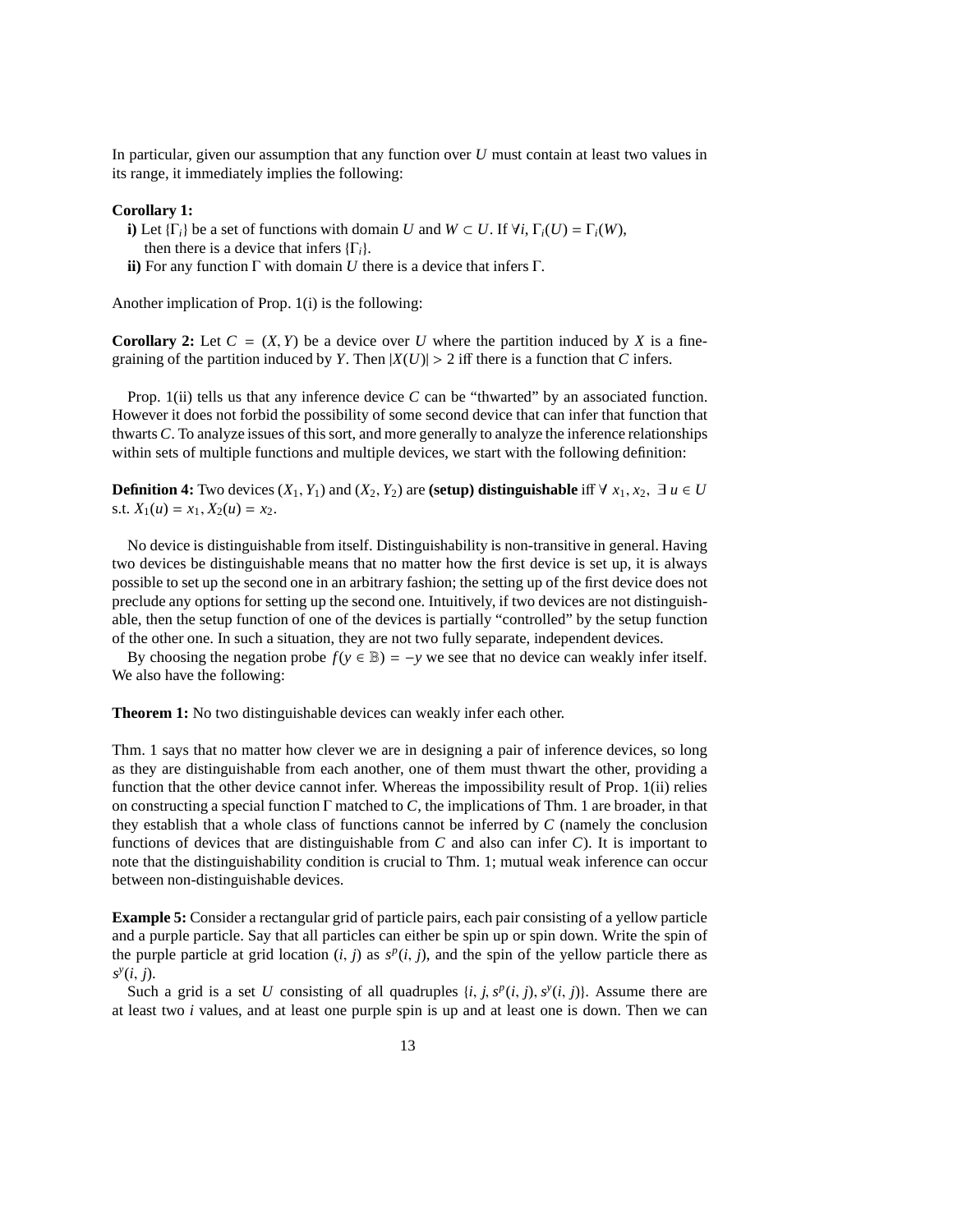define a "purple inference device" C<sup>p</sup> by  $X^p(i, j, s^p(i, j), s^y(i, j)) \triangleq i$  and  $Y^p(i, j, s^p(i, j), s^y(i, j)) \triangleq$  $s^p(i, j)$ . Similarly, a "yellow inference device" can be defined by  $X^y(i, j, s^p(i, j), s^y(i, j)) \triangleq j$  and  $Y^{\gamma}(i, j, s^{p}(i, j), s^{\gamma}(i, j)) \triangleq s^{\gamma}(i, j)$  (assuming there are at least two j's and at least one yellow particle is spin up and at least one is spin down).

These two devices are distinguishable. In addition,  $C^p > C^y$  if there is some *i*' such that  $s^p(i', j) = s^y(i', j)$  for all j, and also some i'' such that  $s^p(i'', j) = -s^y(i'', j)$  for all j. In such a situation we can set up the purple device with a value  $(i')$  that guarantees that its conclusion correctly answers the question, "Does *s*<sup>y</sup> point up?". Similarly, we can set it up with a value that guarantees that its conclusion correctly answers the question, "Does *s <sup>y</sup>* point down?".

However if there is such an *i'* and *i''*, then clearly there cannot also be both a value *j'* and a value  $j''$  that the yellow inference device can use to answer whether  $s^p$  points up and whether  $s^p$  points down, respectively. This impossibility holds regardless of the size of the grid and the particular pattern of yellow and purple particles on the grid. Thm. 1 generalizes this impossibility result.

As a general comment, the definition of what it means for a device to infer Γ can be reexpressed in terms of the pre-images in *U* of  $\Gamma$ , { $\Gamma^{-1}(\gamma)$  :  $\gamma \in \Gamma(U)$ }. <sup>[6](#page-13-0)</sup> Now in this paper we only consider weak inference of Γ's that are functions. So none of those pre-images of Γ intersect the others; they comprise a partition of *U*. However more generally, one might be interested in inference of  $\Gamma$  when some of the pre-images of  $\Gamma$  have non-empty intersection with one another. For example, one might wish to observe if some physical variable is in the range [0, 10], the range [5, 20], or the range [15, 30]. Formally, the generalization to overlapping pre-images of Γ arises by allowing Γ to be a correspondence rather than a function. The generalization of the formalism to explicitly accommodate such correspondences is beyond the scope of this paper. Note though that since devices are pairs of functions, that generalization is not relevant for much of the analysis concerning the inference of one device by another.

# **4. Turing machines, Universal Turing machines, and inference**

There are several connections between inference and results in computer science [\[49\]](#page-42-2). In this section we introduce some elementary concepts for exploring those connections.

### 4.1. *Turing machines and inference*

Consider a deterministic Turing Machine (TM) and write its internal state at iteration *t* as *g*(*t*), with the state of its tape then being written as *h*(*t*). So the operation of the TM on a particular initial value of its tape  $h(t_0)$  produces an infinite sequence  $\{h(t_0), g(t_0), h(t_0+1), g(t_0+1), \ldots\}$ . (If *g*(*t*) is the halt state, then for completeness we define  $g(t') = g(t)$ ,  $h(t') = h(t) \forall t' > t$ .) Which such sequence the TM executes is determined by the value  $h(t_0)$  (assuming a default value for  $g(t_0)$ ).

Next take *U* to be the set of worldlines consistent with the laws of physics in our universe (and no other worldlines). Hypothesize that it is consistent with those laws of physics to have some particular TM *T* be physically instantiated in our universe, with iteration number *t* corresponding to time in some particular reference frame. Then which sequence *T* actually executes can be

<span id="page-13-0"></span><sup>&</sup>lt;sup>6</sup> Writing it out, if *C* infers Γ, then for all  $∀ γ ∈ Γ(*U*), ∃ x ∈ *X*(*U*) such that  $[X^{-1}(x) ∩ Y^{-1}(1)] = [X^{-1}(x) ∩ Γ^{-1}(γ)]$ .$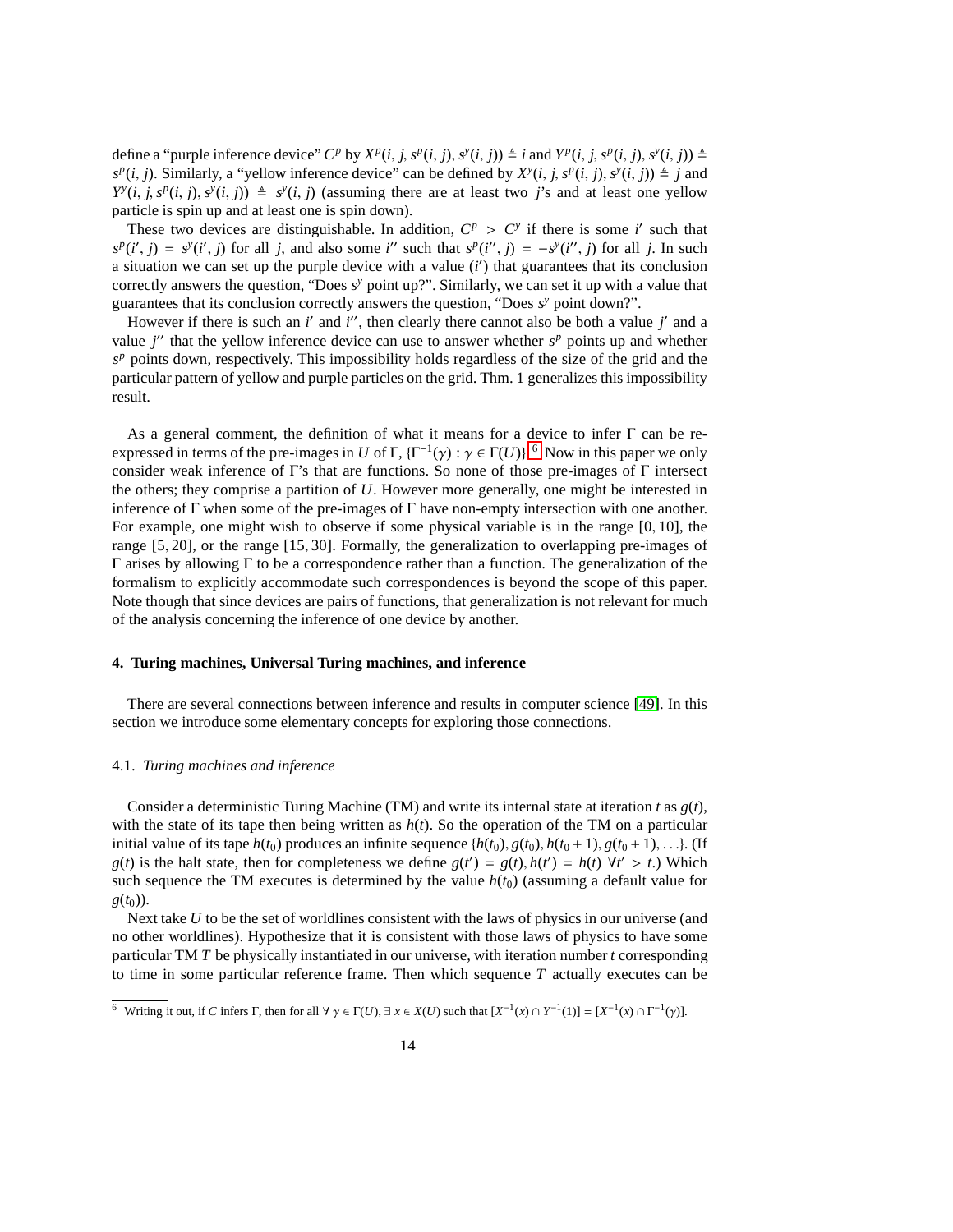cast as a projection function of the worldline  $u \in U$ . (Recall that worldlines extend across all time.) Accordingly we can identify any *T* as a function Γ with domain *U*. The set of all possible sequences of  $T$  that can occur in our universe is simply a set of functions  $\Gamma$ .

To be more precise, fix  $t_0$ , and let  $H^T$  be the set of all possible initial (time  $t_0$ ) values of *T*'s tape. Define  $M^T$  as the map by which *T* takes  $h(t_0) \in H^T$  to the associated infinite sequence  ${h(t_0), g(t_0), h(t_0+1), g(t_0+1), \ldots}$ . *M*<sup>*T*</sup> can be viewed as defining *T*. Equivalently, we can express *T* as a function over *U*,  $\Gamma^T$ :  $\Gamma^T$  projects every  $u \in U$  in which *T* has initial tape state  $h \in H^T$  to  $M^T(h)$ .  $M^T$  and  $\Gamma^T$  have the same range (namely the set of all sequences that *T* can generate), but different domains  $(H<sup>T</sup>$  and  $U$ , respectively).

Now construct an inference device  $C^T \equiv (X^T, Y^T)$  where  $X^T(U) \equiv \{(h, f) : h \in H^T, f \in$  $\pi(\Gamma^T)$ }. Write the two components of any value  $X^T(u)$  as  $X^T_h(u)$  and  $X^T_f(u)$ , where  $X^T_h(u)$  is defined to be the value  $h(t_0)$  for the TM *T* when the worldline is *u*. So  $X_h^T$  "initializes" the TM. Note that the second component of *X*,  $X_f^T$ , maps *u* onto a space of functions over *U* (namely, the space  $\pi(\Gamma)$ ). Finally, define  $Y^T: u \to 1$  iff  $X_f^T(u)[M^T(X_h^T(u))] = 1$ .

If  $X<sup>T</sup>$  is set up to be a particular initial state of *T*'s tape, together with a particular probe concerning the resultant sequence of internal and tape states, then for any  $u$  the conclusion  $Y^T(u)$ is the actual value of that probe for the sequence of internal and tape states specified in *u*. Since probes are simply a way to imbue the conclusion of the device with semantic meaning (recall Ex. 3 in Sec. [2\)](#page-2-0), this means we can view *C* as equivalent to *T*. In particular,  $C<sup>T</sup>$  infers the TM, i.e.,  $C^T > \Gamma^T$ .

We can generalize this example, to identify inference devices in general as analogs of TM's, with inference being the analog of TM-style computation. All of the impossibility results presented above apply to these analogs of TM's. To illustrate this, Prop. 1(ii) can be taken to mean that for any such inference-based analog of a TM, there is some function that the device cannot "compute". In particular, this is true for the device  $C<sup>T</sup>$  that essentially equals the TM *T*. In this, Prop. 1(ii) can be viewed as the analog for inference devices of the Halting theorem, which concerns TM's. Moreover, this reasoning concerning physical realizations of TM's applies just as well to other members of the Chomsky hierarchy besides TM's, providing us with "halting theorems" for those other members.

As a final comment on the relation between inference and TM-style computation, note that inference by a device *C* is not a form of counter-factual "computation". Inference by *C* does not compute the answer to a question of the form "If {axioms} then {implications}", unless there is some *x* such that "{axioms}" actually holds for all  $u \in U$  that *C* induces by setting  $X(u) = x$ . In particular, if in our universe there is no physical instantiation of some particular TM, then there is no device in our universe whose inference is computationally equivalent to that TM.

#### <span id="page-14-0"></span>4.2. *Universal Turing machines and inference*

Now we investigate how to define an analog of Universal Turing Machines (UTM's) for inference devices. More precisely, we consider how to define what it means for one device  $C_1$  to emulate the inference process of another device *C*2. (Just like a UTM emulates the computational process of another TM.) One natural desideratum for such a definition is that for  $C_1$  to "emulate"  $C_2$  implies, at a minimum, that  $C_1 > C_2$ . So for example, if the two devices are both being used for prediction, this would mean that  $C_1$  can correctly predict what prediction  $C_2$  will make (whether or not that prediction by  $C_2$  is itself correct).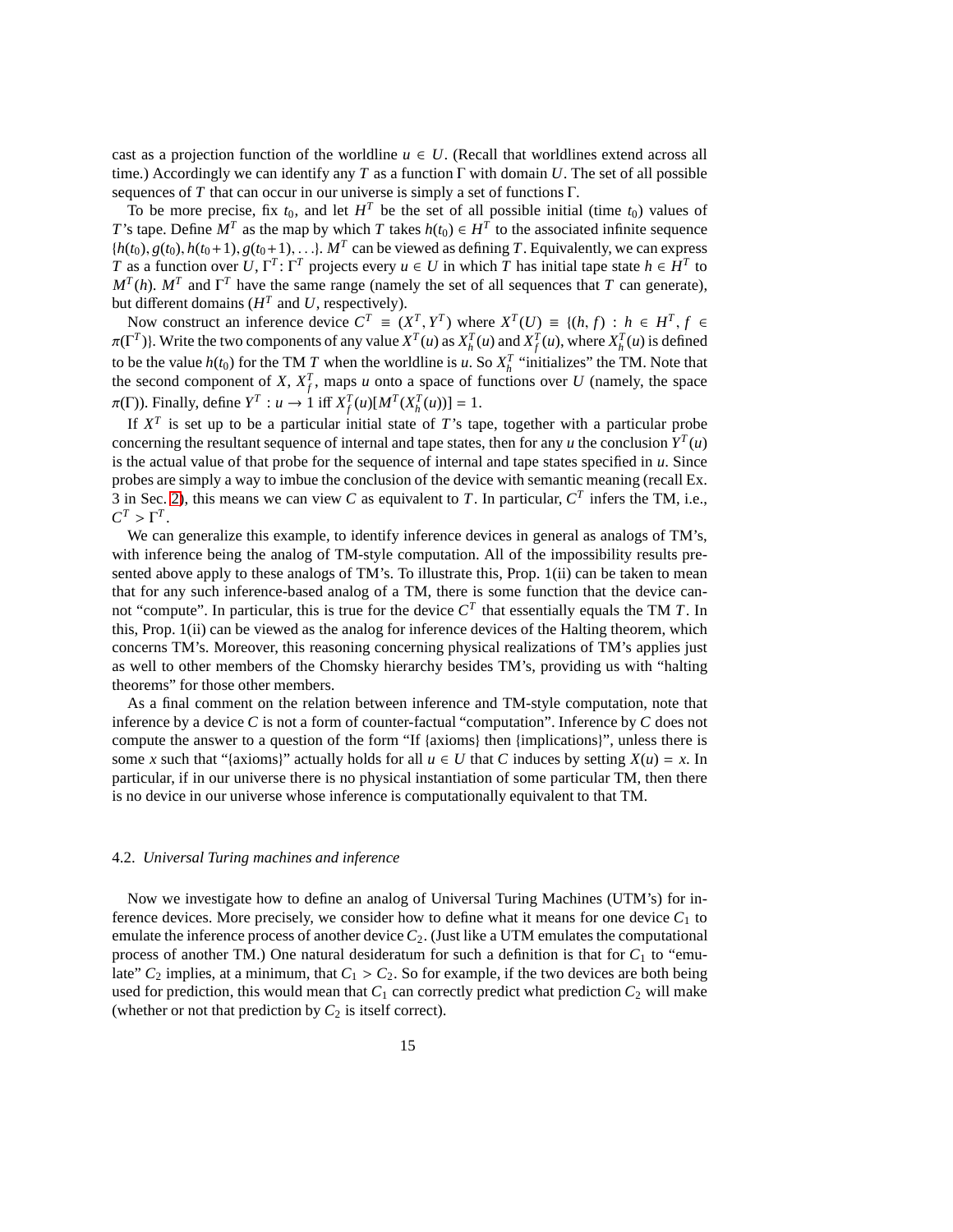However we want  $C_1$  able to do more than infer the value of  $Y_2(u)$ ; we want  $C_1$  able to emulate the entire mapping taking any  $x_2$  to the associated value(s)  $Y_2(X_2^{-1}(x_2))$ . We want  $C_1$  able to infer what inference  $C_2$  might make for *any* setup value  $x_2$ , not just the inference that  $C_2$  makes for the members of a set  $X_2[X_1^{-1}(x_1)]$  picked out by some particular  $x_1$ . This means that all  $x_2$ 's must be allowed.

One way to formalize this second desideratum is to require that  $C_1$  can infer  $C_2$  using a setup value that forces a unique  $x_2$ , and can do so for any desired  $x_2$ . More precisely, consider a particular case where we want  $C_1$  to emulate the inference performed by  $C_2$  when  $X_2(u) = x_2$ . We can do this if  $C_1$  infers  $Y_2$ , while the value  $x_1$  used in that inference guarantees that  $X_2(u) = x_2$ . That guarantee means that  $C_1$  infers the conclusion of  $C_2$  when  $C_2$  has the setup value  $x_2$ . Given this interpretation of what it means for  $C_1$  to emulate  $C_2$  when  $X_2(u) = x_2$ , to have  $C_1$  emulate *C*<sub>2</sub> in full simply means that we require that such emulation be possible for any  $x_2 \in X_2(U)$ . So formally, we require that  $\forall f \in \pi(Y_2)$ ,  $\forall x_2$ ,  $\exists x_1$  such that  $X_1 = x_1 \Rightarrow X_2 = x_2, Y_1 = f(Y_2)$ .

A second formalization takes the opposite approach, and stipulates that the value  $x_1$  used by  $C_1$ to infer  $C_2$  places no restrictions on  $x_2$  whatsoever. Formally, this means that  $\forall f \in \pi(Y_2), \forall x_2, \exists x_1$ such that  $X_1^{-1}(x_1) \cap X_2^{-1}(x_2) \neq \emptyset$  and  $X_1 = x_1 \Rightarrow Y_1 = f(Y_2)$ .

In analogy with UTM's, one might say that under the first formalization  $C_1$  specifies the "input tape" to  $C_2$  for which  $C_1$  will emulate  $C_2$ , and then successfully carries out that emulation, i.e., successfully "computes" what  $C_2$  will produce in response to that input tape. To do this though  $C_1$  must interfere with  $C_2$ , forcing it to have that desired input tape. In contrast, under the second formalization, there is no requirement that  $X_1$  force a particular value of  $X_2$ . In particular, the second formalization is obeyed if  $\forall f \in \pi(Y_2)$ ,  $\exists x_1$  such that  $X_1 = x_1 \Rightarrow Y_1 = f(Y_2)$  while at the same time  $X_1^{-1}(x_1) \cap X_2^{-1}(x_2) \neq \emptyset$   $\forall x_2$ . In such a situation,  $C_1$  can emulate  $C_2$  using an  $x_1$  that doesn't reflect how  $C_2$  is set up. (Physically, this usually requires that the system underlying  $C_1$ must be coupled with the system underlying  $C_2$  at some time, so that  $x_2$  can be made known to *C*1.)

Despite this apparent difference, these two formalizations of our second desideratum reflect the same underlying mathematical structure. To see this, define a composite device  $C' = (X', Y')$ where  $X' : u \to (X_1(u), X_2(u))$  and  $Y' = Y_1$ . Then under our second formalization of "emulation", for  $C_1$  to emulate  $C_2$  implies that  $\forall f \in \pi(Y_2), \forall x_2, \exists x'$  such that  $X'^{-1}(x') \cap X_2^{-1}(x_2) \neq \emptyset$  and *X*<sup>1</sup> = *x*<sup>2</sup> ⇒ *X*<sub>2</sub> = *x*<sub>2</sub>, *Y*<sup>1</sup> = *f*(*Y*<sub>2</sub>). However *X*<sup>1</sup><sup>-1</sup>(*x*<sup>2</sup>) ∩ *X*<sub>2</sub><sup>-1</sup>(*x*<sub>2</sub>) ≠ ∅ means that *X*<sup>1</sup> = *x*<sup>1</sup> ⇒  $X_2 = x_2$ , by definition of *X*'. So this second formalization of what it means for  $C_1$  to emulate  $C_2$ stipulates a relation between  $C'$  and  $C_2$  that is identical to the relation between  $C_1$  and  $C_2$  under the first formalization. In this sense, our second formalization reduces to our first. Accordingly, we concentrate on the first formalization, and make the following definition:

**Definition 5:** A device  $(X_1, Y_1)$  **strongly infers** a device  $(X_2, Y_2)$  iff  $\forall f \in \pi(Y_2)$  and all  $x_2, \exists x_1$ such that  $X_1 = x_1 \Rightarrow X_2 = x_2, Y_1 = f(Y_2)$ .

If  $(X_1, Y_1)$  strongly infers  $(X_2, Y_2)$  we write  $(X_1, Y_1) \gg (X_2, Y_2)$ . <sup>[7](#page-15-0)</sup> See App. B for a discussion of how minimal the definition of strong inference really is.

Say we have a TM  $T_1$  that can emulate another TM  $T_2$ , e.g.,  $T_1$  is a UTM. This means that  $T_1$ can calculate anything that  $T_2$  can. The analogous property holds for strong and weak inference.

<span id="page-15-0"></span><sup>&</sup>lt;sup>7</sup> Note that there are only two probes of *Y*<sub>2</sub>, the identity probe  $f(y_2) = y_2$  and the negation probe,  $f(y_2) = -y_2$ . Indicate those two probes by *f* = 1 and *f* = −1, respectively. Then we can express  $X_1 = x_1 \Rightarrow X_2 = x_2, Y_1 = f(Y_2)$  in set-theoretic terms, as  $X_1^{-1}(x_1) \subseteq X_2^{-1}(x_2)$  ∩  $(Y_1Y_2)^{-1}(f)$ , where  $Y_1Y_2$  is the function  $u \in U \to Y_1(u)Y_2(u)$ .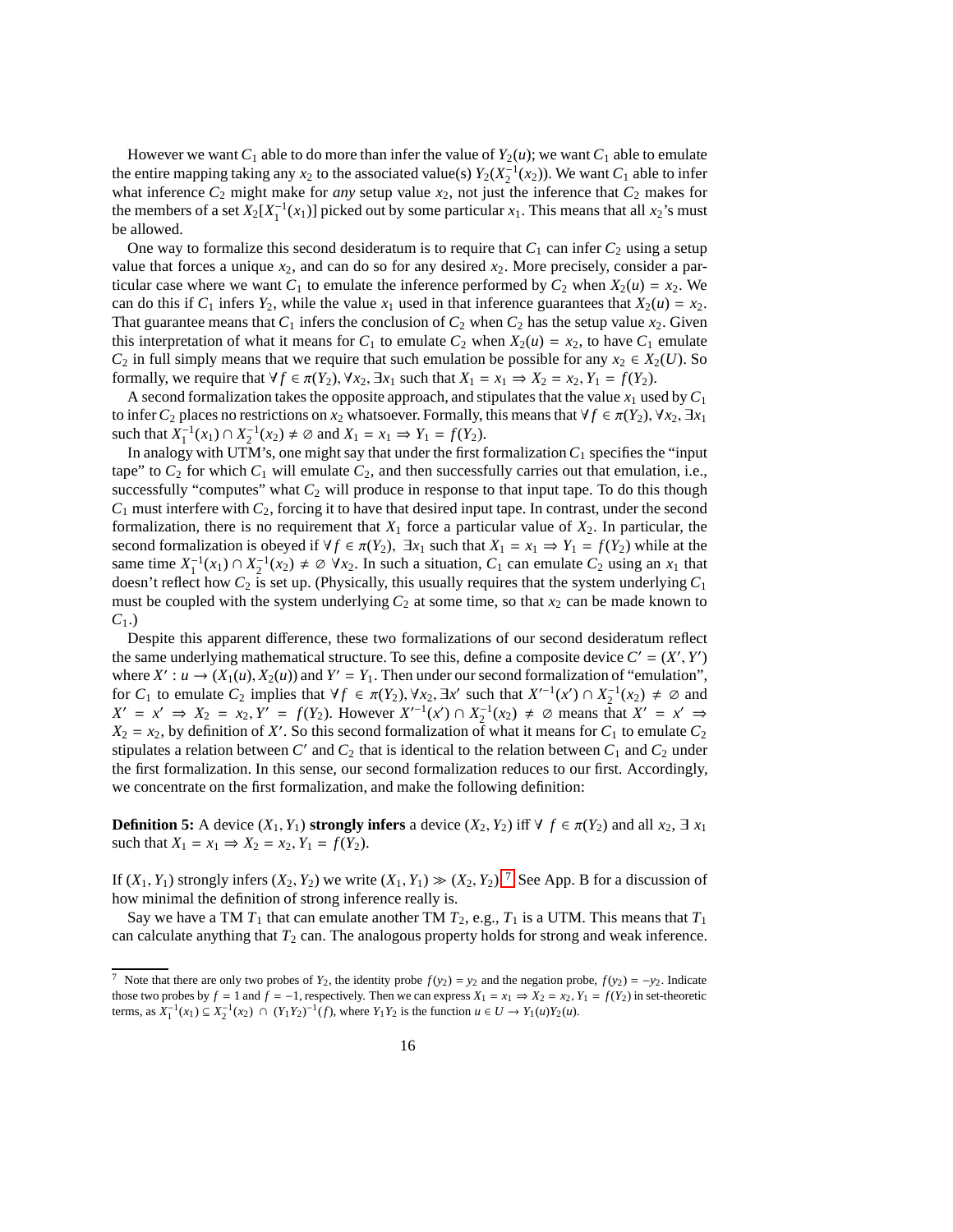In addition, like UTM-style emulation (but unlike weak inference), strong inference is transitive. These results are formalized as follows:

**Theorem 2:** Let  $C_1$ ,  $C_2$  and  $C_3$  be a set of inference devices over *U* and  $\Gamma$  a function over *U*. Then:

**i**)  $C_1 \gg C_2$  and  $C_2 > \Gamma \Rightarrow C_1 > \Gamma$ . **ii**)  $C_1 \gg C_2$  and  $C_2 \gg C_3 \Rightarrow C_1 \gg C_3$ .

Strong inference implies weak inference, i.e.,  $C_1 \gg C_2 \Rightarrow C_1 > C_2$ . We also have the following strong inference analogs of Prop. 1(ii) and Coroll. 1 (which concerns weak inference):

**Proposition 2:** Let  $C_1$  be a device over  $U$ .

**i**) There is a device  $C_2$  such that  $C_1 \not\gg C_2$ . **ii**) Say that ∀  $x_1$ ,  $|X_1^{-1}(x_1)| > 2$ . Then there is a device  $C_2$  such that  $C_2 \gg C_1$ .

Recall that the Halting problem concerns whether there is a UTM *T* with the following property: Given any TM *T'* and associated input string *s'*, if *T'* and *s'* are encoded as an input string to  $T$ , then  $T$  always correctly decides whether  $T'$  halts on input  $s'$ . The Halting theorem then says that there can be no such UTM *T*. Intuitively, Prop. 2(i) can be viewed as an analog of this theorem, in the context of inference. (See also Prop. 7 below.)

In general we are not interested in whether a device can strongly infer an arbitrary set of other devices, but rather with the strong inference relationships among the members of a particular set of devices. Just like with weak inference, no device can strongly infer itself. This can be generalized to concern a set of multiple devices as follows:

**Theorem 3:** No two devices can strongly infer each other.

Note that Thm. 3 does not require distinguishability, in contrast to Thm. 1.

# <span id="page-16-1"></span>**5. Inference Complexity**

In computer science, given a TM *T*, the Kolmogorov complexity of an output string *s* is defined as the length of the smallest input string *s* ′ that when input to *T* produces *s* as output. To construct our inference device analog of this, we need to define the "length" of an input region of an inference device C. To do this, we assume we are given a measure  $d\mu$  over U, and for simplicity restrict attention to functions *G* over *U* with countable range. Then we define the **length** of  $g \in G(U)$  as  $-\ln[\int d\mu G^{-1}(g)]$ , i.e., the negative logarithm of the volume of all  $u \in U$  such that  $G(u) = g$ . We write this length as  $\mathcal{L}_C(g)$ , or just  $\mathcal{L}(g)$  for short. <sup>[8](#page-16-0)</sup>

**Definition 6:** Let *C* be a device and Γ a function over *U* where *X*(*U*) and Γ(*U*) are countable and  $C > Γ$ . The **inference complexity** of Γ with respect to *C* is defined as

<span id="page-16-0"></span><sup>&</sup>lt;sup>8</sup> If  $\int d\mu$  1 =  $\infty$ , then we instead work with differences in logarithms of volumes, evaluated under an appropriate limit of  $d\mu$  that takes  $\int d\mu$  1  $\rightarrow \infty$ . For example, we might work with such differences when *U* is taken to be a box whose size goes to infinity. This is just the usual physics trick for dealing with infinite volumes.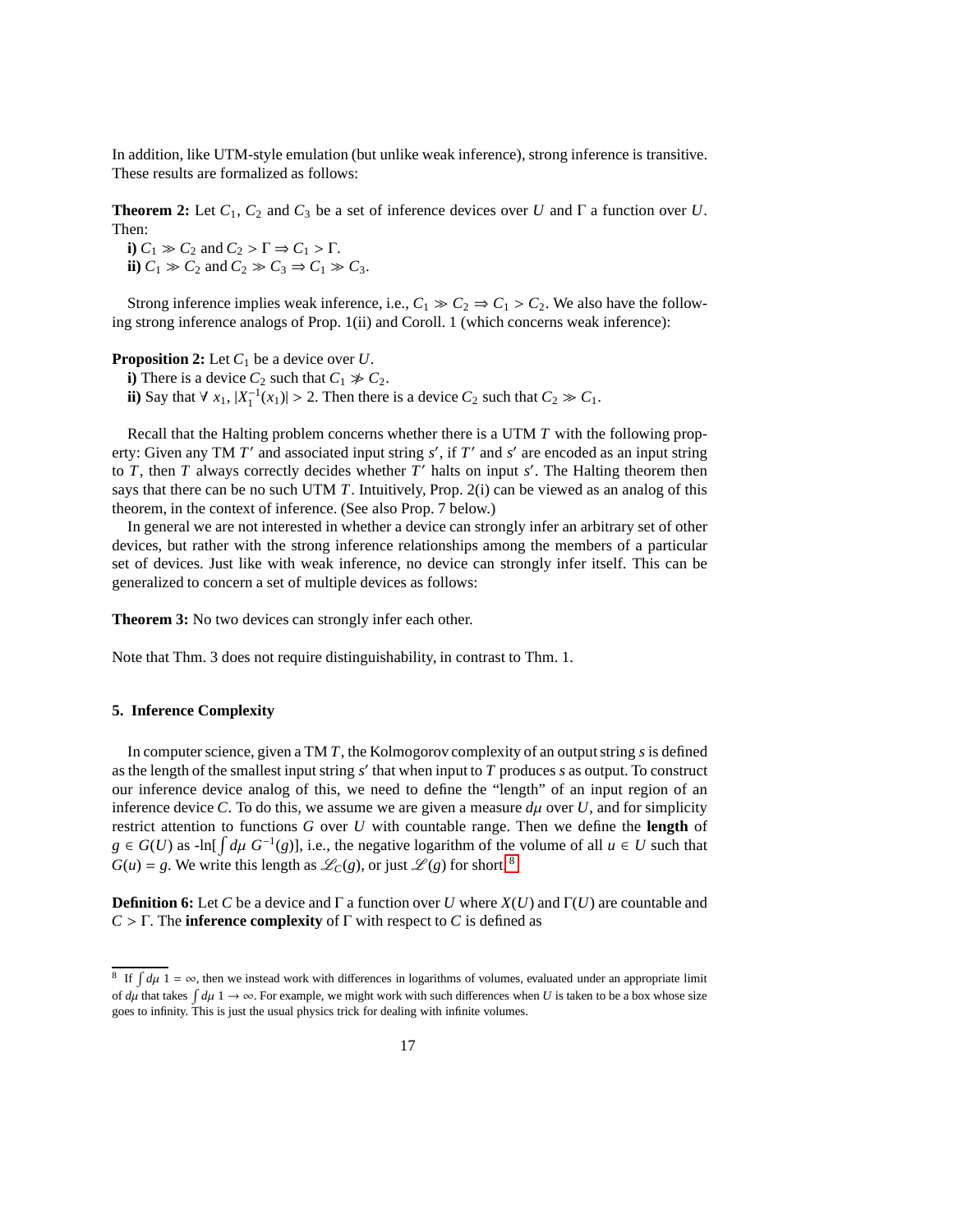$$
\mathscr{C}(\Gamma \mid C) \triangleq \sum_{f \in \pi(\Gamma)} \min_{x:X=x \Rightarrow Y=f(\Gamma)}[\mathscr{L}(x)].
$$

The inference complexity of  $\Gamma$  with respect to C is the sum of a set of "complexities", one for each probe of Γ, *f* . Loosely speaking, each of those complexities is the minimal amount of Shannon information that must be imposed in *C*'s setup function in order to ensure that *C* correctly concludes what value *f* has. In particular, if Γ corresponds to a potential future state of some system *S* external to *C*, then  $\mathcal{C}(\Gamma \mid C)$  is a measure of how difficult it is for *C* to predict that future state of *S* . Loosely speaking, the more sensitively that future state depends on current conditions, the more complex is the computation of that future state.

**Example 6:** Consider a conventional real-world computer, with a subsection of its RAM set aside to contain the program it will run, and a separate subsection set aside to contain the conclusion that the program will produce. Say the total number of bits in the program subsection of the RAM is  $2^k + k$  for some integer k. Refer to any set of  $2^k + k$  bits as a "complete string"; the set of all complete strings is the set of all possible bit strings in the program subsection of the RAM.

Let  $\Sigma^k$  be the set of all bit strings *s* consisting of at least *k* bits such that the first *k* bits are a binary encoding of the total number of bits in *s* beyond those first *k* bits. So every element of  $Σ<sup>k</sup>$  can be read into the beginning of the RAM's program subsection. For any *s* ∈  $Σ<sup>k</sup>$  define an associated "partial string" as the set of all complete strings whose first bits are *s*. Intuitively, for any such complete string, all of its bits beyond *s* are "wild cards". (Such partial strings are just the "files" of real-world operating systems.) With some abuse of terminology, when we write "*s*" we will sometimes actually mean the partial string that *s* specifies.

We can identify a particular program input to the computer as such a partial string in its program subsection. If we append certain bits to such an *s* (modifying the contents of the first *k* bits appropriately) to get a new longer program partial string, *s* ′ , the set of complete strings consistent with *s'* is a proper subset of the set of complete strings consistent with *s*.

Define the length of a partial string *s* as the negative of the logarithm of the number of complete strings that have *s* at their beginning, minus *k*. This matches the usual definition of the length of a string used in computer science. In particular, if *s* ′ contains *n* more bits than does *s*, then there are 2*n* times as many complete strings consistent with *s* as there are consistent with *s* ′ . Accordingly, if we take logarithms to have base 2, the length of *s* ′ equals the length of *s*, plus *n*.

Now view our physical computer as an inference device, with *U* the Cartesian product of the set of all possible bit strings in the RAM of the computer together with some countable-valued variables concerning the world outside of the computer. Refer to the components of any  $u \in U$ specifying the bit string in the program subsection of the RAM as the "program subsection of *u*", and similarly for the "conclusion subsection of *u*".

For the computer to be an inference device means that the conclusion subsection of *u* consists of a single bit, i.e., *Y* maps all  $u \in U$  to the (bit) value of the conclusion subsection of the computer's RAM as specified by *u*. For all  $u \in U$ , have  $X(u)$  be the bit string at the beginning of the program subsection of *u* whose length is given by the first *k* bits of that program subsection of *u*. So *x* is a partial string of the RAM's program subsection. In general, there are many sets each consisting of multiple  $u \in U$  that have the same image under *X*, i.e., there are many *x* such that  $X^{-1}(x)$  consists of multiple elements. If we adopt the uniform point measure  $d\mu$ , then  $\mathscr{L}(x)$ is just the negative logarithm of the number of such elements in  $X^{-1}(x)$ , i.e., the length of the partial string *x* in the program subsection of the computer's RAM.

Now say we want our computer to make a prediction concerning the value of  $\Gamma(U)$ , one of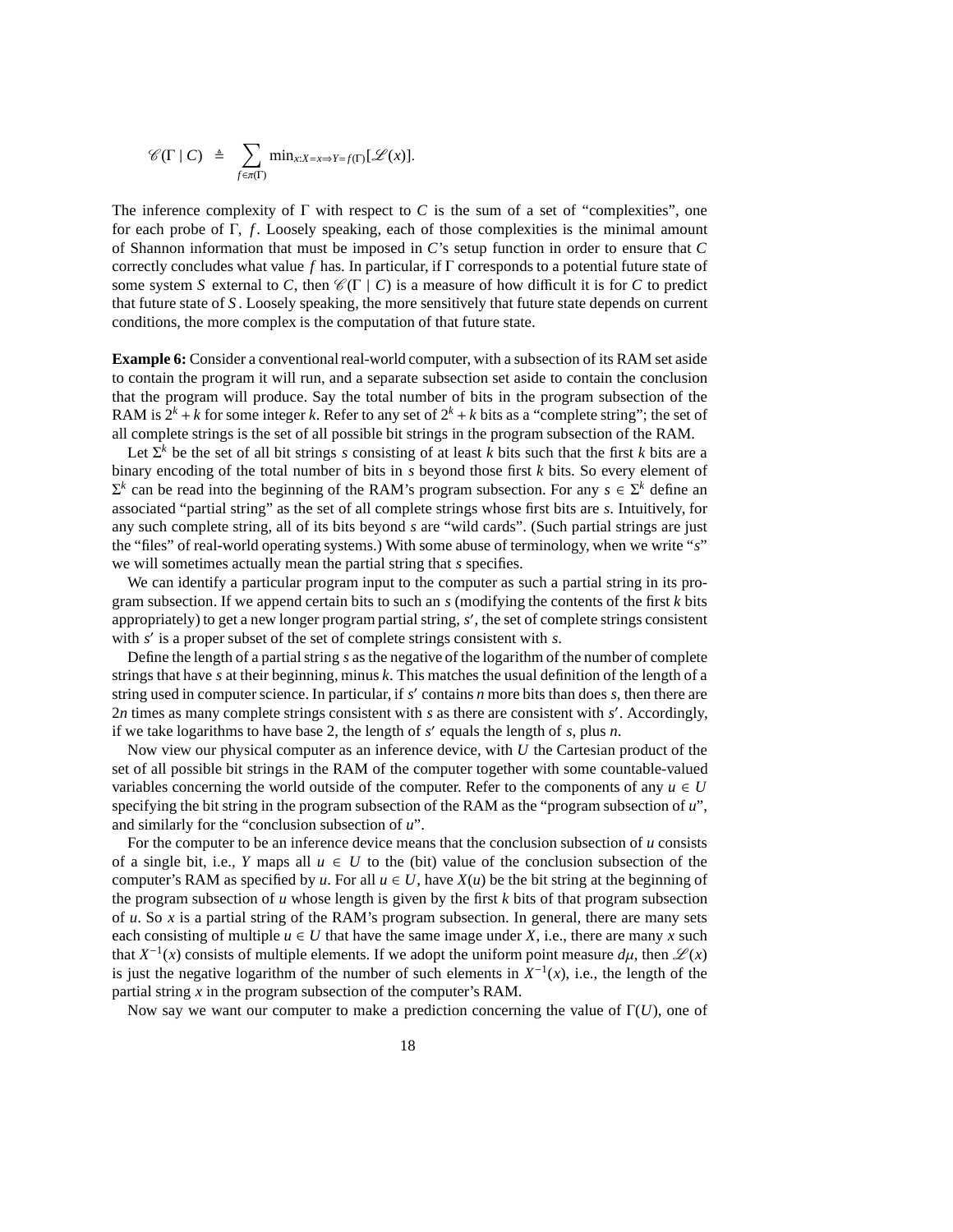the variables associated with the world outside of the computer. As usual, we interpret this to mean that for any  $\gamma \in \Gamma(U)$ , there is some partial string we can read into the computer's program subsection that contains enough information concerning  $\Gamma$  and the state of the world so that the computer's conclusion will correctly say whether  $\Gamma(u) = \gamma$ . The inference complexity of that prediction of Γ is the sum, over all such probes *f* of Γ, of the length of the shortest partial string in the computer's program subsection that cause it to correctly conclude the value of *f* .

The min over *x*'s in Def. 6 is a direct analog of the min in the definition of Kolmogorov complexity (there the min is over those strings that when input to a particular UTM result in the desired output string). A natural modification to Def. 6 is to remove the min by considering all *x*'s that cause  $Y = f(\Gamma)$ , not just of one of them:

$$
\mathscr{C}(\Gamma \mid C) \triangleq \sum_{f \in \pi(\Gamma)} -\ln \left[ \mu \left( \cup_{x:X=x \Rightarrow Y=f(\Gamma)} X^{-1}(x) \right) \right]
$$

$$
= \sum_{f \in \pi(\Gamma)} -\ln \left[ \sum_{x:X=x \Rightarrow Y=f(\Gamma)} e^{-\mathscr{L}(x)} \right],
$$

where the equality follows from the fact that for any  $x, x' \neq x, X^{-1}(x) \cap X^{-1}(x') = \emptyset$ . The argument of the ln in this modified version of inference complexity has a direct analog in TM theory: The sum, over all input strings *s* to a UTM that generate a desired output string *s* ′ , of  $2^{-n(s)}$ , where  $n(s)$  is the bit length of *s*.

We now bound how much more complex a function can appear to  $C_1$  than to  $C_2$  if  $C_1$  can strongly infer  $C_2$ .

**Theorem 4:** Let  $C_1$  and  $C_2$  be two devices and  $\Gamma$  a function over *U* where  $\Gamma(U)$  is finite,  $C_1 \gg C_2$ , and  $C_2 > \Gamma$ . Then

$$
\mathscr{C}(\Gamma \mid C_1) - \mathscr{C}(\Gamma \mid C_2) \leq |\Gamma(U)| \max_{x_2} \min_{x_1: X_1 = x_1 \Rightarrow X_2 = x_2, Y_1 = Y_2} [\mathscr{L}(x_1) - \mathscr{L}(x_2)].
$$

Note that since  $\mathscr{L}(x_1) - \mathscr{L}(x_2) = \ln[\frac{X_2^{-1}(x_2)}{X_2^{-1}(x_1)}]$  $\frac{\lambda_2(\lambda_2)}{\lambda_1^{-1}(x_1)}$ , the bound in Thm. 4 is independent of the units with which one measures volume in *U*. (Cf. footnote [8.](#page-16-0)) Furthermore, recall that  $X_1 = x_1 \Rightarrow X_2 =$ *x*<sub>2</sub>, *Y*<sub>1</sub> = *Y*<sub>2</sub> iff *X*<sub>1</sub><sup>-1</sup>(*x*<sub>1</sub>) ⊆ *X*<sub>2</sub><sup>-1</sup>(*x*<sub>2</sub>) ∩ (*Y*<sub>1</sub>*Y*<sub>2</sub>)<sup>-1</sup>(1). (Cf. footnote [7.](#page-14-0)) Accordingly, for all (*x*<sub>1</sub>, *x*<sub>2</sub>) pairs arising in the bound in Thm. 4,  $\frac{X_2^{-1}(x_2)}{X_2^{-1}(x_1)}$  $\frac{\lambda_2(\lambda_2)}{\lambda_1^{-1}(x_1)} \ge 1$ . So the bound in Thm. 4 is always non-negative.

An important result in the theory of UTM's is an upper bound on the difference between the Kolmogorov complexity of a string using a particular UTM  $T_1$  and its complexity if using a different UTM,  $T_2$ . This bound is independent of the computation to be performed, and can be viewed as the Kolmogorov complexity of  $T_1$  emulating  $T_2$ .

The bound in Thm. 4 is the analog of this UTM result, for inference devices. In particular, the bound in Thm. 4 is independent of all aspects of Γ except the cardinality of Γ(*U*). Intuitively, the bound is  $|\Gamma(U)|$  times the worst-case amount of "computational work" that  $C_1$  has to do to "emulate"  $C_2$ 's behavior for some particular value of  $x_2$ .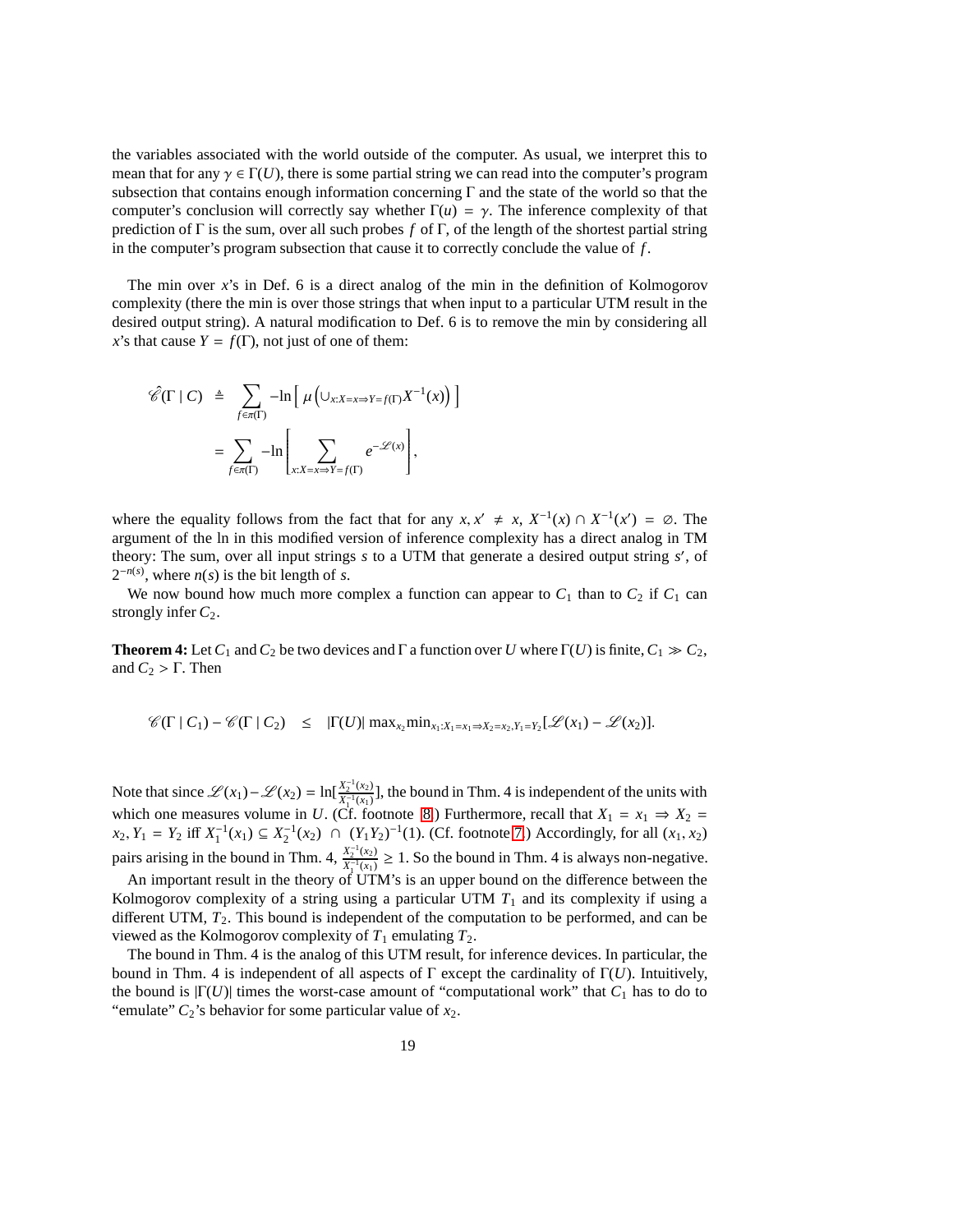#### **6. Realities and copies of devices**

In this section the discussion is broadened to allow sets of many functions to be inferred and / or inference devices. Some of the philosophical implications of the ensuing results are then discussed.

## 6.1. *Formal results*

To analyze relationships among multiple devices and functions, define a **reality** as a pair  $(U; {F<sub>\phi</sub>})$  where *U* is a space and  ${F<sub>\phi</sub>}$  is a (perhaps uncountable) non-empty set of functions all having domain *U*. We will sometimes say that *U* is the **domain** of the reality. We are particularly interested in **device realities** in which some of the functions are binary-valued, and we wish to pair each of those functions uniquely with some of the other functions. Such realities can be written as the triple  $(U; \{(X_\alpha, Y_\alpha)\}; {\Gamma_\beta}) \equiv (U; \{C_\alpha\}; {\Gamma_\beta})$  where  $\{C_\alpha\}$  is a set of devices over *U* and  $\{\Gamma_{\beta}\}\$ a set of functions over *U*.

Define a **universal device** as any device in a reality that can strongly infer all other devices and weakly infer all functions in that reality. Thm. 3 means that no reality can contain more than one universal device. So in particular, if a reality contains at least one universal device, then it has a unique natural choice for an inference complexity measure, namely the inference complexity with respect to its (unique) universal device. (This contrasts with Kolmogorov complexity, which depends on the arbitrary choice of what UTM to use.)

It is useful to define the **reduced form** of a reality  $(U;\{F_\phi\})$  as the range of  $\bigotimes_\phi F_\phi.$  Expanding, this equals  $\cup_{u \in U} [\times_{\phi} F_{\phi}](u)$ , the union over all *u* of the tuples formed by a Cartesian product, running over all  $\phi$ , of the values  $F_{\phi}(u)$ . In particular, the reduced form of a device reality is the set of all tuples  $([x_1, y_1], [x_2, y_2], \ldots; \gamma_1, \gamma_2, \ldots)$  for which  $\exists u \in U$  such that simultaneously  $X_1(u) = x_1, Y_1(u) = y_1, X_2(u) = x_2, Y_2(u) = y_2, \ldots; \Gamma_1(u) = \gamma_1, \Gamma_2(u) = \gamma_2, \ldots$ 

As an example, take *U* to be the set of all worldlines consistent with the laws of physics (and no other worldlines). So for example, if one wants to consider a universe in which the laws of physics are time-reversible and deterministic, then we require that no two distinct members of *U* can intersect. Similarly, properties like time-translation invariance can be imposed on *U*, as can more elaborate laws involving physical constants. Which such particular properties of *U* are imposed depends on what the laws of physics are.

Next, have  $\{\Gamma_\beta\}$  be a set of physical characteristics of the universe, each characteristic perhaps defined in terms of the values of one or more physical variables at multiple locations and/or multiple times. Finally, have  ${C_\alpha}$  be all prediction / observation systems concerning the universe that all scientists might ever be involved in.

This example is the conventional way to interpret our universe as a reality. In this example the laws of physics are embodied in *U*. The implications of those laws for the relationships among the scientist devices { $C_{\alpha}$ } and the other characteristics of the universe { $\Gamma_{\beta}$ } is embodied in the reduced form of the reality. Viewing the universe this way, it is the  $u \in U$ , specifying the universe's state for all time, that has "physical meaning". The reduced form instead is a logical implication of the laws of the universe. In particular, our universe's *u* picks out the tuple  $[\times_{\alpha} C_{\alpha}(u)] \times [\times_{\beta} \Gamma_{\beta}(u)]$ from the reduced form of the reality.

As an alternative we can view the reduced form of the reality as encapsulating the "physical meaning" of the universe. In this alternative *u* does not have any physical meaning. It is only the relationships among the inferences about  $u$  that one might want to make and the devices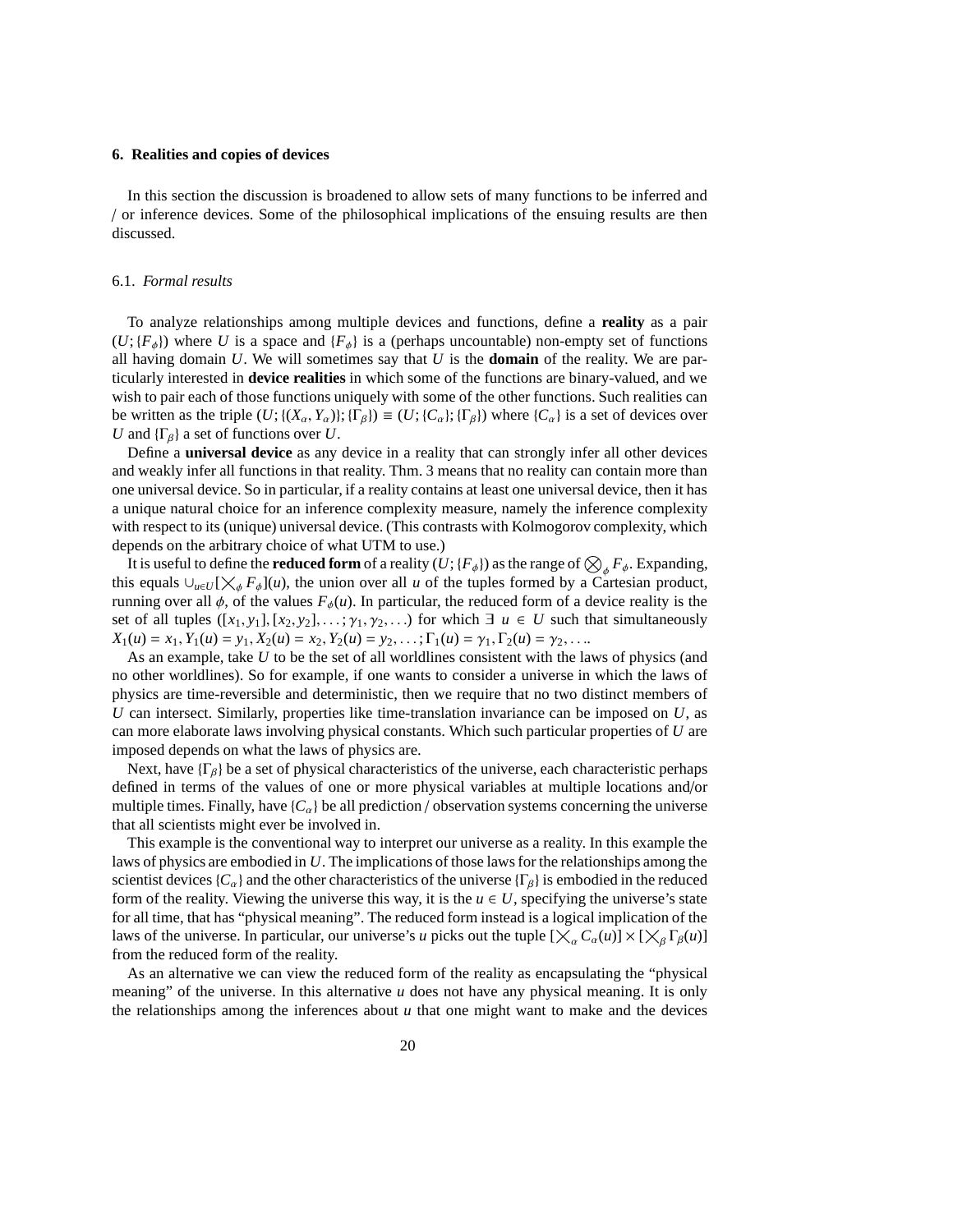with which to try to make those inferences that has physical meaning. One could completely change the space *U* and the functions defined over it, but if the associated reduced form of the reality does not change, then there is no way that the devices in that reality, when considering the functions in that reality, can tell that they are now defined over a different *U*. In this view, the laws of physics i.e., a choice for the set *U*, are simply a calculational shortcut for encapsulating patterns in the reduced form of the reality. It is a particular instantiation of those patterns that has physical meaning, not some particular element  $u \in U$ .

Given a reality  $(U; \{(X_1, Y_1), (X_2, Y_2), \ldots\})$ , we say that a pair of devices in it are **pairwise** distinguishable if they are distinguishable. We say that a device (*X<sup>i</sup>* , *Yi*) in that reality is **outside distinguishable** if  $\forall x_i \in X_i(U)$  and all  $x'_{-i}$  in the range of  $\bigotimes_{j \neq i} X_j$ , there is a  $u \in U$  such that simultaneously  $X_i(u) = x_i$  and  $X_j(u) = x'_j \forall j \neq i$ . (Note that that range may be a proper subset of  $\times_{j\neq i} X_j(U)$ .) We say that the reality as a whole is **mutually (setup) distinguishable** iff  $∀ x<sub>1</sub> ∈ X<sub>1</sub>(U), x<sub>2</sub> ∈ X<sub>2</sub>(U), ... ∃ u ∈ U s.t. X<sub>1</sub>(u) = x<sub>1</sub>, X<sub>2</sub>(u) = x<sub>2</sub>, ...$ 

## **Proposition 3:**

- **i)** There exist realities  $(U; C_1, C_2, C_3)$  where each pair of devices is setup distinguishable and  $C_1 > C_2 > C_3 > C_1$ .
- **ii**) There exists no reality  $(U; \{C_i : i \in \mathcal{N} \subseteq \mathbb{N}\})$  where the devices are mutually distinguishable and for some integer  $n, C_1 > C_2 > ... > C_n > C_1$ .
- **iii**) There exists no reality  $(U; \{C_i : i \in \mathcal{N} \subseteq \mathbb{N}\})$  where for some integer  $n, C_1 \gg C_2 \gg$ ...  $\gg C_n \gg C_1$ .

Consider a reality with a countable set of devices  ${C_i}$ . There are many ways to view such a reality as a graph, for example by having each node be a device while the edges between the nodes concern distinguishability of the associated devices, or concern whether one weakly infers the other, etc. There are restrictions on what graphs of those various sorts can exist. As an example, given a countable reality, define an associated directed graph by identifying each device with a separate node in the graph, and by identifying each relationship of the form  $C_i \gg C_j$  with a directed edge going from node *i* to node *j*. We call this the **strong inference graph** of the reality.

Thm. 3 means that a universal device in a reality must be a root node of the strong inference graph of the reality. Applying Th. 3 again shows that the strong inference graph of a reality with a universal device must contain exactly one root. In addition, by Thm. 2(ii), we know that every node in a reality's strong inference graph has edges that lead directly to every one of its successor nodes (whether or not there is a universal device in the reality). By Prop. 3(iii) we also know that a reality's strong inference graph is acyclic. This latter fact establishes the following:

**Proposition 4:** Let *D* be a finite subset of the devices in a reality, where the strong inference graph of the reality is weakly connected over *D*. Say that any pair of distinct devices in *D* that are not connected by an edge of the strong inference graph are setup distinguishable.

Then the strong inference graph of the reality has one and only one root over *D*.

Results of this sort mean there are unavoidable asymmetries in the strong inference graphs of realities. These asymmetries provide a preferred direction of strong inference in realities, akin to the preferred direction in time provided by the second law of thermodynamics.

Note that even if a device  $C_1$  can strongly infer all other devices  $C_{i>1}$  in a reality, it may not be able to infer them *simultaneously* (strongly or weakly). For example, define Γ : *u* →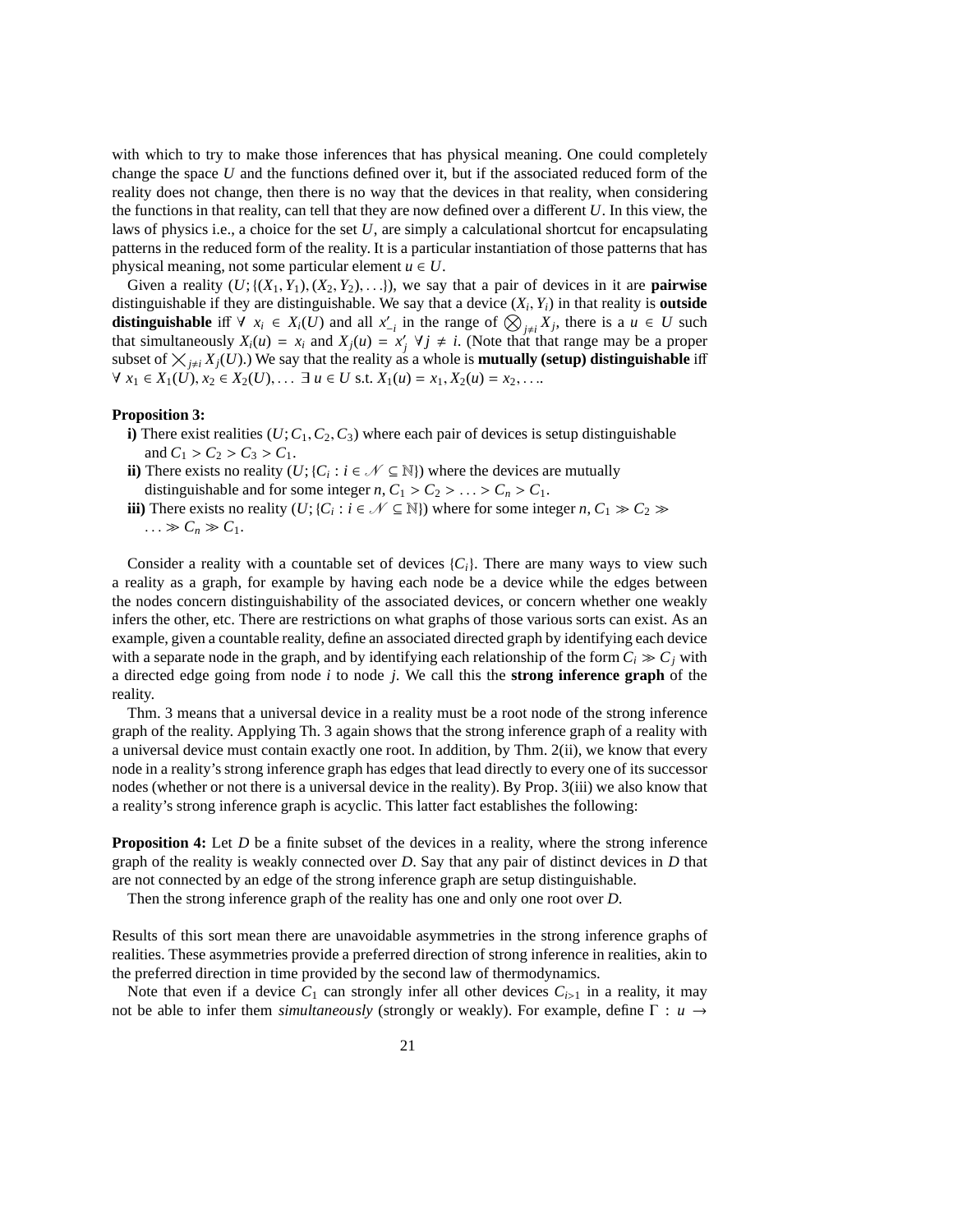$(Y_2(u), Y_3(u), \ldots)$ . Then the fact that  $C_1$  is a universal device does not mean that  $\forall f \in \pi(\Gamma) \exists x_1$ :  $Y_1 = f(\Gamma)$ . See the discussion in [\[26\]](#page-41-15) on "omniscient devices" for more on this point.

We now define what it means for two devices to operate in an identical manner:

**Definition 7:** Let *U* and  $\hat{U}$  be two (perhaps identical) sets. Let  $C_1$  be a device in a reality with domain *U*. Let  $R_1$  be the relation between  $X_1$  and  $Y_1$  specified by the reduced form of that reality, i.e.,  $x_1R_1y_1$  iff the pair  $(x_1, y_1)$  occurs in some tuple in the reduced form of the reality. Similarly let  $R_2$  be the relation between  $X_2$  and  $Y_2$  for some separate device  $C_2$  in the reduced form of a reality having domain *U*ˆ.

Then we say that  $C_1$  **mimics**  $C_2$  iff there is an injection,  $\rho_X : X_2(\hat{U}) \to X_1(U)$  and a bijection  $\rho_Y: Y_2(\hat{U}) \leftrightarrow Y_1(U)$ , such that for  $\forall x_2, y_2, x_2R_2y_2 \Leftrightarrow \rho_X(x_2)R_1\rho_Y(y_2)$ . If both  $C_1$  mimics  $C_2$  and vice-versa, we say that  $C_1$  and  $C_2$  are **copies** of each other.

Note that because  $\rho_X$  in Def. 7 may not be surjective, one device may mimic multiple other devices. (Surjectivity of  $\rho_Y$  simply reflects the fact that since we're considering devices,  $Y_1(U)$  =  $Y_2(U) = \mathbb{B}$ .) The relation of one device mimicing another is reflexive and transitive. The relation of two devices being copies is an equivalence relation.

Intuitively, when expressed as devices, two physical systems are copies if they follow the same inference algorithm with  $\rho_X$  and  $\rho_Y$  translating between those systems. In particular, say a reality contains two separate physical computers that are inference devices, both being used for prediction. If those devices are copies of each other, then they form the same conclusion for the same value of their setup function, i.e., they perform the same computation for the same input.

As another example, say that the states of some physical system *S* at a particular time *t* and shortly thereafter at  $t + \delta$  are identified as the setup and conclusion values of a device  $C_1$ . In other words,  $C_1$  is given by the functions  $(X_1(u), Y_1(u)) \triangleq (S(u_t), S(u_{t+\delta}))$ . In addition, let  $R_S$  be the relation between  $X_1$  and  $Y_1$  specified by the reduced form of the reality containing the system. Say that the time-translation of  $C_1$ , given by the two functions  $S(u_{t})$  and  $S(u_{t'+\delta})$ , also obeys the relation  $R_S$ . Then the pair of functions  $(X_2(u), Y_2(u)) \triangleq (S(u_{t'},), S(u_{t'+\delta}))$  is another device that is copy of *C*1. So for example, the same physical computer at two separate pairs of moments is two separate devices, devices that are copies of each other, assuming they have the same set of allowed computations.

Say that an inference device  $C_2$  is being used for observation and  $C_1$  mimics  $C_2$ . The fact that  $C_1$  mimics  $C_2$  does not imply that  $C_1$  can emulate the observation that  $C_2$  makes of some outside function Γ. The mimicry property only relates  $C_1$  and  $C_2$ , with no concern for third relationships with any third function. (This is why for one device to "emulate" another is defined in terms of strong inference rather than in terms of mimicry.)

Next for future use we note the following fact that is almost obvious (despite being so complicated):

**Lemma 1:** Let  $K_1$  be the set of reduced forms of all device realities. Let  $K_2$  be the set of all sets *k* with the following property: *k* can be written as  $\{(\times_{\alpha \in \mathscr{A}} (s_\alpha^r, t_\alpha^r) \times \times_{\beta \in \mathscr{B}} v_\beta^r) : r \in R\}$ for some associated  $\mathscr{A}, \mathscr{B}$  and *R* such that for all  $\alpha$ ,  $\cup_r t^r_{\alpha} = \mathbb{B}$  and  $|\cup_r s^r_{\alpha}| \geq 2$ , while for all  $\beta \in \mathcal{B}$ ,  $|\cup_r v_{\beta}'| \geq 2$ . Then  $K_1 = K_2$ . In particular, any  $k \in K_2$  is the reduced form of a reality  $(U; {C_{\alpha}}, {F_{\beta}})$ , where for all  $\alpha \in \mathcal{A}, \beta \in \mathcal{B}, u \in U$ , there is some associated  $r \in R$  such that simultaneously  $X_{\alpha}(u) = s_{\alpha}^r$ ,  $Y_{\alpha}(u) = t_{\alpha}^r$ , and  $\Gamma_{\beta}(u) = v_{\beta}^r$ .

Next, fix a counting number *m* and a set of *m* cardinalities,  $\{\Omega_i : i = 1, \ldots m\}$ . Let *M* be the set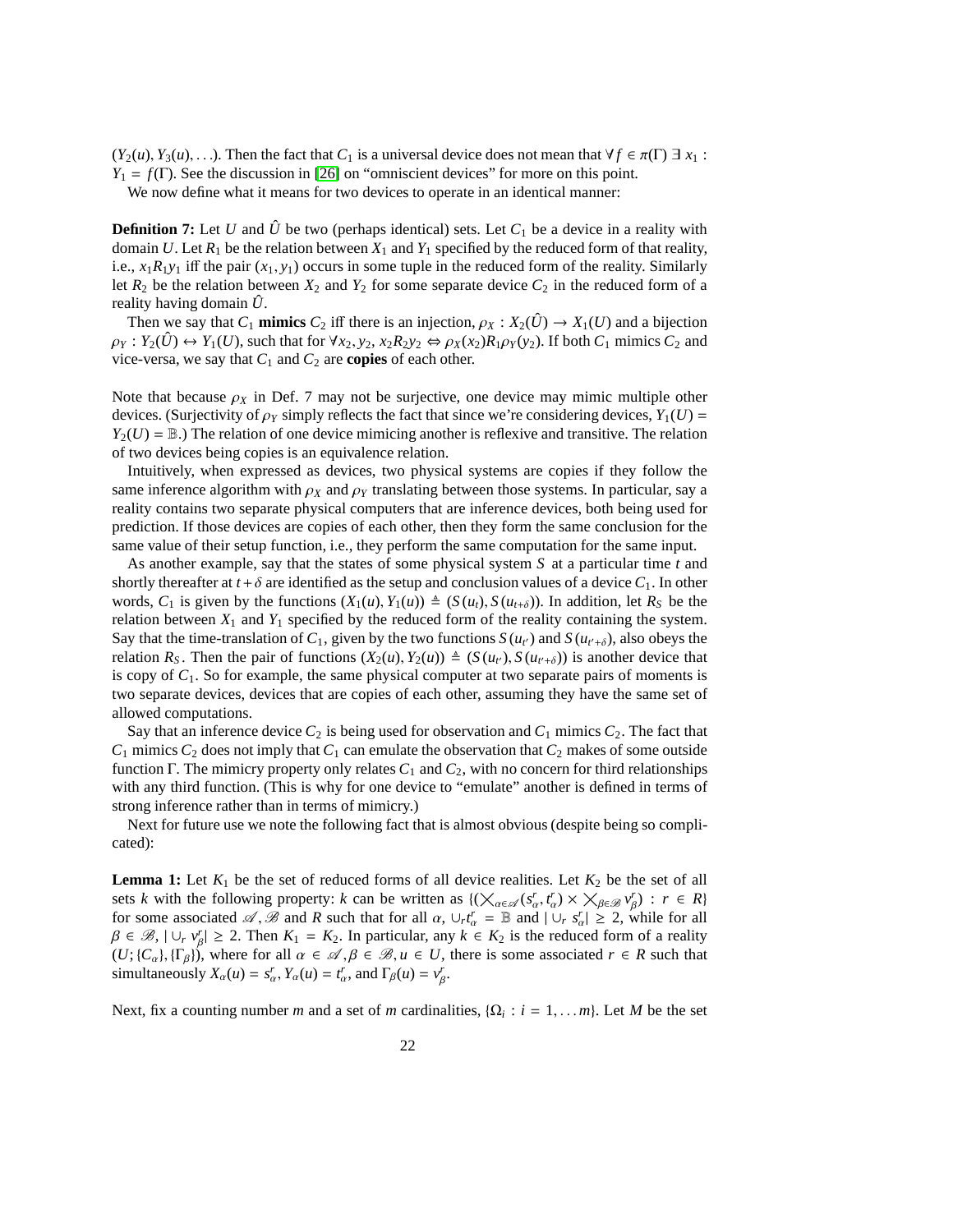of all realities each of which comprises *m* functions, where the ranges of those *m* functions have the associated cardinalities  $\{\Omega_i : i = 1, \dots m\}.$ 

Now say we ask whether there is a reality in *M* whose *m* functions have some particular relationship(s) with one another. (Answers to such questions form most of the results of the earlier parts of this paper.) Lemma 1 allows us to transform this question into a constraint satisfaction problem over an associated space of tuples. This transformation changes set of "specified relationship(s)" into a set of simultaneous constraints over the associated space of tuples. The precise type of constraint satisfaction problem produced by the transformation (integer-valued, real-valued, etc.) is determined by the space of tuples under consideration, i.e., by the cardinalities of the images of the functions that constitute the reality.

Often though we can use Lemma 1 more directly to answer questions concerning realities, without invoking any techniques for solving constraint satisfaction problems. An example occurs in the proof of the following result:

## **Proposition 5:** Let  $C_1$  be a copy of  $C_2$ .

**i**) It is possible that  $C_1$  and  $C_2$  are distinguishable and  $C_1 > C_2$ , even for finite  $X_1(U), X_2(U)$ . **ii**) It is possible that  $C_1 \gg C_2$ , but only if  $X_1(U)$  and  $X_2(U)$  are both infinite.

## <span id="page-22-0"></span>6.2. *Philosophical implications*

Return now to the case where *U* is a set of laws of physics (i.e., the set of all worldlines consistent with a set of such laws). The results of this subsection provide general restrictions that must relate any devices in such a universe, regardless of the detailed nature of the laws of that universe. In particular, these results would have to be obeyed by all universes in a multiverse [\[27,](#page-41-16)[28,](#page-41-17)[29\]](#page-41-18).

Accordingly, it is interesting to consider these results from an informal philosophical perspective. Say we have a device  $C$  in a reality that is outside distinguishable. Such a device can be viewed as having "free will", in that the way the other devices are set up does not restrict how *C* can be set up. Under this interpretation, Thm. 1 means that if two devices both have free will, then they cannot predict / recall / observe each other with guaranteed complete accuracy. A reality can have at most one of its devices that has free will and can predict / recall / observe the other devices in that reality with guaranteed complete accuracy. (Similar conclusions hold for whether the devices can "control" each other; see Sec. [7](#page-23-0) below.)

Thm. 3 then goes further and considers devices that can emulate each other. It shows that independent of concerns of free will, no two devices can unerringly emulate each other. (In other words, no reality can have more than one universal device.) Somewhat tongue in cheek, taken together, these results could be called a "monotheism theorem".

Now suppose that the domain of a reality is a set of worldlines extending across time, and consider "physical" devices that are identified with systems evolving in time. (See discussion just after Def. 7.) Prop. 5 tells us that any universal device must be infinite (have infinite  $X(U)$ ) if there are other devices in the reality that are copies of it. Since the time-translation of a physical device is a copy of that device, this means any physical device that is ever universal must be infinite. In addition, the impossibility of multiple universal devices in a reality means that if any physical device is universal, it can only be so at one moment in time. (Its time-translation cannot be universal.) Again somewhat tongue in cheek, taken together this second set of results could be called an "intelligent design theorem". (See Sec. [7](#page-23-0) for related limitations concerning devices that are used to control one another.)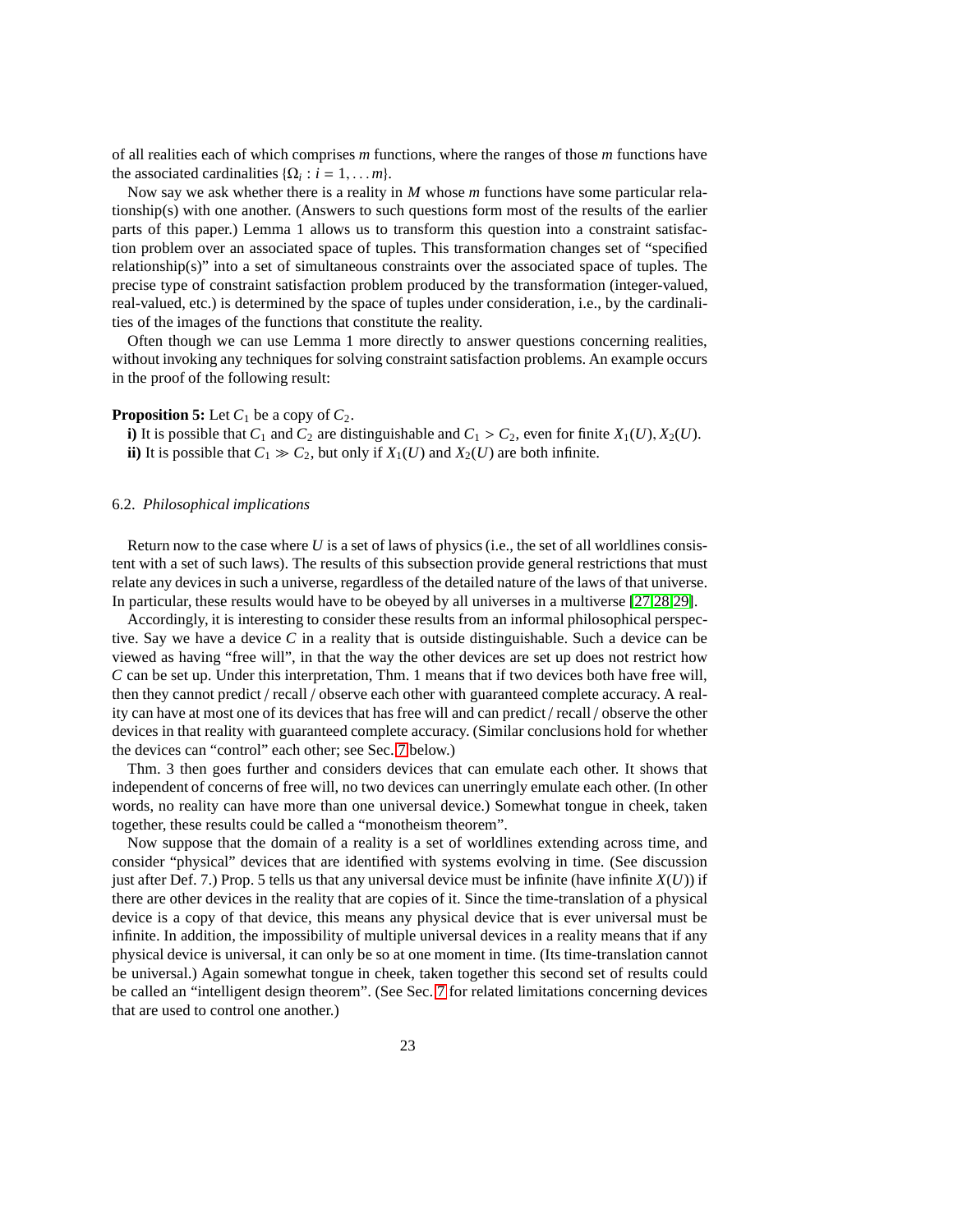In addition to the questions addressed by the monotheism and intelligent design theorems, there are many other semi-philosophical questions one can ask of the form "Can there be a reality with the following properties?". As mentioned above, Lemma 1 can be used to reduce all such questions to a constraint satisfaction problem, potentially involving infinite-dimensional spaces. In other words, much of philosophy can be reduced to constraint satisfaction problems.

As a final comment, while it is most straight-forward to apply the results of this subsection to physical universes, they can be applied more widely. In particular, somewhat speculatively, one can consider applying them to mathematical logic itself. In such an application each  $u \in U$ would be a (perhaps infinite) string over some alphabet. For example, *U* might be defined as the set of all strings that are "true" under some encoding that translates a string into axioms and associated logical implications. Then an inference device would be a (perhaps fallible) theoremproving algorithm, embodied within *U* itself. The results of this subsection would then concern the relation among such theorem-proving algorithms.

#### <span id="page-23-0"></span>**7. Control devices**

In weak inference there is no causal arrow from  $\Gamma$  to *X*. In fact, the only causal arrow goes from the device to the function being inferred (in that *X*'s value forces something about Γ's value) rather than vice-versa. This reflects what it means for us to be able to set up a device so that it is guaranteed correct in its prediction / observation/ memory.

This causal arrow from the device to the function does not mean that the device controls the function. The reason is that *X*'s value doesn't set Γ's value, but only forces that value to be consistent with *Y*. This motivates the following definition:

**Definition 8:** A device *C* **controls** a function  $\Gamma$  over *U* iff  $\forall f \in \pi(\Gamma)$ ,  $\forall b \in \mathbb{B}$ ,  $\exists x$  such that *X* = *x* ⇒ *Y* = *f*(Γ) = *b*. *C* **semi-controls** Γ iff  $\forall$ γ ∈ Γ(*U*), ∃ *x* such that *X* = *x* ⇒ Γ = γ.

Semi-control has nothing to do with the conclusion function *Y* of the device; that function enters when one strengthens the definition of semi-control to get the definition of control. To see this, note that *C* semi-controls  $\Gamma$  iff  $\forall$  *f*  $\in \pi(\Gamma)$ ,  $\exists x$  such that  $X = x \Rightarrow f(\Gamma) = 1$ . However if  $X = x$  forces  $f(\Gamma) = 1$ , then for any probe  $f' \neq f$ ,  $X = x$  forces  $f'(\Gamma) = 0$ . So *C* semi-controls Γ iff ∀ *f* ∈ π(Γ), ∀*b* ∈ B, ∃*x* such that *X* = *x* ⇒ *f*(Γ) = *b*. This is just the definition of control, without the extra condition that controls imposes on the value of *Y*. We say that one device *C* (semi-) controls another if it (semi-) controls the conclusion function of that second device.

The weakness of the semi-control concept is that it stipulates nothing concerning whether *C* "knows" (infers) that some value *x* forces  $\Gamma$  into the state  $f^{-1}(b)$ . In this, it doesn't capture the intuitive notion of "control". Accordingly, in the formalization of Def. 8, we stipulate that you do not fully control a function if you force it to have some value but don't know what that value is.

If the partition induced by *X* is a refinement of the partition induced by Γ [\[50\]](#page-42-3), and in particular if it is a fine-graining of that partition, then *C* semi-controls Γ. Note also that if Γ is binary-valued, then having *C* semi-control  $\Gamma$  means there is both an *x* such that  $X(u) = x \Rightarrow u \in \Gamma^{-1}(1)$  and an *x*′ such that  $X(u) = x' \Rightarrow u \in \Gamma^{-1}(-1)$ . In the language of formal epistemology [\[42](#page-41-31)[,43](#page-41-32)[,45](#page-41-34)[,44\]](#page-41-33), this means that  $X^{-1}(x)$  and  $X^{-1}(x')$  are the values of a "knowledge function" evaluated for two arguments: the subset  $\Gamma^{-1}(1)$  and the subset  $\Gamma^{-1}(-1)$ , respectively. (See Sec. [9](#page-26-0) below.)

Clearly control implies semi-control. In addition, if one device  $C_1$  strongly infers another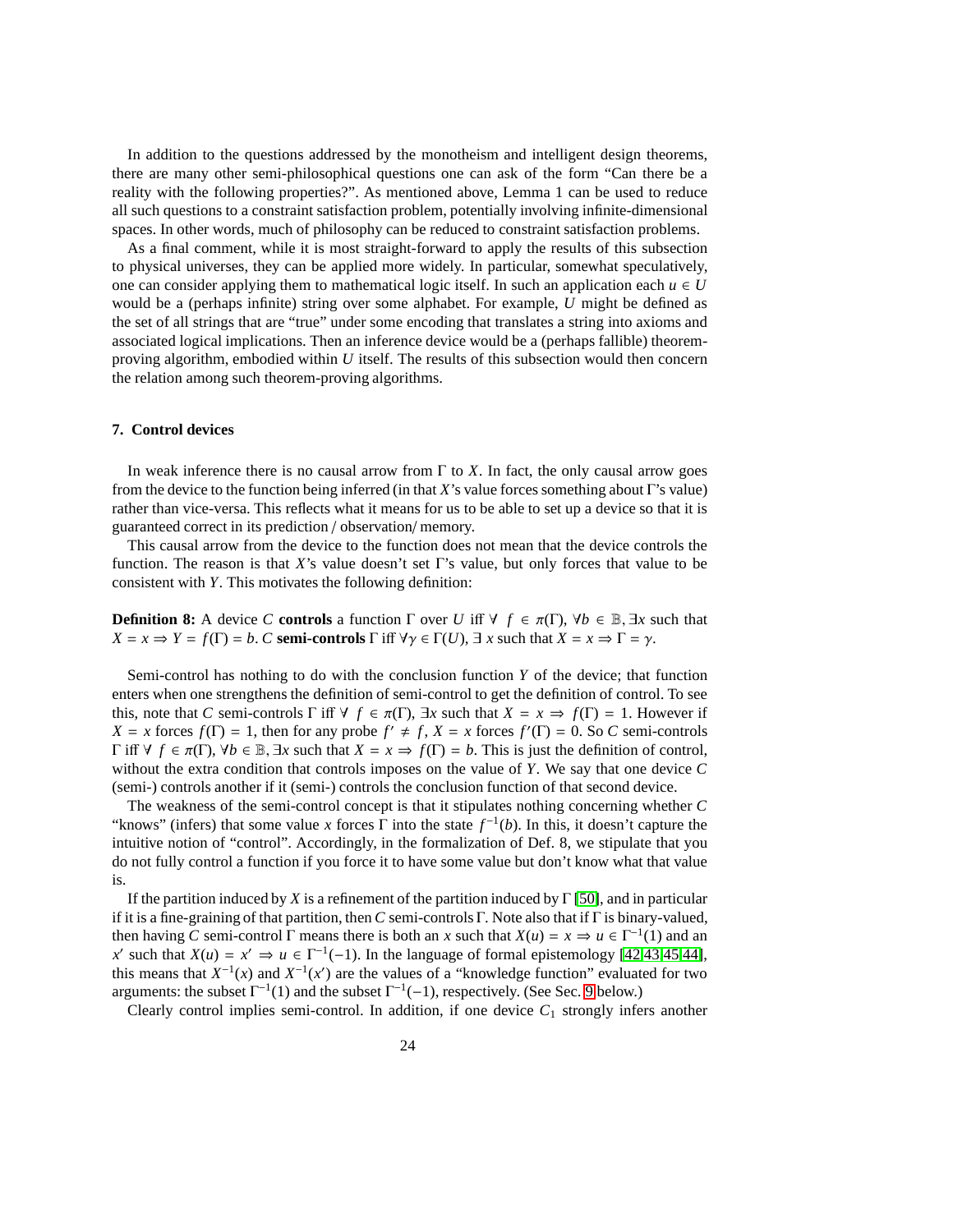device  $C_2$ , then  $C_1$  semi-controls  $X_2$ , though it may not semi-control  $Y_2$ . Control implies weak inference, i.e., if  $C_1$  controls a function  $\Gamma$  then  $C_1 > \Gamma$ . The logical converse need not hold though.

Since control implies weak inference, all impossibility results concerning weak inference also apply to control. In particular, no device can control itself, and no two distinguishable devices can control each other. In fact we can make the following stronger statement, which essentially states that if two partitions are refinements of each another, they must be identical:

**Theorem 5:** If two devices*C*<sup>1</sup> and *C*<sup>2</sup> simultaneously semi-control one another's setup functions, then the partitions induced by  $X_1$  and  $X_2$  are identical.

Intuitively, Thm. 5 means that if two devices simultaneously semi-control one another's setup functions, then those setup functions are identical, up to a relabeling of their ranges. This provides the following results contrasting with Thm. 1 and Thm. 3:

**Corollary 3:** Let  $C_1$  and  $C_2$  be two devices that simultaneously semi-control one another's setup functions.

**i**)  $C_1 > C_2 \Leftrightarrow C_2 > C_1$ . **ii)** Neither device strongly infers the other. **iii)** Neither device controls the other's setup function.

## **8. Stochastic devices**

In the analysis above there is no probability measure *P* over *U*. There are several ways to extend the analysis to incorporate such a probability measure, so that functions over *U* become random variables. One starts as follows:

**Definition 9:** Let  $P(u \in U)$  be a probability measure,  $\Gamma$  a function with domain U and finite range, and  $\epsilon \in [0.0, 1.0]$ . Then we say that a device  $(X, Y)$  (weakly) infers  $\Gamma$  with (covariance) **accuracy**  $\epsilon$  iff

$$
\frac{\sum_{f \in \pi(\Gamma)} \max_x [\mathbb{E}_P(Yf(\Gamma) \mid x)]}{|\Gamma(U)|} = \epsilon.
$$

As an example, if *P* is nowhere 0 and *C* weakly infers Γ, then *C* infers Γ with accuracy 1.0. [9](#page-24-0)

There are several reasonable alternatives to this definition. As an example, recall the "malicious demon" interpretation of *f* introduced just below Def. 3. That interpretation suggests a change to Def. 9 in which we replace the sum over all probes *f* and associated division by  $|{\Gamma}(U)|$ with a minimum over all probes *f* .

Note though that it does *not* seem reasonable to define inference accuracy in terms of mutual information expressions like  $\mathbb{M}(Y, f(\Gamma) \mid X = x)$ . To see why consider the case where f is a probe of Γ that equals 1 iff  $\Gamma = \gamma$ , and let *x* be a value where  $X = x \Rightarrow Y = -f(\Gamma)$ . In this case the mutual information conditioned on *x* between *Y* and *f*(Γ) would be maximal. However the

<span id="page-24-0"></span><sup>9</sup> A subtlety with the definition of an inference devices arises in this stochastic setting: we can either require that *Y* be surjective, as in Def. 1, or instead require that *Y* be **stochastically surjective**: ∀*y* ∈ B, ∃*u* with non-zero probability density such that *Y*(*u*) = *y*. The distinction between requiring surjectivity and stochastic surjectivity of *Y* will not arise here.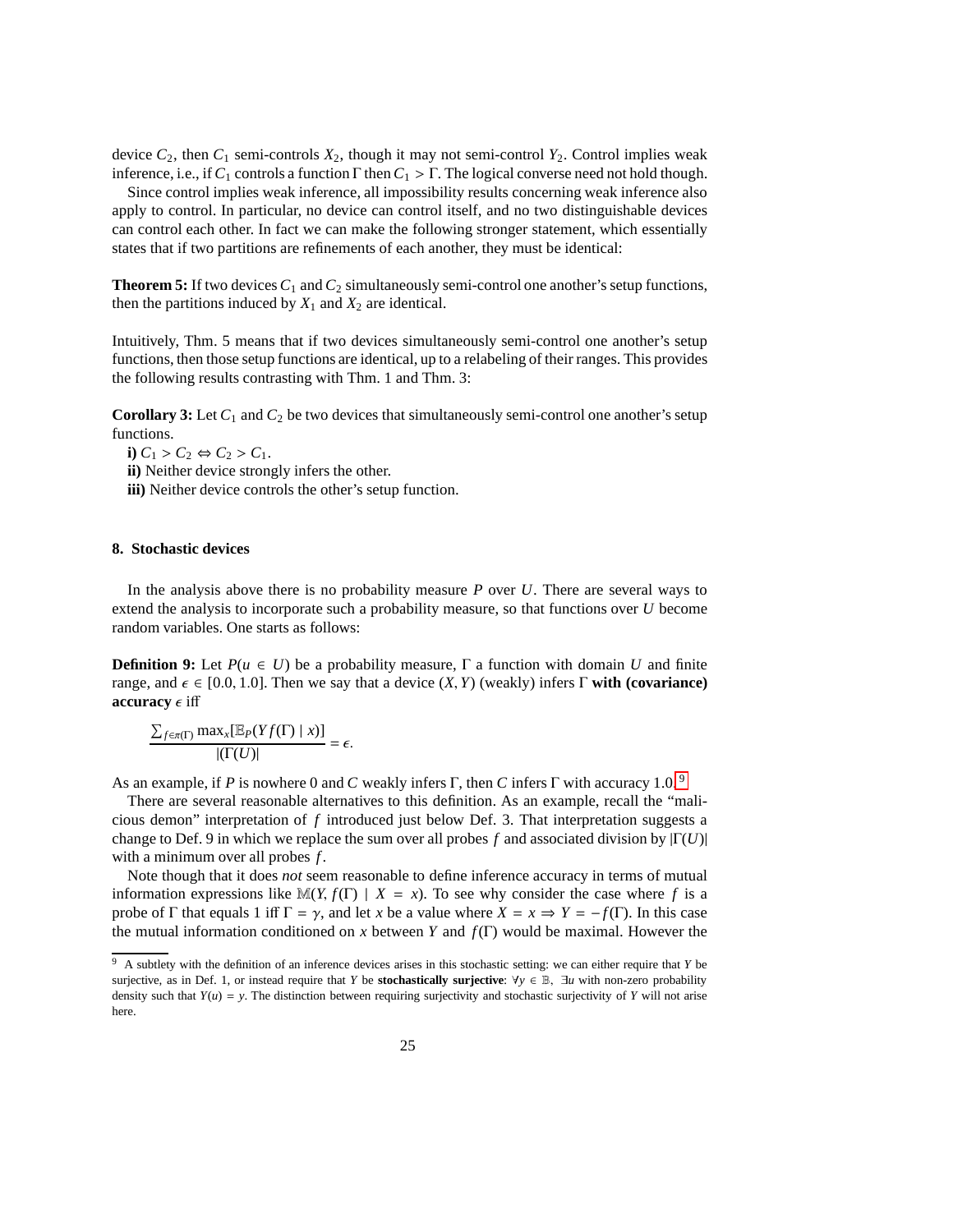device would have probability zero of correctly answering the question, "does Γ have value  $γ$ ". It would either say "yes" and in fact Γ does not equal γ, or it would say "no" and in fact Γ does equal  $\gamma$ .

This is an illustration of the fact that the definition of inference assigns semantic content to  $Y = 1$ : it means that the device's answer is "yes". In contrast, information theoretic quantities like mutual information are (in)famous for not involving semantic content.

While inference is a semantic concept, distinguishability is not, which motivates the following definition:

**Definition 10:** Let  $P(u \in U)$  be a probability measure, and  $\epsilon \in [0.0, 1.0]$ . Then we say that the (setup) mutual information-distinguishability of two device  $(X_1, Y_1)$  and  $(X_2, Y_2)$  is

$$
1-\frac{\mathbb{M}_P(X_1,X_2)}{\mathbb{H}_P(X_1)+\mathbb{H}_P(X_2)}
$$

Mutual-information distinguishability is bounded between 0 and 1.

.

Note that variables can be distinguishable in the sense of Def. 4 even if their mutual information distinguishability is less than 1. (They can be partially correlated but still distinguishable in the sense of Def. 4.) This motivates the following alternative definition, for simplicity phrased for countable  $X(U)$ :

**Definition 11:** Let  $P(u \in U)$  be a probability measure, and  $\epsilon \in [0.0, 1.0]$ . Then we say that the **counting distinguishability** of two device  $(X_1, Y_1)$  and  $(X_2, Y_2)$  is

$$
1 - \frac{\sum_{x_1, x_2 \colon \exists u \colon X_1(u) = x_1, X_2(u) = x_2} 1}{|X_1(U)| \times |X_2(U)|}
$$

There are many analogs of Thm. 1 that relate quantities like the accuracy with which device  $C_1$  infers device  $C_2$ , the accuracy with which  $C_2$  infers  $C_1$ , how distinguishable they are, the entropies of the random variables  $X_1$  and  $X_2$ , etc. To present perhaps the simplest such example, define *H* as the four-dimensional hypercube  $\{0, 1\}^4$ ,  $k(z)$  as the map taking any  $z \in H$  to  $z_1 +$ *z*<sub>4</sub> − *z*<sub>2</sub> − *z*<sub>3</sub>, *m*(*z*) as the map taking any *z* ∈ *H* to (*z*<sub>2</sub> − *z*<sub>4</sub>), and *n*(*z*) as the map taking any *z* ∈ *H* to  $(z_3 - z_4)$ .

**Proposition 6:** Let *P* be a probability measure over *U*, and  $C_1$  and  $C_2$  two devices whose mutualinformation distinguishability is 1, where  $X_1(U) = X_2(U) = \mathbb{B}$ . Define  $P(X_1 = -1) \equiv \alpha$  and  $P(X_2 = -1) \equiv \beta$ . Say that  $C_1$  infers  $C_2$  with accuracy  $\epsilon_1$ , while  $C_2$  infers  $C_2$  with accuracy  $\epsilon_2$ . Then

 $\epsilon_1 \epsilon_2 \leq \max_{z \in H} |\alpha \beta[k(z)]^2 + \alpha k(z)m(z) + \beta k(z)n(z) + m(z)n(z)$ .

In particular, if  $\alpha = \beta = 1/2$ , then

$$
\epsilon_1 \epsilon_2 \le \frac{\max_{z \in H} |(z_1 - z_4)^2 - (z_2 - z_3)^2|}{4}
$$
  
= 1/4.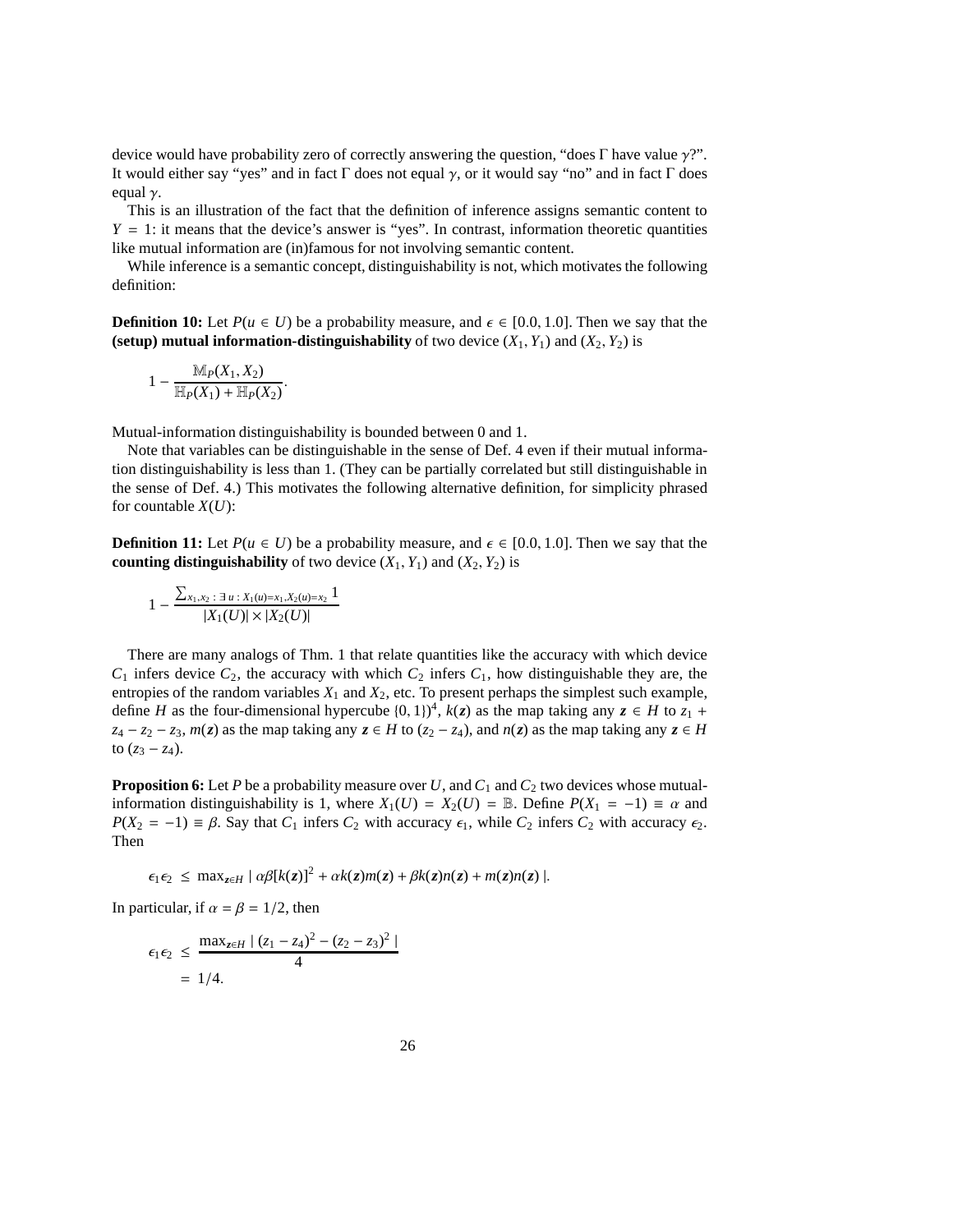The maximum for  $\alpha = \beta = 1/2$  can occur in several ways. One is when  $z_1 = 1$ , and  $z_2$ ,  $z_3$ ,  $z_4$  all equal 0. At these values, both devices have an inference accuracy of 1/2 at inferring each other. Each device achieves that accuracy by perfectly inferring one probe of the other device, while performing randomly for the remaining probe.

Similarly, say that we have a volume measure  $d\mu$  over *U*, as in Sec. [5,](#page-16-1) together with a probability measure *P* over *U*. Then we can modify the definition of the length of *x* to be  $-\mathbb{H}(U \mid x)$ , the negative of the Shannon entropy under prior  $d\mu$  of  $P(u \mid x)$ . If as in statistical physics P is proportional to  $d\mu$  across the support of *P*, then  $P(u | x) \propto d\mu(u | x)$ , and these two definitions of the length of *x* are the same.

There are several ways to combine this new definition of length with the concept of inference accuracy to define a stochastic analog of inference complexity. In particular, we can define the **stochastic inference complexity** of a function  $\Gamma$  with respect to *C* for accuracy  $\epsilon$ , as

$$
\bar{\mathscr{C}}_{\epsilon}(\Gamma \mid C) \triangleq \sum_{f \in \pi(\Gamma)} \min_{x : \mathbb{E}_P(Yf(\Gamma)|x) \geq \epsilon} [-\mathbb{H}(U \mid x)]
$$

assuming the sum exists for  $\epsilon$ . So for example if *P* is proportional to  $d\mu$  across the support of *P* and  $C > \Gamma$ , then for  $\epsilon = 1$ ,  $\overline{\mathcal{C}}_{\epsilon}(\Gamma \mid C) = \mathcal{C}(\Gamma \mid C)$ .

One can extend this stochastic framework to include inference of the probability of an event, e.g., have the device say whether  $P(\Gamma = \gamma)$  has some specified value. Such inference contrasts with inference accuracy, which (like non-stochastic inference) simply concerns a device's concluding whether an event occurs, e.g., concluding whether  $\Gamma(u) = \gamma$ ). One can also define stochastic analogs of (semi)control, strong inference, etc. Such extensions are beyond the scope of this paper.

## <span id="page-26-0"></span>**9. Self-aware devices**

We now return to scenarios where U has no associated probability measure. We consider devices that know what question they are trying to answer, or at least "think they do". Rather than encode that knowledge in the conclusion function of the device, we split the conclusion function into two parts. The value of one of those parts is (explicitly) a question for the device, and the other part is a possible associated answer. We formalize this as follows:

**Definition 12:** A **self-aware** device is a triple  $(X, Y, Q)$  where  $(X, Y)$  is an inference device,  $Q$  is a **question** function with domain *U* where each  $q \in Q(U)$  is a binary function of *U*, and  $Y \otimes Q$  is surjective onto  $\mathbb{B} \times O(U)$ .

Intuitively, a self-aware device is one that (potentially) knows what question it is answering in its conclusion. When  $U = u$ , we interpret  $q = Q(u)$  as the question about the state of the universe (i.e., about which subset of *U* contains the actual *u*) that the conclusion  $Y(u)$  is supposed to answer. The reason we require that *Y* ⊗ *Q* be surjective onto  $\mathbb{B} \times Q(U)$  is so that the device is allowed to have any conclusion for any of its questions; it's the appropriate setting of  $X(u)$  that should determine what conclusion it actually makes.

So one way to view "successful inference" is the mapping of any  $q \in Q(U)$  to an *x* such that  $X(u) = x(u)$  both implies that the device's conclusion to question *q* is correct, i.e.,  $Y(u) = q(u)$ , and also implies that the device is sure it is asking question *q*, i.e.,  $Q(u) = q$ . As an example, say we have a computer that we want to use make a prediction. That computer can be viewed as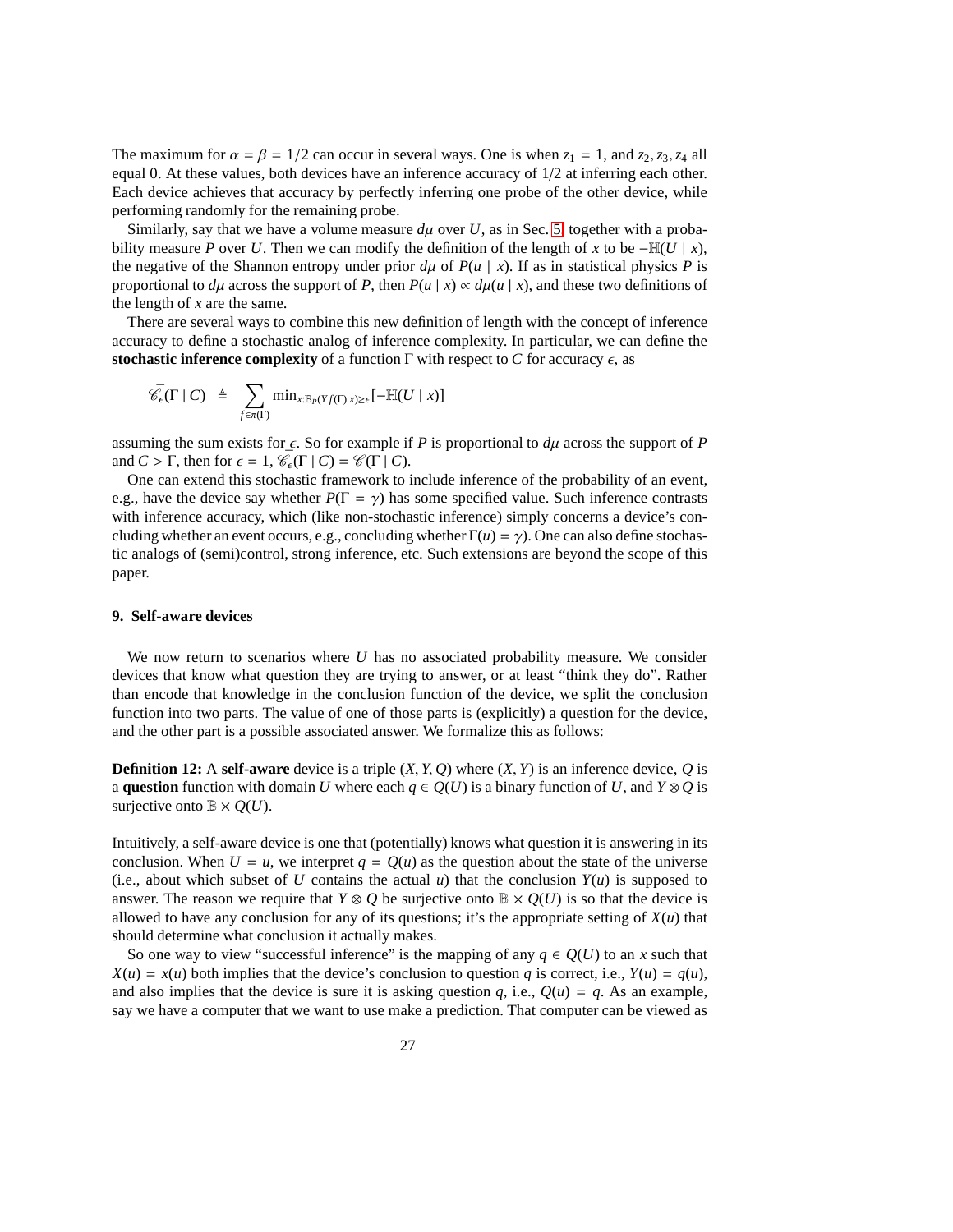an inference device. In this case the question  $q$  that the device is addressing is specified in the mind of the external scientist. This means that the question is a function of *u* (since the scientist exists in the universe), but need not be stored directly in the inference device. Accordingly, the combination of the computer with the external scientist who programs the computer is a selfaware device.

To formalize this concept, we must first introduce some notation that is frankly cumbersome, but necessary for complete precision. Let *b* be a value in some space. Then we define *b* as the constant function over *U* whose value is *b*, i.e.,  $u \in U \rightarrow b$ . Intuitively, the underline operator takes any constant and produces an associated constant-valued function over *U*. As a particular example, let  $\Gamma$  be a function with domain *U*. Then  $\Gamma$  is the constant function over *U* whose value is the function  $\Gamma$ , i.e.,  $u \in U \to \Gamma$ . Similarly, let *B* be a set of functions with domain *U*, and let *A* be a function with domain *U* whose range is *B* (so each  $A(u)$  is a function over *U*). Then we define  $\overline{A}$  as the function taking  $u \in U \to [A(u)](u)$ . So the overline operator turns any function over *U* whose range is functions over *U* into a single function over *U*. Both the underline and overline operators turn mathematical structures into functions over *U*; they differ in what type of argument they take. In particular, for any function  $\Gamma$  over  $U$ ,  $(\Gamma) = \Gamma$ . (Using this notation is more intuitive in practice than these complicated definitions might suggest.)

Next, recall from Sec. [1.1](#page-2-1) that for any probe *f* of a function Γ with domain *U*, *f*(Γ) is the function  $u \in U \rightarrow f(\Gamma(u))$ .

**Definition 13:** Let  $D = (X, Y, Q)$  be a self-aware device.

**i**) A function  $\Gamma$  is **intelligible** to *D* iff  $\forall f \in \pi(\Gamma), f(\Gamma) \in Q(U)$ . **ii**) *D* is **infallible** iff  $\forall u \in U$ ,  $Y(u) = [Q(u)](u)$ .

We say that *D* is infallible for  $Q' \subseteq Q(U)$  iff  $\forall q \in Q'$ ,  $\forall u \in U$  such that  $Q(u) = q$ ,  $Y(u) = q(u)$ . So *D* is infallible iff it is infallible for  $Q(U)$  iff  $Y = Q$  iff  $YQ = 1$ . If a device is not infallible, we say that it is fallible.

Recall that  $Y \otimes Q$  is supposed to represent the original conclusion function "split into two parts". Accordingly, in keeping with the terminology used with weak inference, we say that a self-aware device  $(X', Y', Q')$  is intelligible to a self-aware device  $(X, Y, Q)$  iff  $(Y', Q')$  is intelligible to  $(X, Y, Q)$ .

Def. 13 provides the extra concepts needed to analyze inference with self-aware devices. Def. 13(i) means that *D* is able to ask what the value is of every probe of Γ. Def. 13(ii) ensures that *whatever* the question *D* is asking, it is correctly answering that question. Finally, the third part of "successful inference" — having the device be sure it is asking the question  $q$  — arises if *D* semi-controls its question function.

These definitions are related to inference by the following results:

**Theorem 6:** Let  $D_1$  be an infallible, self-aware device.

**i**) Let  $\Gamma$  be a function intelligible to  $D_1$  and say that  $D_1$  semi-controls  $Q_1$ . Then  $(X_1, Y_1) > \Gamma$ . **ii**) Let  $D_2$  be a device where  $Y_2$  is intelligible to  $D_1$ ,  $D_1$  semi-controls  $(Q_1, X_2)$ , and  $(Q_1, X_2)$ is surjective onto  $Q_1(U) \times X_2(U)$ . Then  $(X_1, Y_1) \gg (X_2, Y_2)$ .

Thm. 6 allows us to apply results concerning weak and strong inference to self-aware devices. Note that a special case of having  $D_1$  semi-control  $Q_1$  is where  $X = \chi \otimes Q_1$  for some function  $\chi$ , as in Ex. 1. For such a case, *Y* and *X* "share a component", namely the question being asked, specified in *Q*1.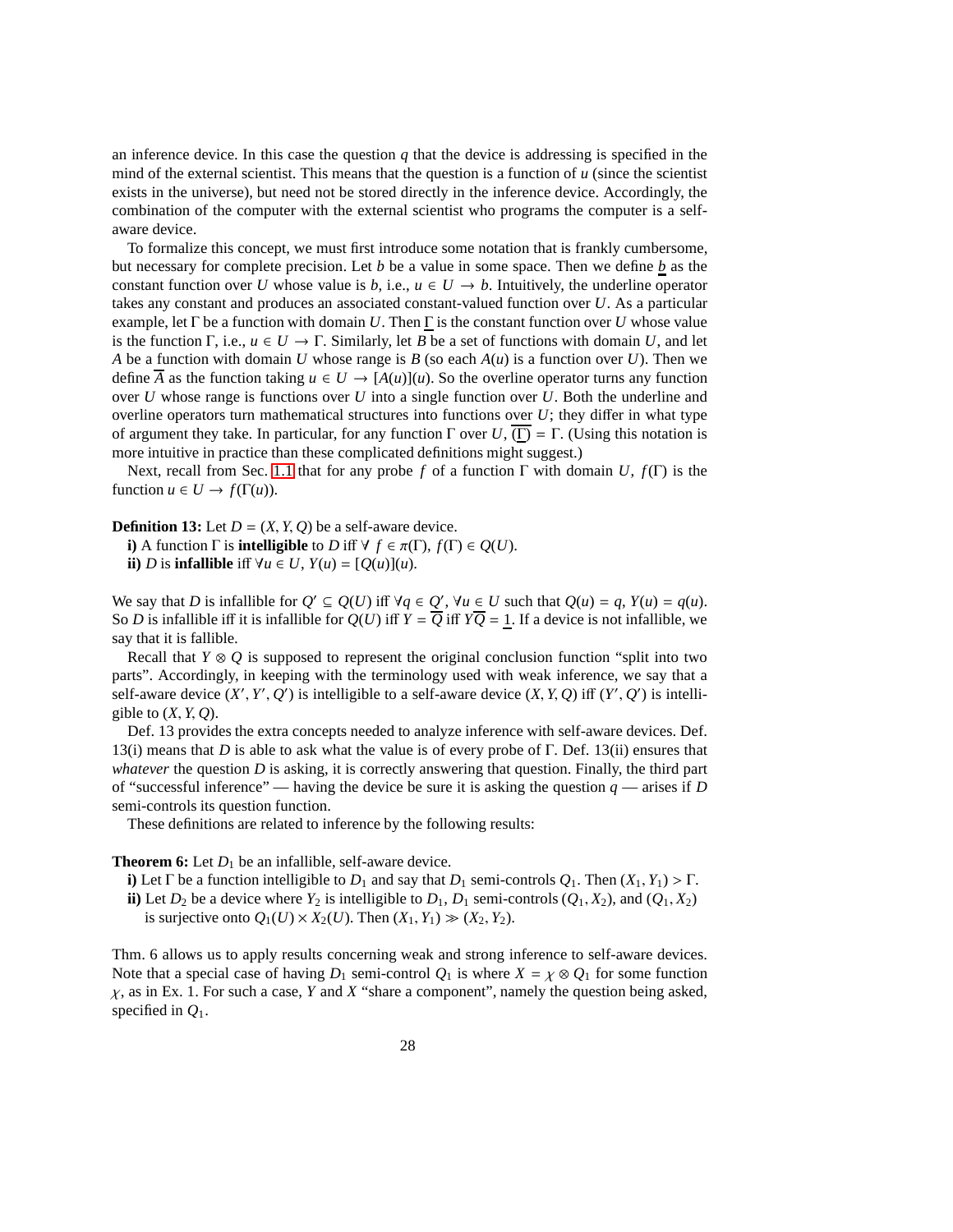The following result concerns just intelligibility, without any concern for semi-control or infallibility.

**Theorem 7:** Consider a pair of self-aware devices  $D \equiv (X, Y, Q)$  and  $D' \equiv (X', Y', Q')$  where there are functions *R*, *P*, *R'*, *P'* such that *P* and *P'* have domain *U*,  $Q = R(P)$  and  $Q' = R'(P')$ . If *P* is intelligible to *D'* and *P* is intelligible to *D'* then the following hold:

- **i**)  $|Q(U)| = |Q'(U)| = |P(U)| = |P'(U)|$ .
- **ii**) If  $Q(U)$  is finite,  $Q' = \pi(P) = \pi(Q)$  and  $Q = \pi(P') = \pi(Q')$ .

In particular, take *R* and *R'* to be identity functions over the associated domains, so that  $P = Q$ and  $P' = Q'$ . Using this choice, Thm. 7 says that if each self-aware device can try to determine what question the other one is considering, then neither device can try to determine anything else.

An immediate corollary of Thm. 7 is the following:

**Corollary 4:** No two self-aware devices whose question functions have finite ranges are intelligible to each other.

Note that Coroll. 4 does not rely on the devices being distinguishable (unlike Thm. 1). Indeed, it holds even if the two devices are identical; a self-aware device whose question function has a finite range cannot be intelligible to itself.

Coroll. 4 is a powerful limitation on any pair of self-aware devices, *D* and *D'*. It says that for at least one of the devices, say *D*, there is some question  $q' \in Q'(U)$  and bit *b'*, such that *D* cannot even *ask*, "Does *D'* pose the question *q'* and answer with the bit *b'*?". So whether *D* could correctly answer such a question is moot.

To circumvent Coroll. 4 we can consider self-aware devices whose conclusion functions alone are intelligible to each other. However combining Thm.'s 1 and 3(i) gives the following result:

**Corollary 5:** Let  $D_1$  and  $D_2$  be two self-aware devices that are infallible, semi-control their questions, and are distinguishable. If in addition they infer each other, then it is not possible that both  $Y_2$  is intelligible to  $D_1$  and  $Y_1$  is intelligible to  $D_2$ .

With self-aware devices a device  $C_1$  may be able to infer whether a self-aware device  $D_2$ correctly answers the question that  $D_2$  is considering. To analyze this issue we start the following definition:

**Definition 14:** If *D*<sub>1</sub> is a device and *D*<sub>2</sub> a self-aware device, then *D*<sub>1</sub> **corrects** *D*<sub>2</sub> iff  $\exists$  *x*<sub>1</sub> such that  $X_1 = x_1 \Rightarrow Y_1 = Y_2 \overline{Q_2}$ .

Def. 2 means that  $Y_1 = 1$  iff  $Y_2 = \overline{Q_2}$ , i.e.,  $Y_2(u) = [Q_2(u)](u)$ . Intuitively, if a device  $D_1$  corrects  $D_2$ , then there is an  $x_1$  where having  $X_1 = x_1$  means that  $C_1$ 's conclusion tells us whether  $D_2$ correctly answers *q*2. [10](#page-28-0)

<span id="page-28-0"></span><sup>&</sup>lt;sup>10</sup> Say that  $D_1$  is also self-aware, and that  $Y_2\overline{Q_2}$  has both bits in its range (so that probes of it are well-defined). Then we can modify the definition to say that  $D_1$  corrects  $D_2$  iff two conditions are met: all probes in  $\pi(Y_2\overline{Q_2})$  are intelligible to *D*<sub>1</sub>, and *D*<sub>1</sub> is infallible for  $\pi(Y_2\overline{Q_2})$ .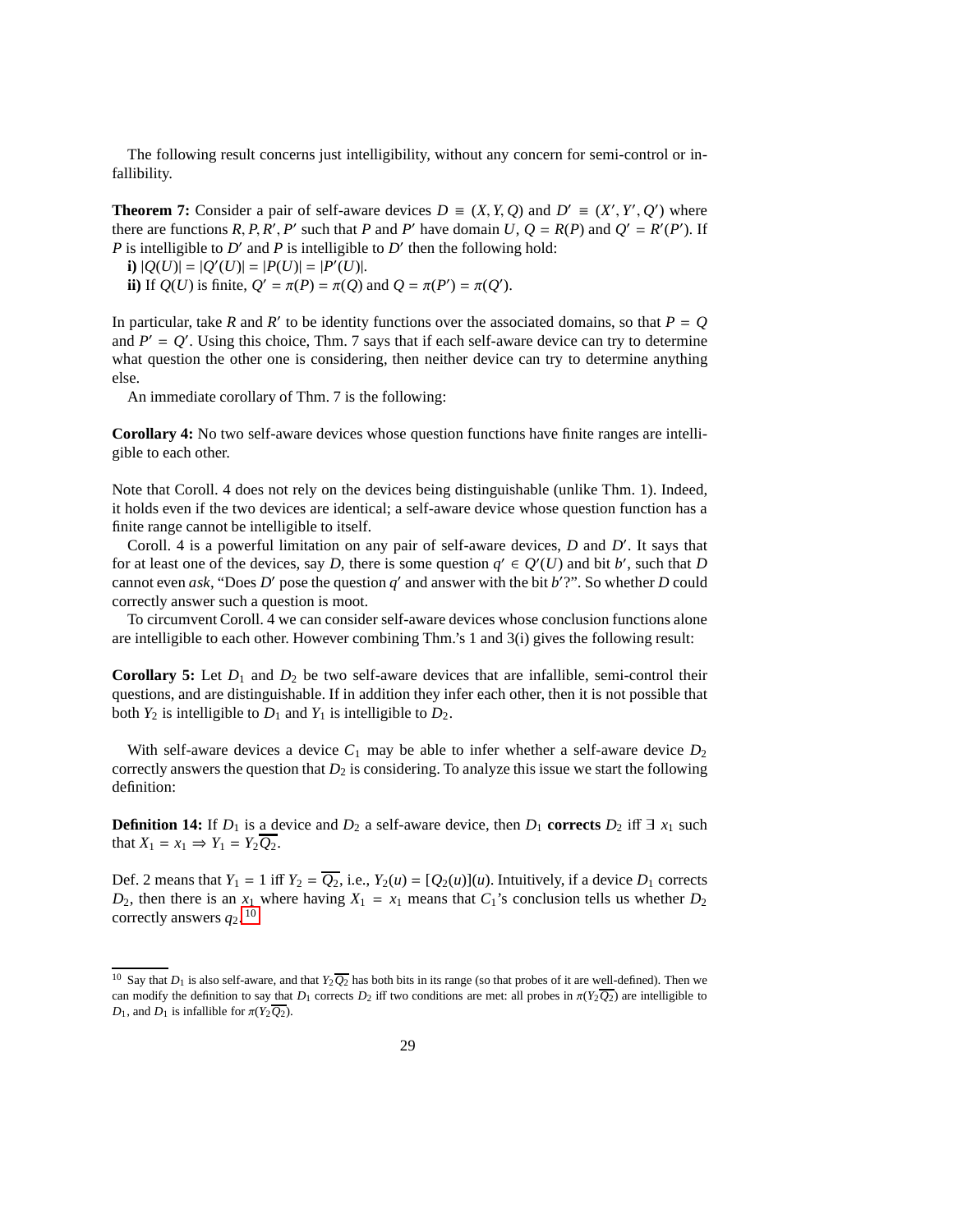Note how weak Def. 14 is. In particular, there is no sense in which it requires that  $D_1$  can assess whether  $Y_2(u) = q_2(u)$  for all questions  $q_2 \in Q_2(U)$ . So long as  $D_1$  can make that assessment for *any* question in  $Q_2(U)$ , we say that  $D_1$  corrects  $D_2$ . Despite this weakness, we have the following impossibility result, which is similar to Prop. 2(i):

**Proposition 7:** For any device  $D_1$  there is a self-aware device  $D_2$  that  $D_1$  does not correct.

There are similar results for the definition of correction in footnote [10,](#page-28-0) and for the (im)possibility of correction among multiple devices.

Finally, while there is not room to do so here, many of the concepts investigated above for inference devices can be extended to self-aware devices. For example, one might want to modify the definition of inference complexity slightly for self-aware devices. Let *D* be a self-aware infallible device that semi-controls its question function and  $\Gamma$  a function over *U* where  $\Gamma(U)$  is countable and  $\Gamma$  is intelligible to *D*. Then rather than  $\mathcal{C}(\Gamma | (X, Y))$ , it may be more appropriate to consider the **self-aware inference complexity** of Γ with respect to *D*, defined as

$$
\mathscr{D}(\Gamma \mid (X, Y, Q)) \triangleq \sum_{f \in \pi(\Gamma)} \min_{x: X = x \Rightarrow Q = f(\Gamma)} [\mathscr{L}(x)].
$$

Similarly, consider a reality that includes self-aware devices, i.e., a reality  $(U; {F_\phi})$  that can be written as  $(U; {C_\alpha}; {D_\delta}; {F_\beta})$  where in addition to the set of functions  ${F_\beta}$  and devices  ${C_\alpha}$ , we have a set of self-aware devices  $\{D_\delta\}$ . For such a reality it often makes sense to consider an augmented reduced form,

$$
\bigcup_{u\in U}\Bigg[ \bigotimes_{\alpha}(X_{\alpha}(u),Y_{\alpha}(u))\otimes\bigotimes_{\beta}\Gamma_{\beta}(u)\otimes\bigotimes_{\delta}(X_{\delta}(u),Y_{\delta}(u),Q_{\delta}(u))\otimes\bigotimes_{\delta}Q_{\delta}(U)\Bigg].
$$

The last term means we include in the tuples all instances of the form  $[Q(u)](u')$  in which a self-aware device's question for one *u* is evaluated at a different  $u' \neq u$ .

Due to page limits the analysis of such extensions is beyond the scope of this paper.

We close with some comments on the relation between inference with self-aware devices and work in other fields. Loosely speaking, in the many-worlds interpretation of quantum mechanics [\[25\]](#page-41-14), "observation" only involves the relationship between *Y* and Γ (in general, for a *Y* whose range is more than binary). As discussed above, such relationships cannot imbue the observation with semantic meaning. It is by introducing *X* and *Q* into the definition of self-aware devices that we allow an act of "observation" to have semantic meaning. This is formalized in Thm. 6, when it is applied to scenarios where weak inference is interpreted as successful observation.

Much of formal epistemology concerns "knowledge functions" which are maps from subsets of *U* to other subsets of *U* [\[42](#page-41-31)[,43](#page-41-32)[,45,](#page-41-34)[44\]](#page-41-33).  $K_i(A)$ , the knowledge function  $K_i$  evaluated for an argument  $A \subseteq U$ , is interpreted as the set of possible worlds in which individual *i* knows that *A* is true. The set *A* is analogous to specification of the question being asked by a self-aware device. So by requiring the specification of *A*, knowledge functions involve semantic meaning, in contrast to the process of observation in the many-worlds interpretation.

A major distinction between inference devices and both the theory of knowledge functions and the many-worlds definition of observation is that inference devices require that the individual / observer be able to answer multiple questions (one for each probe concerning the function being inferred). As mentioned above, this requirement certainly holds in all real-world instances of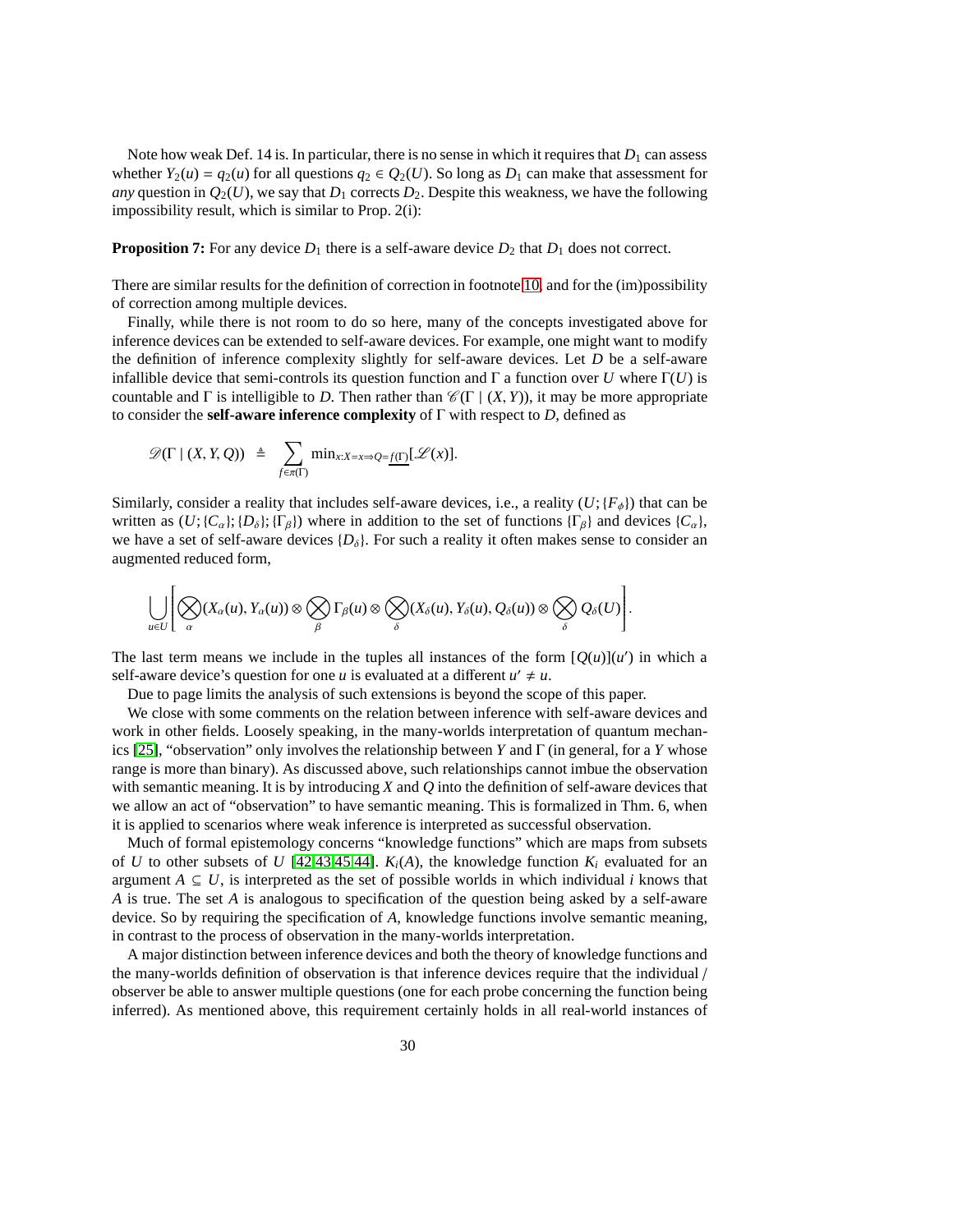"knowledge" or "observation". Yet it is this seemingly innocuous requirement that drives many of the results presented above.

Future work involves exploring what inference device theory has to say about issues of interest in the theory of knowledge functions. For example, analysis of common knowledge starts with a formalization of what it means for "individual *i* to know that individual *j* knows *A*". The inference devices analog would be a formalization of what it means for "device *D* to infer that device *C* infers Γ". Now for this analog to be meaningful, since *D* can only infer functions with at least two values in their range, there must be some sense in which the set *U* both contains "*u* under which *C* infers Γ" and contains *u* under which it does not. Formally, this means two things. First, it must not be the case simply that  $C > \Gamma$ , since that means that *C* infers  $\Gamma$  under *all u*. Second, there must be a proper subset  $U_C \subset U$  such that if *U* were redefined to be  $U_C$  (and *C* and  $\Gamma$  were redefined to have  $U_C$  as their domains in the obvious way), then it *would* be the case that  $C > \Gamma$ . This proper subset specifies a binary-valued function,  $\Gamma_C$ , by  $\Gamma_C(u) = 1 \Leftrightarrow u \in U_C$ . The question of whether "*D* knows that *C* knows Γ" then becomes whether *D* can infer Γ*C*.

**ACKNOWLEDGEMENTS:** I would like to thank Nihat Ay, Charlie Bennett, John Doyle, Michael Gogins, and Walter Read for helpful discussion.

## **APPENDIX A: Proofs**

This section presents miscellaneous proofs. Since many of the results may be counter-intuitive, the proofs are presented in elaborate detail. The reader should bear in mind though that many of the proofs simply amount to "higher order" versions of the Cretan liar paradox, Cantor diagonalization, or the like (just like many proofs in Turing machine theory). At the same time, in the interest of space, little pedagogical discussion is inserted. Unfortunately, the combination makes many of the proofs a bit of a slog.

**Proof of Prop. 1:** To prove (i), choose a device  $(X, Y)$  where  $Y(u) = -1 \Leftrightarrow u \in W$ . Also have *X*(*u*) take on a separate unique value for each *u* ∈ *W*, i.e.,  $\forall w \in W, u \in U : w ≠ u, X(w) ≠ X(u)$ . (Note that by definition of *W*, it contains at least two elements.) So by appropriate choice of an  $x, X(u) = x$  forces *u* to be any desired element of *W*.

Choose *i*. Pick any  $\gamma \in \Gamma_i(U)$ , and examine the probe f that equals 1 iff its argument is  $\gamma$ . If for no  $u \in W$  does  $\Gamma_i(u) = \gamma$ , then choose any *x* that forces  $u \in W$ . By construction,  $X(u) = x \Rightarrow$ *Y*(*u*) = −1, and in addition  $X(u) = x \Rightarrow f(\Gamma_i(u)) = -1$ . So  $X(u) = x \Rightarrow Y(u) = f(\Gamma_i(u))$ , as desired.

Now say that there is a  $u \in W$  such that  $\Gamma_i(u) = \gamma$ . By hypothesis,  $\exists u'' \in W : \Gamma_i(u'') \neq \gamma$ . By construction, there is an *x* such that  $X(u') = x \Rightarrow u' = u''$ . So  $X(u') = x \Rightarrow u' \in W$ ,  $\Gamma_i(u') \neq \gamma$ . The first of those two conclusions means that  $Y(u') = -1$ . The second means that  $f(\Gamma_i(u')) = -1$ . So again,  $X(u) = x \Rightarrow Y(u) = f(\Gamma_i(u))$ , as desired. There are no more cases to consider.

To prove (ii), choose  $b \in \mathbb{B}$  and let  $\Gamma$  be a function with domain *U* where  $\Gamma(u) = b$  for all *u* obeying  $Y(u) = -1$  and for no others. (The surjectivity of *Y* ensures there is at least one such *u*.) Consider the probe *f* of  $\Gamma(U)$  that equals +1 iff  $\Gamma(u) = b$ . For all  $u \in U$ ,  $f(\Gamma(u)) = -Y(u)$ . **QED.** 

**Proof of Coroll. 2:** To prove the first part of the corollary, let  $\alpha$  and  $\beta$  be the partitions induced by *X* and *Y*, respectively. If  $|X(U)| = |\alpha| = 2$ ,  $|\alpha| = |\beta|$ . Since  $\alpha$  is a fine-graining of  $\beta$ , this means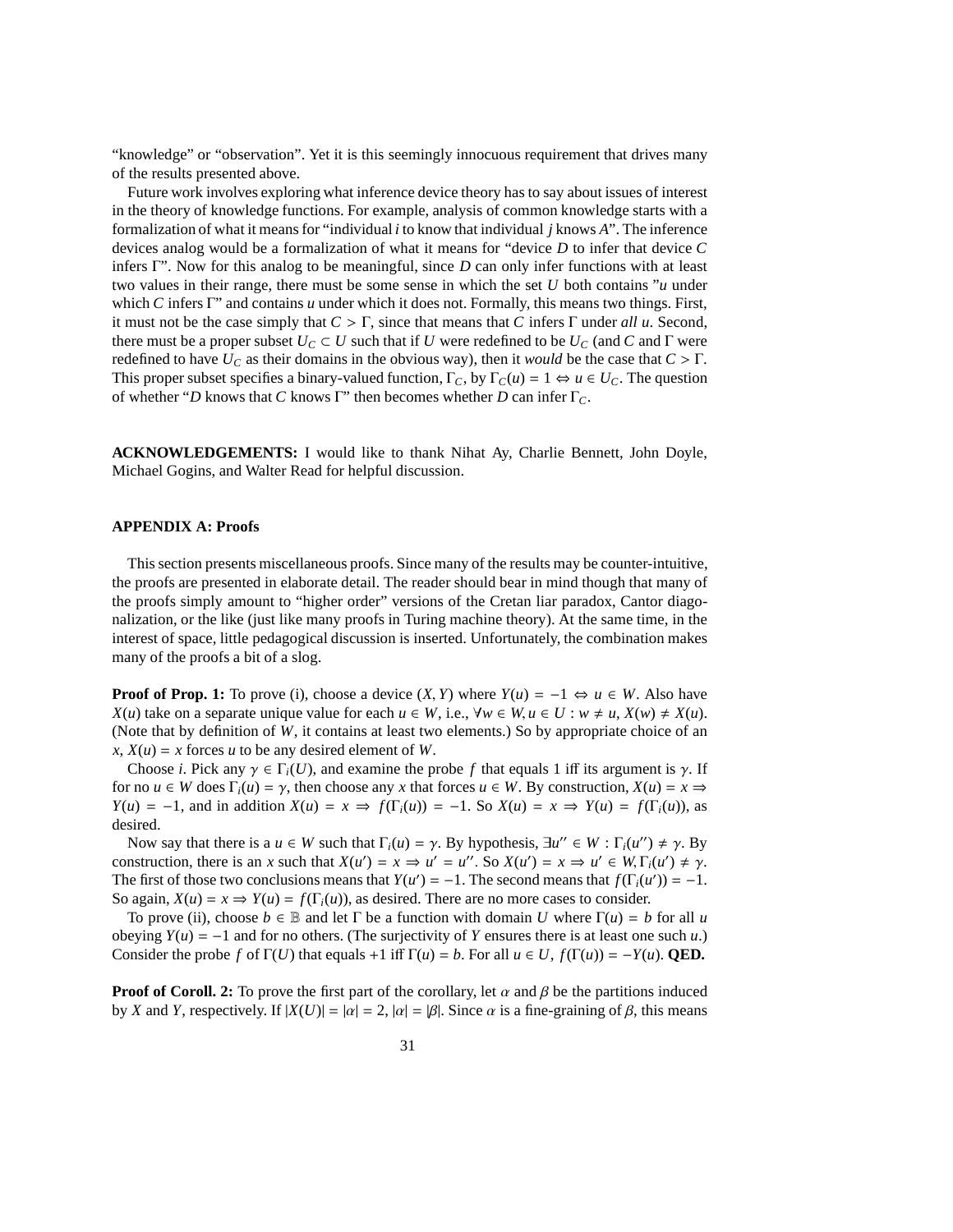that  $\alpha = \beta$ . So without loss of generality we can label the elements of  $X(U)$  so that  $X = Y$ .

Now hypothesize that  $C > \Gamma$  for some  $\Gamma$ . Recall that we require that  $|\Gamma(U)| \geq 2$ . Let  $\gamma$  and  $\gamma'$ be two distinct elements of  $\Gamma(U)$  where  $\Gamma(u) = \gamma$  for some  $u \in X^{-1}(-1)$ . Define  $f_{\gamma}$  to be the probe of Γ(*U*) that equals 1 iff its argument is γ, and define  $f<sub>γ</sub>$  similarly. *C* > Γ means ∃  $x<sub>γ</sub> ∈ X(U)$ such that  $X(u) = x_\gamma \Rightarrow f_\gamma(\Gamma(u)) = Y(u) = X(u) = x_\gamma$ . Since  $\exists u \in X^{-1}(-1)$  such that  $\Gamma(u) = \gamma$ , and since  $Y(u) = -1$   $\forall u \in X^{-1}(-1)$ ,  $x_\gamma$  must equal 1.

This means that  $\Gamma(u)$  equals  $\gamma$  across all of  $X^{-1}(x_\gamma) \subset U$ . Therefore  $\exists u \in X^{-1}(-x_\gamma)$  such that  $\Gamma(u) = \gamma'$ . Moreover, since  $x_{\gamma} = Y(X^{-1}(x_{\gamma})) = 1$ ,  $Y(X^{-1}(-x_{\gamma})) = -1$ . Therefore  $\exists u \in X^{-1}(-x_{\gamma})$ such that  $f_{\gamma'}(\Gamma(u)) \neq Y(u)$ . Similarly,  $\forall u \in X^{-1}(x_{\gamma}), f_{\gamma'}(\Gamma(u)) \neq Y(u)$ . Therefore there is no  $x_{\gamma'} \in X(U)$  such that  $X(u) = x_{\gamma'} \Rightarrow f_{\gamma'}(\Gamma(u)) = Y(u)$ . So our hypothesis is wrong; there is no function that *C* infers.

Now consider the case where  $|\alpha| > 2$ . Label the two elements of  $\beta$  as +1 and -1. Since  $\alpha$  is a fine-graining of  $\beta$ , and since  $|\beta| = 2$ , there are at least two distinct elements of  $\alpha$  that are contained in the same element of  $\beta$ , having label *b*. Choose one of those elements of  $\alpha$ ,  $\alpha$ , and let  $\alpha'$  be one of the other elements of  $\alpha$  that are contained in that element of  $\beta$  with label  $\beta$ .

Form the union of *a* with all elements of  $\alpha$  that are contained in the element of  $\beta$  with label  $-b$ . That union is a proper subset of all the elements of  $\alpha$ . Therefore it picks out a proper subset of U, *W*. (Note that *W* has non-empty overlap with both both partition elements of β.) So choose Γ to be binary-valued, with values given by  $\Gamma(u) = b$  iff  $u \in W$ . Then for  $X(u) = a$ ,  $\Gamma(u) = b = Y(u)$ . On the other hand, for  $X(u) = a'$ ,  $\Gamma(u) = -b = -Y(u)$ . So for both probes *f* of Γ, there is a value *x* such that  $X = x \Rightarrow Y = f(\Gamma)$ . **QED.** 

**Proof of Thm. 1:** Let  $C_1$  and  $C_2$  be the two devices. Since *Y* for any inference device is surjective,  $Y_2(U) = \mathbb{B}$ , and therefore there are two probes of  $Y_2(U)$ . Since by hypothesis  $C_1$  weakly infers *C*<sub>2</sub>, using the identity probe  $f(y \in \mathbb{B}) = y$  establishes that  $\exists x_1 \text{ s.t. } X_1(u) = x_1 \Rightarrow Y_1(u = Y_2)$ . Similarly, since  $C_2$  weakly infers  $C_1$ , using the negation probe  $f(y) = -y$  establishes that  $\exists x_2$  s.t.  $X_2(u) = x_2 \Rightarrow Y_2(u) = -Y_1(u)$ . Finally, by the hypothesis of setup distinguishability,  $\exists u^* \in U$ s.t.  $X_1(u^*) = x_1, X_2(u^*) = x_2$ . Combining, we get the contradiction  $Y_1(u^*) = Y_2(u^*) = -Y_1(u^*)$ . **QED.**

**Proof of Thm. 2:** To establish (i), let *f* be any probe of  $\Gamma(U)$ .  $C_2 > \Gamma \Rightarrow \exists x_2$  such that *X*<sub>2</sub>(*u*) = *x*<sub>2</sub> ⇒ *Y*<sub>2</sub>(*u*) = *f*(Γ(*u*)). In turn, *C*<sub>1</sub> ≫ *C*<sub>2</sub> ⇒ ∃ *x*<sub>1</sub> such that *X*<sub>1</sub> = *x*<sub>1</sub> ⇒ *Y*<sub>1</sub> = *Y*<sub>2</sub>, *X*<sub>2</sub> = *x*<sub>2</sub> (by choosing the identity probe of  $Y_2(U)$ ). Combining,  $X_1 = x_1 \Rightarrow Y_1(\Gamma)$ . So  $C_1 > \Gamma$ , as claimed in (i).

To establish (ii), let *f* be any probe of  $Y_3(U)$ , and  $x_2$  any member of  $X_3(U)$ .  $C_2 \gg C_3 \Rightarrow \exists x_2 \in C_3$ *X*<sub>2</sub>(*U*) such that *X*<sub>2</sub>(*u*) = *x*<sub>2</sub> ⇒ *X*<sub>3</sub>(*u*) = *x*<sub>3</sub>, *Y*<sub>2</sub>(*u*) = *f*(*Y*<sub>3</sub>(*u*)). *C*<sub>1</sub> ≫ *C*<sub>2</sub> then implies that ∃ *x*<sub>1</sub> such that  $X_1(u) = x_1 \Rightarrow X_2(u) = x_2, Y_1(u) = Y_2(u)$  (by choosing the identity probe of  $Y_2(U)$ ). Combining,  $X_1(u) = x_1 \Rightarrow X_3(u) = x_3, Y_1(u) = f(Y_3(u))$ , as desired. **QED.** 

**Proof of Prop. 2:** To establish the first claim, simply take  $Y_2$  to be the function  $\Gamma$  in Prop. 1(ii).

To establish the second claim, focus attention on any  $x_1 \in X_1(U)$ , and define  $W = X_1^{-1}(x_1)$ . Choose  $X_2$  so that  $X_2(u)$  take on a separate unique value for each  $u \in W$ , i.e.,  $\forall w \in \mathcal{U}$  :  $w \neq u, X_2(w) \neq X_2(u)$ .

First consider the case where  $Y_1(W)$  has a single element, i.e.,  $Y_1(u)$  is the same bit across all *X*<sup>-1</sup>(*x*<sub>1</sub>). Without loss of generality take that bit to be 1. Choose *Y*<sub>2</sub>(*u*) = 1 for some *w*<sup>'</sup>  $\in$  *W*, and  $Y_2(u) = -1$  for all other  $w \in W$ . Then choose  $x_2$  so that  $X_2(u) = x_2 \Rightarrow u = w'$ . Therefore  $X_2(u) = x_2 \Rightarrow X_1(u) = x_1, Y_2(u) = 1$ . So for the probe *f* of  $Y_1(U)$  that equals  $Y_1, X_2(u) = 1$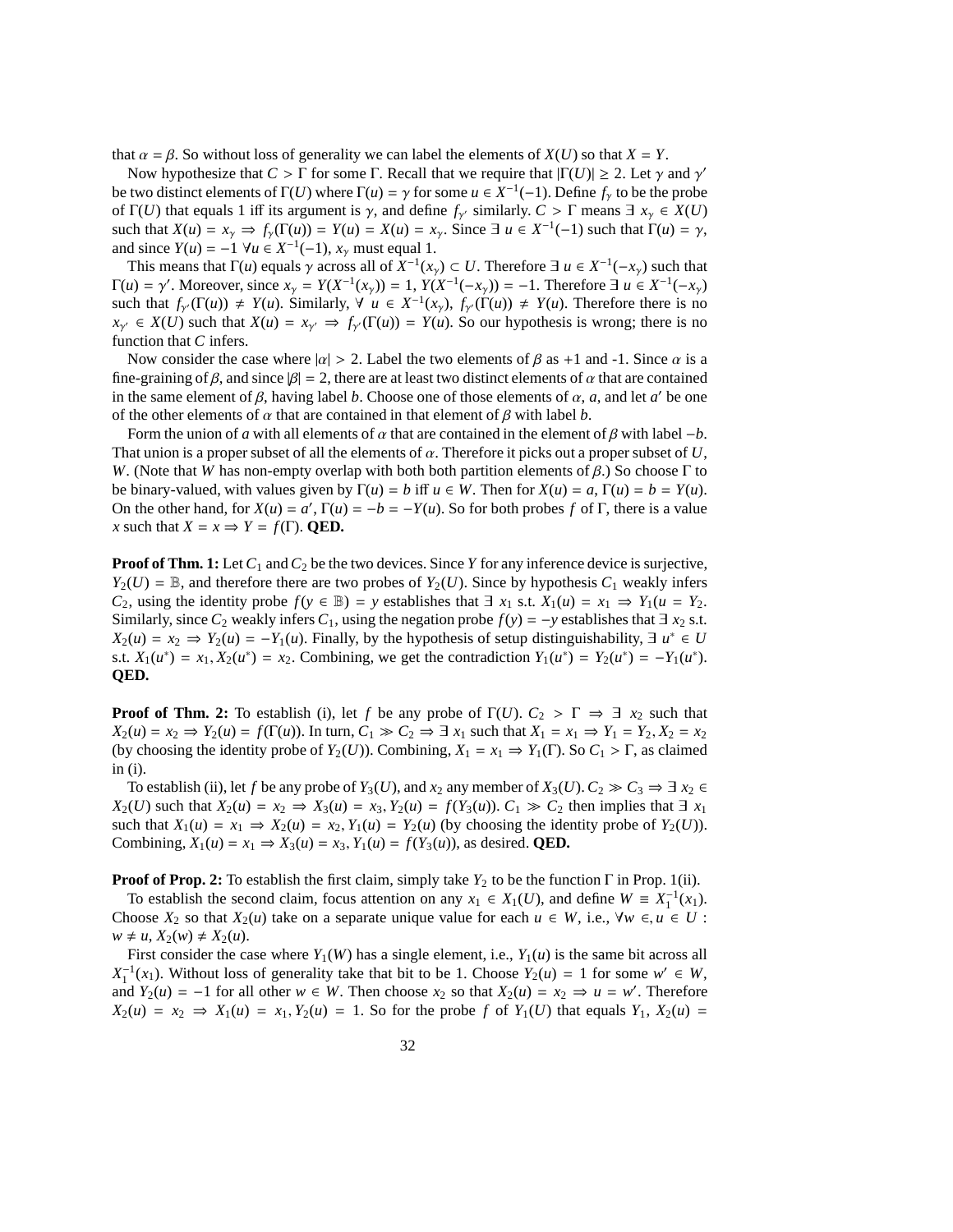$x_2 \Rightarrow Y_2(u) = f(Y_1(u))$ . On the other hand, by hypothesis  $\exists w'' \in W$  that differs from w', and  $\exists x_2' \in X_2(U)$  such that  $X_2(u) = x_2' \Rightarrow u = w''$ . Moreover,  $Y_2(w'') = -1$ , by construction of  $Y_2$ . So consider the probe *f'* of  $Y_1(U)$  that equals  $-Y_1$ . For all  $u \in W$ ,  $f'(Y_1(u)) = -1$ . In particular, this is the case for  $u = w''$ . Combining,  $X_2(u) = x'_2 \Rightarrow X_1(u) = x_1, Y_2(u) = f'(Y_1(u))$ . Since *f* and  $f'$  are the only probes of  $Y_1(U)$ , there are no more cases to consider for the situation where *Y*1(*W*) is a singleton.

If  $Y_1(W)$  is not a singleton, since *W* contains at least three elements, there is a proper subset of *W*, *W*′ , on which *Y*<sup>1</sup> takes both values. So by Prop. 1(i) there is a device *C* over *W* that infers the restriction of *Y*<sub>1</sub> to domain *W*. Define  $(X_2, Y_2)$  to be the same as that *C* for all  $u \in W$ , with all members of  $X_2(W)$  given values that are not found in  $X_2(U - W)$ . Since  $X_1(w) = x_1$  for all *w* ∈ *W*, this means that  $∀ f ∈ π(Y_1)$ ,  $∃ x_2$  such that  $X_2(u) = x_2 ⇒ X_1(u) = x_1, Y_2(u) = f(Y_1(u))$ .

Combining, since  $Y_1(X_1^{-1}(x_1))$  either is or is not a singleton for each  $x_1 \in X_1(U)$ , we can build a "partial" device  $C_2$  that strongly infers  $C_1$  for each region  $X_1^{-1}(x_1)$ . Furthermore, those regions form a partition of U. So by appropriately "stitching together" the partial  $C_2$ 's built for each  $x_1 \in X_1(U)$ , we build an aggregate device  $C_2$  that strongly infers  $C_1$  over all U, as claimed. **QED.**

**Proof of Thm. 3:** Let  $C_1$  and  $C_2$  be two devices and hypothesize that they can strongly infer each other. Since  $C_1$  can strongly infer  $C_2$ , it can force  $X_2$  to have any desired value and simultaneously correctly infer the value of  $Y_2$  under the identity probe. In other words, there is a function  $\xi_1^1$ :  $X_2(U) \to X_1(U)$  such that for all  $x_2$ ,  $X_1 = \xi_1^1(x_2) \Rightarrow X_2 = x_2$  and  $Y_1 = Y_2$ . Let  $\hat{x}_1$  be any element of  $\xi_I^1(X_2(U))$ .

Similarly, by hypothesis  $C_2$  can force  $X_1$  to have any desired value and simultaneously correctly infer the value of  $Y_1$  under the negation probe. In other words, there is a function  $\xi_{-I}^2$ :  $X_1(U) \to X_2(U)$  such that for all  $x_1, X_2 = \xi_{-I}^2(x_1) \Rightarrow X_1 = x_1$  and  $Y_1 = -Y_2$ .

Define  $\hat{x}_2 \equiv \xi_{-I}^2(\hat{x}_1)$ . Then  $X_1(u) = \xi_1^1(\hat{x}_2) \Rightarrow X_2(u) = \hat{x}_2 = \xi_{-I}^2(\hat{x}_1)$  and  $Y_1(u) = Y_2(u)$ . The first of those two conclusions in turn means that  $Y_1(u) = -Y_2(u)$ . Combining, we see that  $X_1(u) = \xi_1^1(\hat{x}_2) \Rightarrow Y_2(u) = Y_1(u) = -Y_2(u)$ , which is impossible. **QED** 

**Proof of Thm. 4:** Since  $C_2 > \Gamma$ ,  $\forall f \in \pi(\Gamma)$ ,  $\exists x_2$  such that  $X_2 = x_2 \Rightarrow Y_2 = f(\Gamma)$ . Therefore the set argmin<sub>*x*2:*X*<sub>2</sub>=*x*<sub>2</sub>⇒*Y*<sub>2</sub>=*f*(Γ)[ $\mathcal{L}(x_2)$ ] is non-empty. Accordingly,  $\forall f \in \pi(\Gamma)$ , we can define an</sub> associated value *x f*  $\mathcal{L}_2^f \in X_2(U)$  as some particular element of argmin<sub>*x*2</sub>:*X*<sub>2</sub>=*x*<sub>2</sub>⇒*Y*<sub>2</sub>=*f*(Γ)[ $\mathcal{L}(x_2)$ ].

Now since  $C_1 \gg C_2$ ,  $\forall x_2$ ,  $\exists x_1$  such that  $X_1 = x_1 \Rightarrow X_2 = x_2$ ,  $Y_1 = Y_2$ . In particular,  $\forall f \in \pi(\Gamma)$ ,  $\exists x_1 : X_1 = x_1 \Rightarrow X_2 = x_2^f$  $\int_{2}^{T}$ ,  $Y_1 = Y_2$ . So by definition of  $x_2^f$  $Z_2^J$ ,  $\forall f \in \pi(\Gamma), \exists x_1 : X_1 = x_1 \Rightarrow X_2 =$ *x f*  $_{2}^{J}, Y_{1} = f(\Gamma).$ 

Combining,  $\forall f \in \pi(\Gamma)$ ,

$$
\min_{x_1:X_1=x_1\Rightarrow Y_1=f(\Gamma)}[\mathcal{L}(x_1)] \leq \min_{x_1:X_1=x_1\Rightarrow X_2=x_2',Y_1=Y_2}[\mathcal{L}(x_1)].
$$

Accordingly,

$$
\mathscr{C}(\Gamma \mid C_1) - \mathscr{C}(\Gamma \mid C_2) \leq \sum_{f \in \pi(\Gamma)} \min_{x_1: X_1 = x_1 \Rightarrow X_2 = x_2', Y_1 = Y_2} [\mathscr{L}(x_1) - \mathscr{L}(x_2')] \leq \sum_{f \in \pi(\Gamma)} \max_{x_2} [\min_{x_1: X_1 = x_1 \Rightarrow X_2 = x_2, Y_1 = Y_2} [\mathscr{L}(x_1) - \mathscr{L}(x_2)]] = |\pi(\Gamma)| \max_{x_2} [\min_{x_1: X_1 = x_1 \Rightarrow X_2 = x_2, Y_1 = Y_2} [\mathscr{L}(x_1) - \mathscr{L}(x_2)]]
$$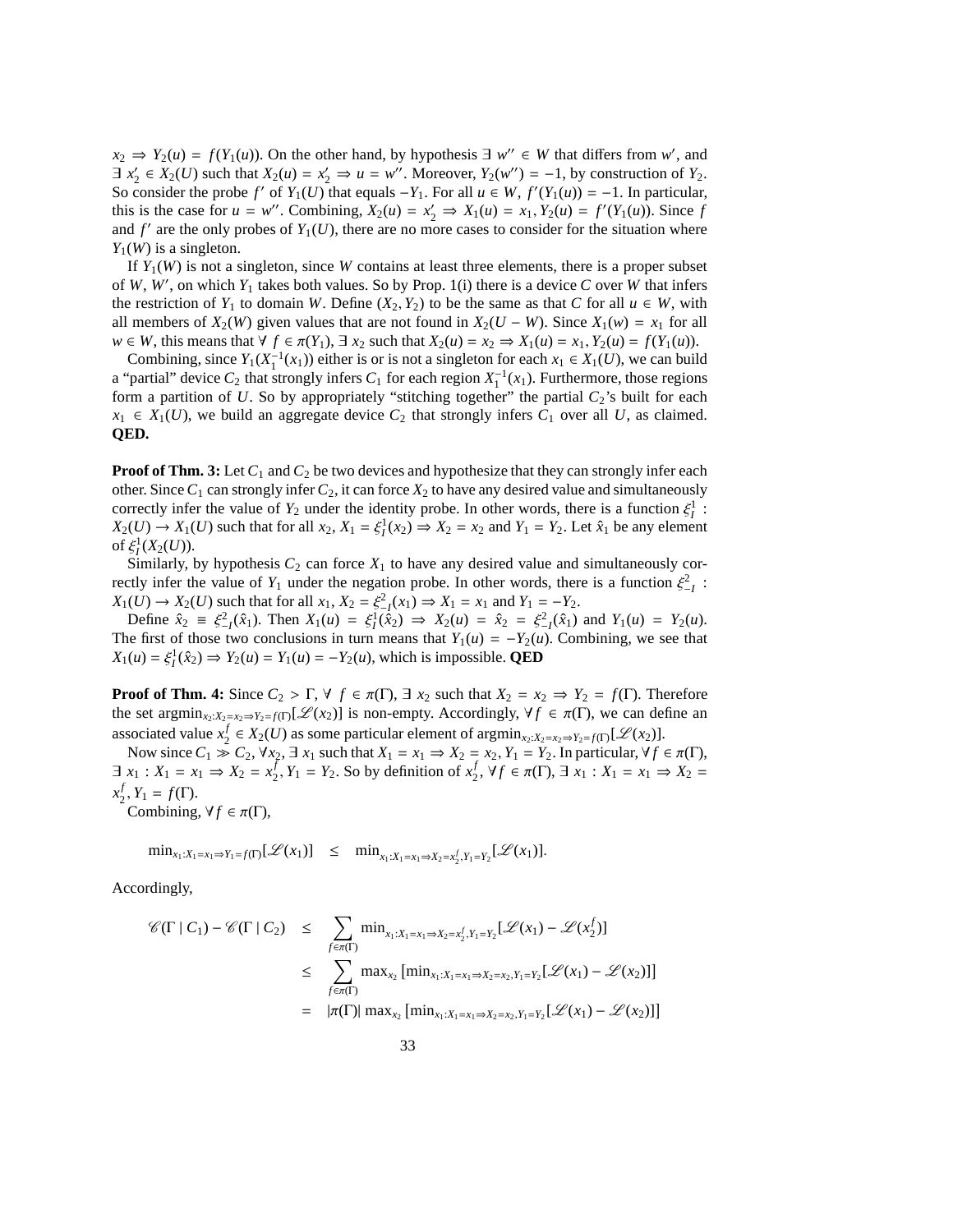Using the equality  $|\pi(\Gamma)| = |\Gamma(U)|$  completes the proof. **QED.** 

**Proof of Thm. 5:** By hypothesis, for any  $x'_2 \in X_2(U)$ ,  $\exists x_1$  such that  $X_1 = x_1 \Rightarrow X_2 = x'_2$ . This is true for any such  $x'_2$ . Write the function mapping any such  $x'_2$  to the associated  $x_1$  as  $\xi_1$ . Similarly, there is a function  $\xi_2$  that maps any  $x_1 \in X_1(U)$  to an  $x_2 \in X_2(U)$  such that  $X_2 = \xi_2(x_1) \Rightarrow X_1 =$  $x_1$ . Using the axiom of choice, this provides us with a single-valued mapping from  $X_1(U)$  into  $X_2(U)$  and vice-versa.

Since having  $X_2(u) = \xi_2(x_1)$  forces  $X_1(u) = x_1$ , the set of  $u \in U$  such that  $X_2(u) = \xi_2(x_1)$  must be a subset of those  $u \in U$  such that  $X_1(u) = x_1$ , i.e.,  $\forall x_1, X_2^{-1}[\xi_2(x_1)] \subseteq X_1^{-1}(x_1)$ . Similarly,  $\forall$  *x*<sub>2</sub>, *X*<sub>1</sub><sup>-1</sup>[ξ<sub>1</sub>(*x*<sub>2</sub>)] ⊆ *X*<sub>2</sub><sup>-1</sup>(*x*<sub>2</sub>). This second equality means in particular that  $\hat{X}_1^{-1}$ [ξ<sub>1</sub>[ξ<sub>2</sub>(*x*<sub>1</sub>))] ⊆  $X_2^{-1}(\xi_2(x_1))$ . Combining,  $X_1^{-1}[\xi_1[\xi_2(x_1))] \subseteq X_1^{-1}(x_1)$ .

However  $\forall x_1, \xi_1(\xi_2(x_1))$  is non-empty. Since  $X_1$  is single-valued, this means that  $\forall x_1$ ,  $\xi_1(\xi_2(x_1)) = x_1$ . Combining, we see that  $\forall x_1, X_1^{-1}(x_1) \subseteq X_2^{-1}[\xi_2(x_1)]$ , and therefore  $X_2^{-1}[\xi_2(x_1)] =$  $X_1^{-1}(x_1)$ . This in turn means that the set  $X_2[X_1^{-1}(x_1)]$  equals the singleton  $\xi_2(x_1)$  for any  $x_1 \in$ *X*<sub>1</sub>(*U*). Accordingly ∀ *u* ∈ *X*<sub>1</sub><sup>-1</sup>(*x*<sub>1</sub>), *X*<sub>2</sub>(*u*) =  $\xi_2(x_1) = \xi_2(X_1(u))$ . In addition, every *u* ∈ *U* obeys  $u \in X_1^{-1}(x_1)$  for *some*  $x_1$ . Therefore we conclude that for all  $u \in U$ ,  $\xi_2(X_1(u)) = X_2(u)$ .

This establishes that the partition induced by  $X_1$  is a fine-graining of the partition induced by *X*2. Similar reasoning establishes that the partition induced by *X*<sup>2</sup> is a fine-graining of the partition induced by  $X_1$ . This means that the two partitions must be identical. **QED.** 

**Proof of Coroll. 3:** By Thm. 5, we can relabel the image values of the two devices' setup functions to express them as  $C_1 = (X, Y_1)$  and  $C_2 = (X, Y_2)$ .

To prove (i), note that  $C_1 > C_2$  means  $\exists x \in X(U)$  such that  $X = x \Rightarrow Y_1 = Y_2$  and  $\exists x' \in X(U)$ such that  $X = x' \Rightarrow Y_1 = -Y_2$ . But those two properties in turn mean that  $C_2 > C_1$ . A similar argument establishes that  $C_2 > C_1 \Rightarrow C_1 > C_2$ .

To prove (ii), note that  $C_1 \gg C_2$  means that  $\forall x \in X(u)$ ,  $f \in \pi(Y_2)$ ,  $\exists x'$  such that  $X = x' \Rightarrow$  $X = x, Y_1 = f(Y_2)$ . In particular,  $\forall x \in X(u)$ ,  $\exists x'$  such that  $X = x' \Rightarrow X = x, Y_1 = Y_2$ , and  $\exists x''$ such that  $X = x'' \Rightarrow X = x, Y_1 = -Y_2$ . The only way both conditions can hold is if  $x' = x''$ . But that means it is impossible to have both  $Y_1 = Y_2$  and  $Y_1 = -Y_2$ .

To prove (iii), hypothesize that  $C_1$  control *X*. This means in particular that  $\forall x \in X(U)$ ,  $\exists x' \in Y$ *X*(*U*) such that  $X = x' \Rightarrow Y_1 = \delta_{X,x} = 1$  (choose  $b = 1$  and have *f* be the probe that equals 1 iff its argument equals *x*). To have  $\delta_{X,x} = 1$  means  $X = x$ , which in turn means  $x' = x$ . So *X* = *x* ⇒ *Y*<sub>1</sub> = 1. This is true for all *x* ∈ *X*(*U*), so *Y*<sub>1</sub>(*u*) = 1 ∀*u* ∈ *U*. However by definition, the range of  $Y_1$  must be  $\mathbb B$ . Therefore the hypothesis is wrong. The same argument shows that  $C_2$ cannot control *X*. **QED.**

**Proof of Thm. 6:** To prove (i), let *f* be any probe of Γ. Intelligibility means  $f \in Q_1(U)$ . Since *D*<sub>1</sub> semi-controls its question function,  $\exists x_1 : X_1 = x_1 \Rightarrow Q_1 = f$ . Infallibility then implies that for any *u* such that  $X_1(u) = x_1, Y_1(u) = [Q_1(u)](u) = f(u)$ . This proves (i).

Next, let *f* be any probe of  $Y_2$ , and  $x_2$  any element of  $X_2(U)$ . Intelligibility means  $f \in Q_1(U)$ . Since  $D_1$  semi-controls  $(Q_1, X_2)$  and  $(Q_1, X_2)$  is surjective,  $\exists x_1$  such that  $X_1 = x_1 \Rightarrow Q_1 = f, X_2 = f$ *x*<sub>2</sub>. Infallibility then implies that for any *u* such that  $X_1(u) = x_1, Y_1(u) = [Q_1(u)](u) = f(u)$ . This proves (ii). **QED.**

**Proof of Thm. 7:** The cardinality of  $\pi(P)$  is the cardinality of  $P(U)$ ,  $|P(U)|$ . Let  $f_1$  and  $f_2$  be two separate such probes, so that  $f_1 : P(U) \to \mathbb{B}$  differs from  $f_2 : P(U) \to \mathbb{B}$ . Then as functions over *U*,  $f_1(P)$  and  $f_2(P)$  differ. Therefore by hypothesis they correspond to two distinct *q*'s in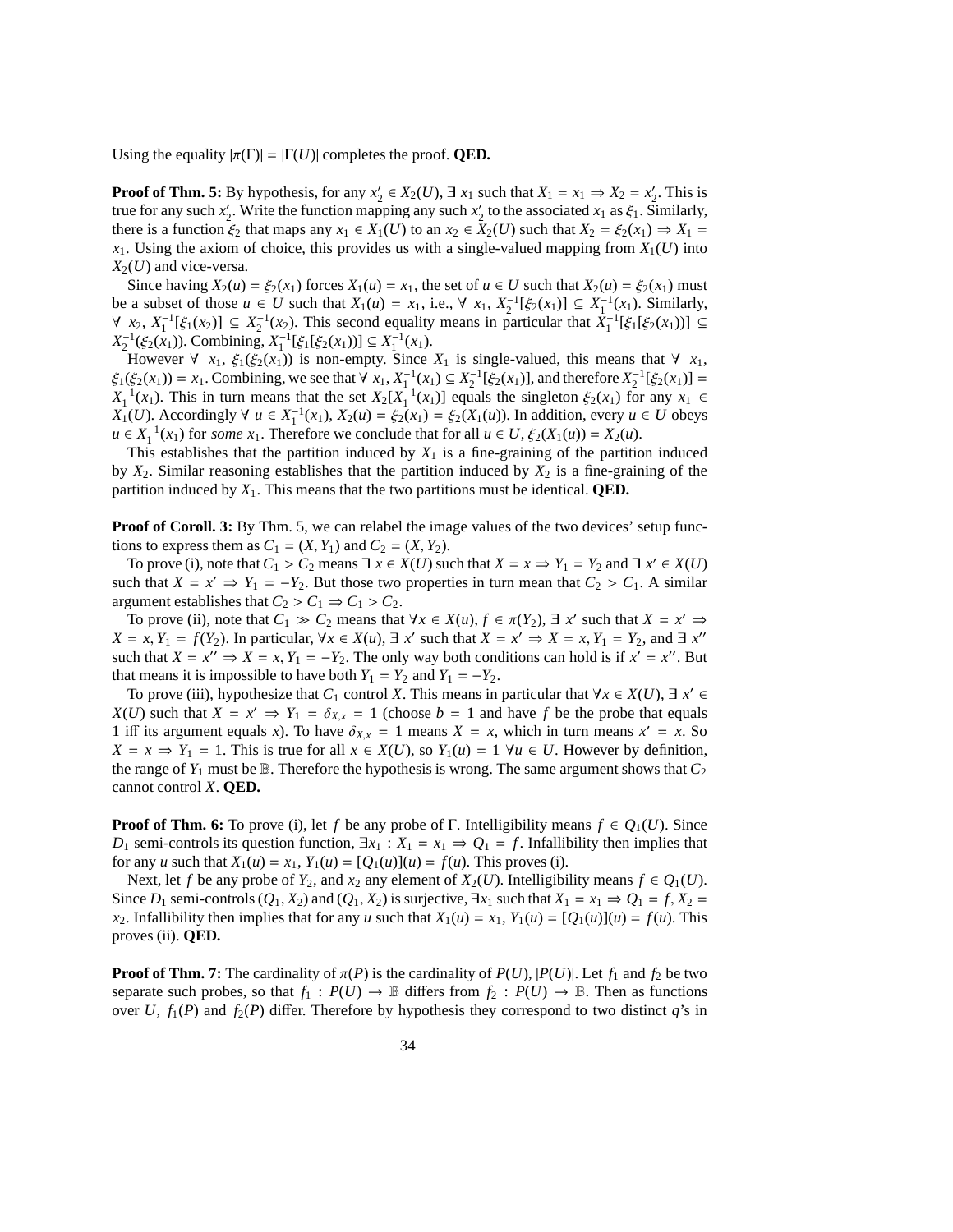*Q*<sup>'</sup>(*U*). So |*Q*<sup>'</sup>(*U*)| ≥ |*P*(*U*)|. In turn, |*Q*(*U*)| = |*R*(*P*(*U*))| ≤ |*P*(*U*)|. So |*Q*<sup>'</sup>(*U*)| ≥ |*Q*(*U*)|. Similar reasoning establishes that  $|Q(U)| \ge |Q'(U)|$ . So  $|Q(U)| = |Q'(U)|$ . Therefore  $|Q(U)| = |P(U)|$  and  $|Q'(U)| = |P'(U)|$ . This proves (i).

Now since *P*<sup> $\prime$ </sup> is intelligible to *D*, every  $f \in \pi(P')$  is an element of  $Q(U)$ . Therefore for  $|Q(U)|$ finite, (i)'s conclusion that  $|Q(U)| = |P'(U)|$  means that there is no  $q \in Q(U)$  that is not an element of  $\pi(P')$ . In other words,  $Q = \pi(P')$ . Next, (i)'s conclusion that  $|P'(U)| = |R'(P'(U))|$  establishes that the partition induced by *P'* is identical to the partition induced by  $R'(P')$ . So  $\pi(P') = \pi(Q')$ . Similar reasoning establishes that  $Q' = \pi(P) = \pi(Q)$ . This establishes (ii). **QED.** 

**Proof of Coroll. 4:** Choose  $P = (Y, Q)$  and  $R : (Y, Q)(u) \rightarrow Q(u)$ . (So R is a projection map.) Since  $(Y, Q)$  is surjective,  $|P(U)| = |(Y, Q)(U)| = 2|Q(U)|$ . By Thm. 7, this is impossible if the two self-aware devices are intelligible to each another. **QED.**

**Proof of Prop. 3:** The validity of the claim in (i) is independent of the question function of the devices, so they can be set arbitrarily. Choose  $X_1(U) = X_2(U) = X_3(U) = \{0, 1\}$ . Then choose the reduced form of the setup and conclusion functions of the devices in the reality to be the following four tuples: ([0, 0], [0, 0], [0, 0]); ([0, 0], [[1, 0], [1, 1]); ([1, 1], [0, 0], [1, 0]); ([1, 1], [1, 0], [0, 1]). It is straightforward to verify that each pair of devices is distinguishable and that  $C_1 > C_2$  $C_3 > C_1$ .

To prove (ii), note that under hypothesis,  $C_1 > C_2 \Rightarrow \exists x_1 : X_1 = x_1 \Rightarrow Y_1 = Y_2, C_2 >$  $C_3$  ⇒ ∃  $x_2$  :  $X_2$  =  $x_2$  ⇒  $Y_2$  =  $Y_3$ , ...,  $C_{n-1}$  >  $C_n$  ⇒ ∃  $x_{n-1}$  :  $X_{n-1}$  =  $x_{n-1}$  ⇒  $Y_{n-1}$  =  $Y_n$ ,  $C_n > C_1 \Rightarrow \exists x_n : X_n = x_n \Rightarrow Y_n = -Y_1$ . Mutual distinguishability means that there is a tuple in the reduced form of the reality having that set of *x<sup>i</sup>* values. However that would mean that the tuple has  $y_1 = -y_1$ . So our hypothesis is wrong.

To prove (iii), simply combine Thm. 3 and Thm. 2. **QED.**

**Proof of Prop. 4:** Since *D* is acyclic and finite, it contains at least one root node. Label one such node as  $C_1$ . Hypothesize that there is some other root node in the graph.

Given any  $D' \subseteq D$ , define  $S(D')$  as the union of  $D'$  with the set of all nodes in  $D$  that are successors of a node in  $D'$ . Similarly, define  $P(D')$  as the union of  $D'$  with the set of all nodes in *D* that are predecessors of a node in *D'*.  $S({C_1}) \subset D$  since by hypothesis there is more than one root node. Since *D* is weakly connected, this means that  $S({C_1}) \subset P[S({C_1})]$ . Since *D* is acyclic and finite, this means that there is a node  $C_i \in S({C_1})$  who has a root node predecessor  $C_k$  where  $C_k \notin S({C_1})$ .

So  $C_j$  is a successor of two separate root nodes,  $C_k$  and  $C_1$ . By transitivity of strong inference, this means that  $C_1 \gg C_j$  and  $C_k \gg C_j$ . By the hypothesis of the proposition, since  $C_k \neq C_1$ , those two devices are distinguishable. This means it is possible for  $C_1$  to force  $X_j$  to have one value while at the same time *C<sup>k</sup>* forces *X<sup>j</sup>* to have a different value. This is a contradiction. **QED.**

**Proof of Prop. 5:** The proof of (i) is by example. Consider the following set of five quadruples:

 $V = \{(-1, -1, -1, -1); (-1, -1, 1, -1); (1, -1, -1, 1); (1, 1, 1, -1), (-1, 1, 1, 1)\}$ 

By Lemma 1, *V* is the reduced form of a reality consisting of two devices  $C_1$  and  $C_2$ , where we identify any quadruple in *V* as the value  $(x_1, y_1, x_2, y_2)$ , so that  $X_1(U) = X_2(U) = \mathbb{B}$ . By inspection,  $C_1 > C_2$  (e.g.,  $X_1 = 1 \Rightarrow Y_1 = -Y_2$ ). Similarly, by inspection  $C_1$  and  $C_2$  are distinguishable, and copies of each other. This completes the proof of (i).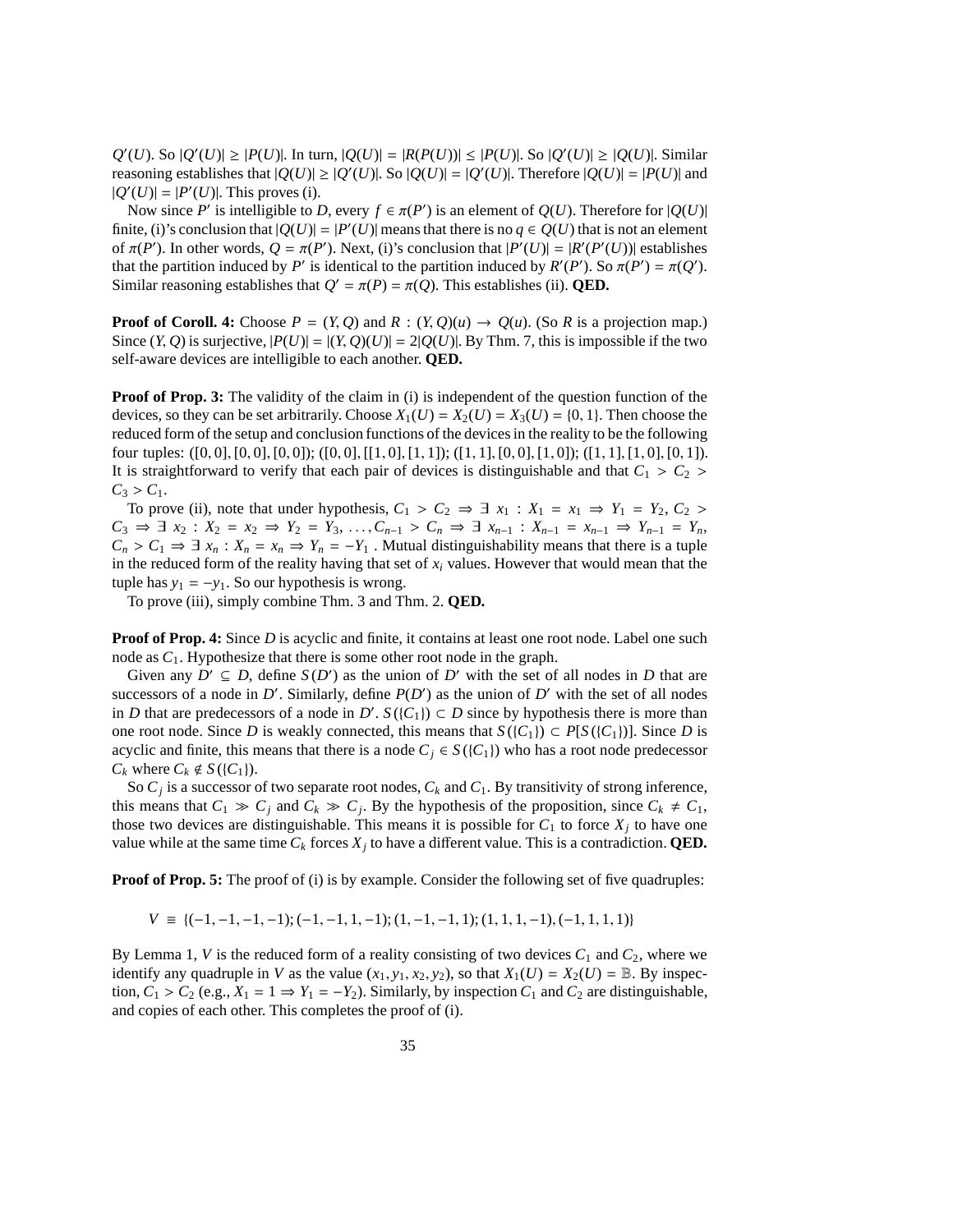To prove the first part of (ii), first note that  $C_1 \gg C_2$  requires that for all  $x_2$ , there is (an  $x_1$ ) that forces  $X_2 = x_2$  and  $Y_1 = Y_2$ ), and (an  $x_1$  that forces  $X_2 = x_2$  and  $Y_1 = -Y_2$ ). In other words, there is a single-valued map  $\xi$  :  $X_2(U) \to X_1(U)$  such that the quadruple  $(X_1 = \xi(x_2), Y_1 =$  $y_1, X_2 = x_2, Y_2 = y_1$  occurs for some  $y_1$  in some tuple in the reduced form of the reality while  $(X_1 = \xi(x_2), Y_1 = y_1, X_2 = x'_2, Y_2 = y_2)$  does not occur for any  $y_2$  if  $x'_2 \neq x_2$ , and also does not occur for  $y_2 = -y_1$  if  $x'_2 = x_2$ . Similarly, there is a single-valued map  $\tilde{\xi}' : X_2(U) \to X_1(U)$  such that the quadruple  $(X_1 = \xi(x_2), Y_1 = y_1, X_2 = x_2, Y_2 = -y_1)$  occurs for some  $y_1$  in some tuple in the reduced form of the reality while  $(X_1 = \xi(x_2), Y_1 = y_1, X_2 = x'_2, Y_2 = y_2)$  does not occur for any *y*<sub>2</sub> if  $x'_2 \neq x_2$ , and also does not occur for  $y_2 = y_1$  if  $x'_2 = x_2$ . By construction, both  $\xi$  and  $\xi'$ are invertible. Furthermore, for all  $x_2$ ,  $\xi(x_2) \neq \xi'(x_2)$ . So  $|\overline{X}_1(U)| \geq 2|X_2(U)|$ . On the other hand,  $|X_1(U)| = |X_2(U)|$  because  $C_1$  and  $C_2$  are copies of each other. Therefore they must have infinite setup functions.

The existence proof for (ii) is by example. Define a set of quadruples

$$
T \equiv \{(1, -1, 1, -1); (2, 1, 1, -1); (3, -1, 2, 1); (4, 1, 2, 1); (5, -1, 3, -1), (6, 1, 3, -1), \ldots\}
$$
  
= { $(i, 1 - 2(i \mod 2), \lceil (i/2), 1 - 2(\lceil (i/2) \mod 2) \rceil) : i \in \mathbb{N}\}$ 

Next, fix any set of spaces  $\sigma$ , where the spaces  $\{y_1\} = \{y_2\} \equiv \mathbb{B}$  and  $\{x_1\} = \{x_2\} \equiv \mathbb{N}$  all occur in  $\sigma$ . Let *S* be a subset of the Cartesian product of the spaces in  $\sigma$ . Say that for every  $t \in T$ ,  $(x_1, y_1, x_2, y_2) = t$  for exactly one element of *S*, and no element of *S* contains a quadruple  $(x_1, y_1, x_2, y_2) \notin T$ . (So there is a bijection between *S* and *T*, given by projecting any element of *S* onto its four components corresponding to the spaces  $\{x_1\}$ ,  $\{x_2\}$ ,  $\{y_1\}$  and  $\{y_2\}$ .)

By Lemma 1, *S* is the reduced form of a reality, where we can define  $X_1(U) \equiv \{x_1\}$ ,  $Y_1(U) \equiv$  ${y_1}, X_2(U) \equiv {x_2}, Y_2(U) \equiv {y_2}.$  Accordingly group  $(X_1, Y_1)$  into a device  $C_1$  and  $(X_2, Y_2)$  into a device  $C_2$ . By inspection, the relation in *T* between pairs  $x_1$  and  $y_1$  is identical to the relation in *T* between pairs  $x_2$  and  $y_2$ . (Those relations are the pairs  $\{(1, -1); (2, 1); (3, -1), \ldots\}$ .) So the devices  $C_1$  and  $C_2$  in the reality are copies of each other.

Next, note that  $\forall x_2 \in \mathbb{N}, y_1 \in \mathbb{B}, (2x_2 + \frac{(y_1-1)}{2}, y_1, x_2, 1 - 2(x_2 \mod 2))$  occurs (once) in *T*. Accordingly,  $X_1 = 2x_2 + \frac{(y_1 - 1)}{2} \Rightarrow X_2 = x_2$ . Also, for any fixed  $x_2$ , choosing either  $X_1 = 2x_2$ or  $X_1 = 2x_2 - 1$  forces  $y_1$  to be either 1 or −1, respectively. Therefore, given that  $x_2$  is fixed, it also forces either  $y_1 = 1 - 2(x_2 \mod 2)$  or  $-y_1 = 1 - 2(x_2 \mod 2)$ . (For example,  $X_1 = 5$  forces  $X_2 = 3$  and  $Y_1 = Y_2$ , while  $X_1 = 6$  forces  $X_2 = 3$  and  $Y_1 = -Y_2$ .) So the choice of  $X_1$  forces either  $Y_1 = Y_2$  or  $Y_1 = -Y_2$ . Therefore  $C_1 \gg C_2$ . **QED**.

**Proof of Prop. 6:** Plugging in, the product of the two inference accuracies is

$$
\left(\frac{\sum_{f_1 \in \pi(Y_2)} \max_{x_1} [\mathbb{E}_P(Y_1 f_1(Y_2) | x_1)]}{2}\right) \left(\frac{\sum_{f_2 \in \pi(Y_1)} \max_{x_2} [\mathbb{E}_P(Y_2 f_2(Y_1) | x_2)]}{2}\right).
$$

Define  $g \equiv Y_1 Y_2$ . Then we can rewrite our product as

$$
\left(\frac{\max_{x_1} [\mathbb{E}_P(g \mid x_1)]}{2} + \frac{\max_{x_1} [\mathbb{E}_P(-g \mid x_1)]}{2}\right) \left(\frac{\max_{x_2} [\mathbb{E}_P(g \mid x_2)]}{2} + \frac{\max_{x_2} [\mathbb{E}_P(-g \mid x_2)]}{2}\right).
$$

For  $|X_1(U)| = |X_2(U)| = 2$ , we can rewrite this as

$$
\left(\frac{|\mathbb{E}_P(g \mid X_1 = 1) - \mathbb{E}_P(g \mid X_1 = -1)|}{2}\right)\left(\frac{|\mathbb{E}_P(g \mid X_2 = 1) - \mathbb{E}_P(g \mid X_2 = -1)|}{2}\right).
$$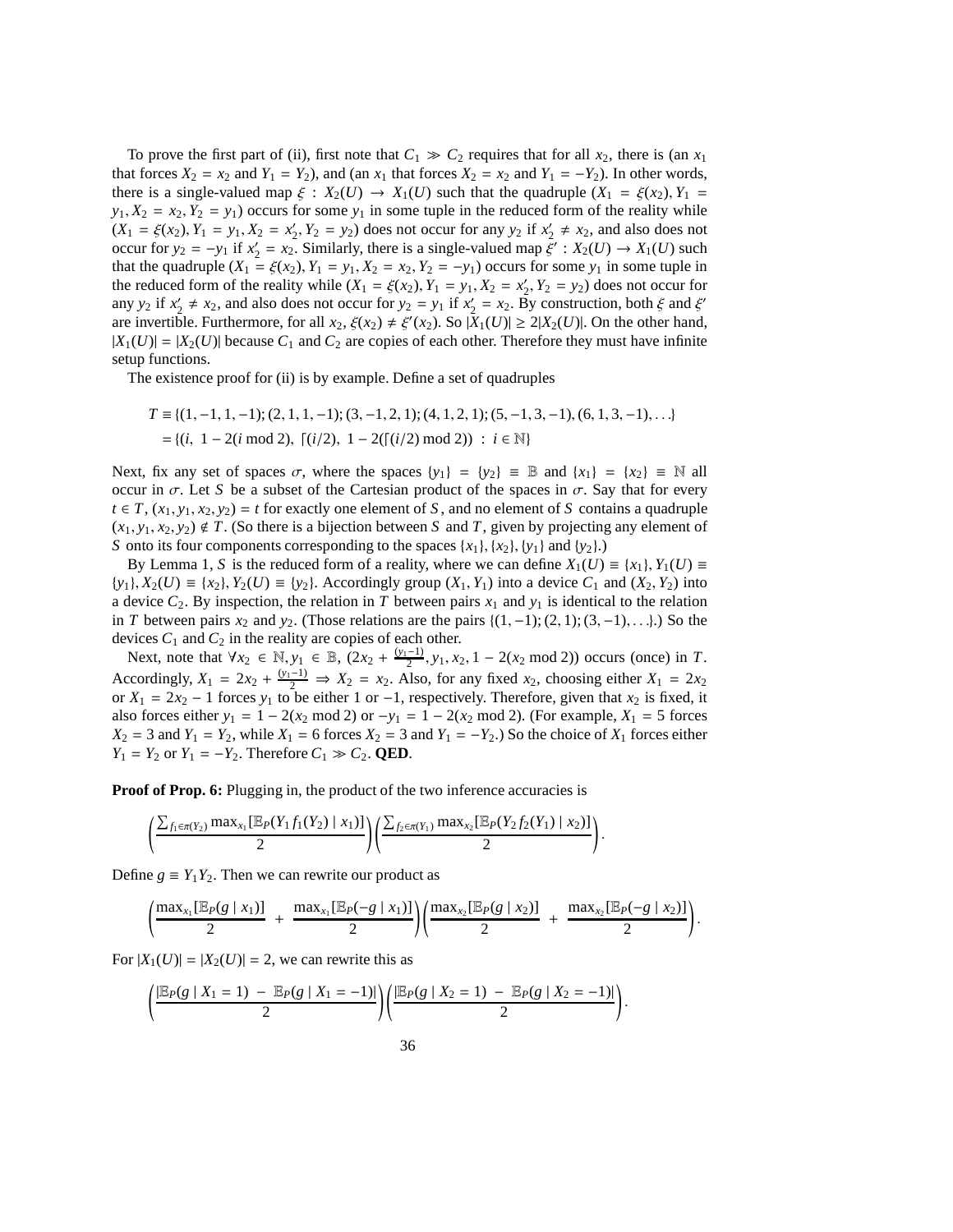Next, since the distinguishability is  $1.0$ ,  $X_1$  and  $X_2$  are statistically independent under *P*. Therefore we can write  $P(g, x_1, x_2) = P(g | x_1, x_2)P(x_1)P(x_2)$ . So for example,  $P(g | x_1) = \sum_{x_2} P(g | x_2)P(x_1)P(x_2)$ .  $(x_1, x_2)P(x_2)$ , and

$$
\mathbb{E}_P(g \mid x_1) = \sum_{x_2} [P(g = 1 \mid x_1, x_2) - P(g = -1 \mid x_1, x_2)] P(x_2)
$$

$$
= 2[\sum_{x_2} P(g = 1 \mid x_1, x_2) P(x_2)] - 1.
$$

Now define  $z_1 = P(g = 1 | x_1 = -1, x_2 = -1), z_2 = P(g = 1 | x_1 = -1, x_2 = 1), z_3 = P(g = 1 |$ *x*<sub>1</sub> = 1, *x*<sub>2</sub> = −1), *z*<sub>4</sub> ≡ *P*(*g* = 1 | *x*<sub>1</sub> = 1, *x*<sub>2</sub> = 1). Note that the 4-tuple (*z*<sub>1</sub>, *z*<sub>2</sub>, *z*<sub>3</sub>, *z*<sub>4</sub>) ∈ *H* so long as none of its components equals 0. Plugging in,

$$
\mathbb{E}_{P}(g | X_1 = -1) = 2[z_1\beta + z_2(1 - \beta)] - 1,
$$
  
\n
$$
\mathbb{E}_{P}(g | X_1 = 1) = 2[z_3\beta + z_4(1 - \beta)] - 1,
$$
  
\n
$$
\mathbb{E}_{P}(g | X_2 = -1) = 2[z_1\alpha + z_3(1 - \alpha)] - 1,
$$
  
\n
$$
\mathbb{E}_{P}(g | X_2 = 1) = 2[z_2\alpha + z_4(1 - \alpha)] - 1.
$$

So the product of inference accuracies is

$$
|[\beta(k(z)) + m(z)][\alpha(k(z) + n(z))]| = |\alpha\beta[k(z)]^2 + \alpha k(z)m(z) + \beta k(z)n(z) + m(z)n(z)|.
$$

This establishes the first part of the proposition. Note that depending on the structure of the mapping from  $(X_1, X_2) \rightarrow (Y_1, Y_2)$ , if we require that both  $Y_i$  be stochastically surjective, there may be constraints on which quadruples  $z \in H$  are allowed. Such restrictions would make our bound be loose.

When  $\alpha = \beta = 1/2$ , the product of inference accuracies reduces to

$$
|\frac{z_1^2 - z_2^2 - z_3^2 + dz_4^2}{4} + \frac{z_2 z_3 - z_1 z_4}{2}| = |\frac{(z_1 - z_4)^2 - (z_2 - z_3)^2}{4}|
$$

This establishes the second claim. The final claim is established by maximizing this expression over *H*. **QED.**

**Proof of Prop. 7:** Given any  $C_1 = (X_1, Y_1)$ , the proposition is proven if we can construct an associated  $D_2$  that  $C_1$  does not correct. To do that, choose  $Y_2 = Y_1$ , and have  $Q_2(U)$  consist of two elements,  $q_1 = Y_1$ , and  $q_2 = -Y_1$ . Define  $Q_2$ 's dependence on  $u \in U$  by requiring that *Y*<sub>1</sub> = −1 ⇔  $Q_2 = q_1$  (i.e.,  $\forall u \in U$  such that  $Y_1(u) = -1$ ,  $Q_2(u) = q_1 = Y_1$ ), and by requiring that *Y*<sub>1</sub> = 1 ⇔  $Q_2 = q_2$ . (Since *Y*<sub>1</sub> is surjective onto **B**, this defines  $Q_2$ 's dependence on all of *U*, and guarantees that  $|\overline{Q_2}(U)| \geq 2$ , as required.)

Plugging in,  $\overline{Q_2} = -1$ . Now the square of both 1 and -1 equals 1. Since  $Y_1 = Y_2$ , this means that *Y*<sub>1</sub>*Y*<sub>2</sub> = <u>1</u>. Combining,  $\overline{Q_2}$  = −*Y*<sub>2</sub>*Y*<sub>1</sub>. Therefore *Y*<sub>2</sub> $\overline{Q_2}$  = −*Y*<sub>1</sub>. Therefore it is impossible that  $Y_1 = Y_2 \overline{Q_2}$ , i.e., there is no  $x_1$  that implies this equality. **QED.** 

#### **APPENDIX B: The lack of restrictions in the definition of weak inference**

Note that there is additional structure in Ex. 1 that is missing in Def. 3. Most obviously, no analog of  $\zeta$  appears in Def. 3. In addition, Def. 3 does not require that there be a component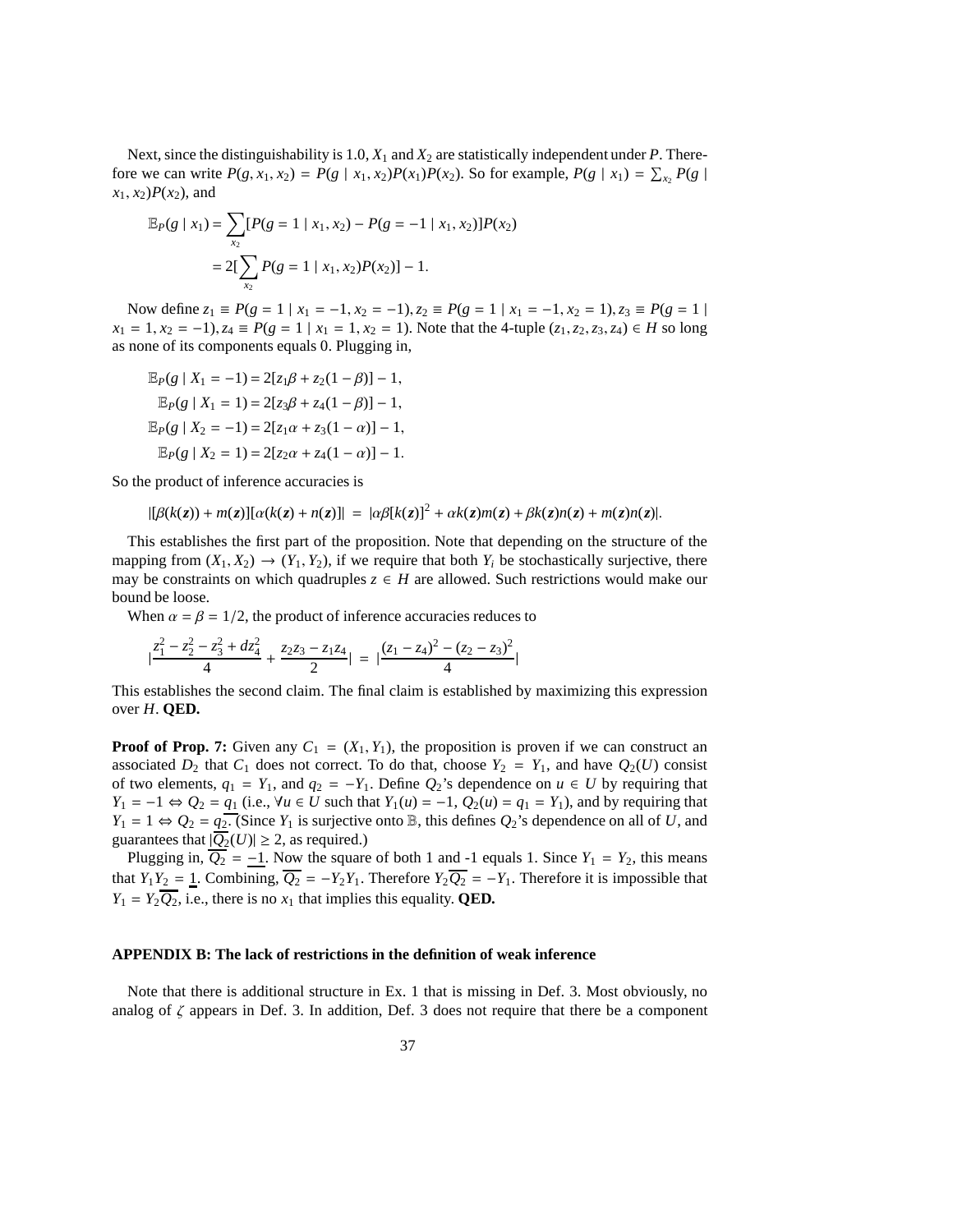of *X* and/or *Y* that can be interpreted as a question-valued function like *Q*. Moreover, even if it is the case that  $X = \chi \otimes Q$ , Def. 3 allows the value imposed on  $\chi$  to vary depending on what probe one is considering, in contrast to the case in Ex. 1. Alternatively, it may be that the question  $Q(u)$  does not equal the associated probe  $f_K$  that is being answered, but so long as  $Y(u) = f_K(\Gamma(u))$  whenever  $\chi(u) \otimes Q(u)$  has a certain value, the device "gets credit" for being able to answer question  $f_K$ . In this, the definition of weak inference doesn't fully impose the mathematical structure underpinning the concept of semantic information. Phrased differently, the impossibility results for weak inference hold even though weak inference only uses some of the structure needed to define semantic information. (See Sec. [9](#page-26-0) for results that involve all of that structure.)

In addition, it may be that the scientist cannot read the apparatus' output display accurately. In this case the scientist would give incorrect answers as to what's on that display. However so long as that inaccuracy was compensated, say by a mistake in the observation apparatus, we would still say that the device infers Γ. Any such extra structure that is in Ex. 1 can be added to the definition of weak inference in Def. 3 if desired, and the impossibility results presented here for weak inference will still obtain. (See Sec. [9](#page-26-0) for a formalization of inference that contains additional structure much like that in Ex. 1.)

The other examples in Sec. [2](#page-2-0) can be cast as instances of weak inference in similar fashions. In particular, all of them have additional structure beyond that required in Def. 3.

It is worth elaborating further this point of just how unrestrictive Def. 3 is. One might argue that to apply to things like computers being used for prediction, a definition of inference should involve additional formal structure like time-ordering, or stipulations about the Chomsky hierarchy power of the device, or stipulations about physical limits restricting the device's operation like the speed of light, quantum mechanical uncertainties, etc.. More abstractly, one might argue that for a conclusion of a device to be physically meaningful, it should be possible to "act" upon that conclusion, and then test through the universe's response to that action whether the conclusion is correct. None of this is required.

Note also that Def. 3 doesn't require that the device be used to infer some aspect of world "outside" of the device. For example, no restrictions are imposed concerning the physical coupling (or lack thereof) at any particular instant of time between the device and what the device infers. The device and what it is inferring can be anything from tightly coupled with each other to completely isolated from each other, at any moment.

As an extreme version of the first end of that spectrum, one can even have the device and what it is inferring be "the same system". For example, this is the case if *X* and/or *Y* depend on every degree of freedom in the universe at some moment in time (in some associated reference frame). In such a situation, the entire universe is the inference device, and it is being used to infer something concerning itself.

As another example of the generality of the definition, note that time does not appear in Def. 3. Ultimately, this is the basis for the fact that the definition of inference applies to both prediction and recollection, aka "retrodiction". This absence of time in Def. 3 also means that not only might the device be the entire universe, but it might be the entire universe across all time. In such a situation, the device is not localized either spatially or physically; the setup and/or conclusion of the device is jointly specified by all degrees of freedom of the universe at all moments.

In addition,  $X = x \Rightarrow Y = f(\Gamma)$  does not mean that  $Y(u)$  is the same for every  $u \in X^{-1}(x)$ . It simply means that whatever values  $Y(u)$  has as *u* varies across  $X^{-1}(x)$  are the same as the values that  $f(\Gamma(u))$  has. This weakness in the definition of inference is necessary for it to accommodate observation devices. (Recall that in such devices  $X(u)$  is how the observation device is set up,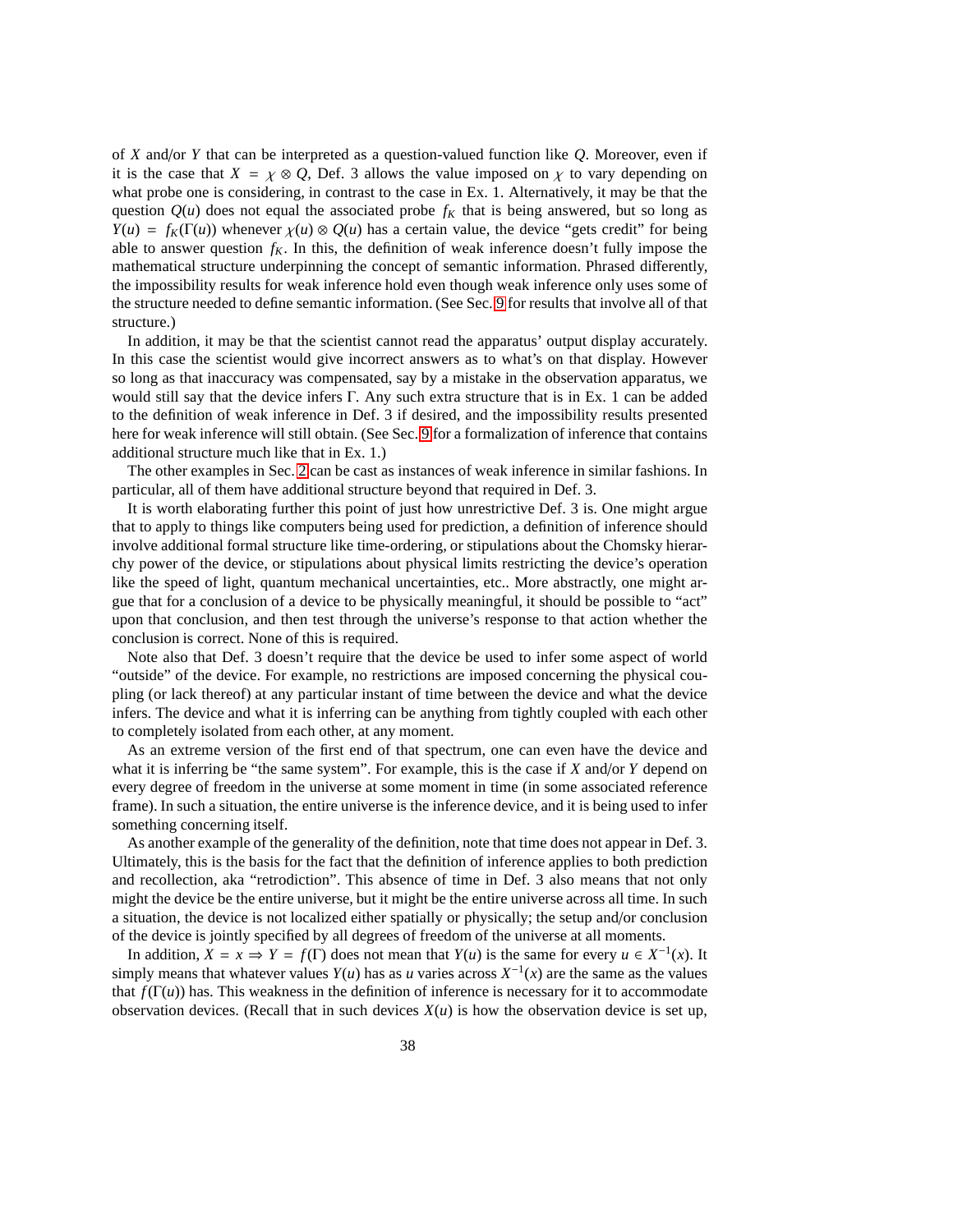and the conclusion of the device depends on characteristics of the external universe, to be types of inference devices.)

Along the same lines,  $C > \Gamma$  does not imply that there is exactly one probe of  $\Gamma$  for which the associated conclusion value is 1. (This is true even though  $\pi(\Gamma(U))$  is a full unary representation of  $\Gamma(U)$ .) Formally,  $C > \Gamma$  does not imply that there is exactly one probe f of  $\Gamma$  such that  $\exists x : X = x \Rightarrow Y = f(\Gamma) = 1$ . There may be more than one such f, or even none. So as embodied in weak inference, for *C* to predict (something concerning the future state of the universe as encapsulated in the function) Γ does not mean that for each  $\gamma \in \Gamma(U)$  there is some associated question *x* that if embodied in *X* guarantees that *Y* correctly says, "yes, in this universe  $u$ ,  $\gamma$  is the value that will occur;  $\Gamma(u) = \gamma$ ". Weak inference only requires that for each  $\gamma$  and associated probe, *X* can be set up so that the device's answer  $Y(u)$  must be correct, not that it can be set up to be correct and answer in the affirmative.

Similarly, *C* > Γ does not imply that *C* can infer a "coarse-grained" version of Γ. It implies that *C* can correctly answer, "does  $\Gamma(u)$  equal  $\gamma_1$ " for some  $\gamma_1 \in \Gamma(U)$ , and that it can correctly answer "does  $\Gamma(u)$  equal  $\gamma_2$ " for some  $\gamma_2 \in \Gamma(U)$ . However it does not imply that *C* can correctly answer, "does Γ(*u*) equal either  $\gamma_1$  or  $\gamma_2$  or both?". In particular, for two functions over *U*, Γ and  $Γ', C > (Γ, Γ')$  does not imply  $C > Γ$ .

As another example of how weak Def. 3 is, recall that *Y* is to be interpreted as including all that the device "knows". On the other hand, it is *X* that includes a specification of what inference task the device is being asked to perform. So in the definition of inference, we don't even require that the device knows what inference task it is being asked to perform. We just ask if it can be given such a task and then come to the right conclusion, even if it doesn't know what its conclusion "means".

There is no reason one could not introduce additional formal structure in the definition of inference to embody some (or all) of these attributes. For example, say we want to analyze the property of a device *C* both inferring some Γ while also being capable of correctly answering "does  $\Gamma(u)$  equal either  $\gamma_1$  or  $\gamma_2$  or both?". We could do this by strengthening the definition of weak inference to also require that for any union of probes of Γ, Φ, there is an  $x \in X(U)$  such that  $X(u) = x$  implies that  $Y(u) = 1 \Leftrightarrow f(\Gamma(u)) = 1$  for some  $f \in \Phi$ . (In general the  $x \in X(U)$ ) that force the device to infer such unions of multiple probes are different from the  $x \in X(U)$  that force the device to infer single probes.) As another example, say we want to have *C* infer some Γ while also knowing how it is set up (so in particular it knows what probe of Γ it is inferring). We can accomplish this by requiring  $C > (\Gamma, X)$ .

Whatever difficulties such additional structures might impose, they are in addition to the impossibility results we derive below; the results below apply no matter what such additional structures are imposed.

In addition, in Def. 3 there are no restrictions on how, physically, the function  $\Gamma$  gets mapped to the setup value  $x$ . So there are no stipulations, implicit or otherwise, about how  $x$  is interpreted. A mechanism for forcing  $X(u)$  to have the desired value for its inference will typically exist in any real device. In fact, in general to infer different functions will require different such mechanisms. So in the real world there is typically a way to replace one such mechanism with another, depending on the function  $\Gamma$  being inferred.

By leaving the mechanism out of the formal definition of inference, all such complications are avoided. In Def. 3, we simply say there exists some appropriate  $x \in X(U)$  for any  $f(\Gamma)$ , with nothing mentioned about how to force the inference device (and therefore  $u$ ) to have what the device is supposed to compute, *f*(Γ), reflected in the value *x*.

Indeed, given any device *C*, we can define a new device  $C' \equiv (X', Y')$  where  $X'(u)$  itself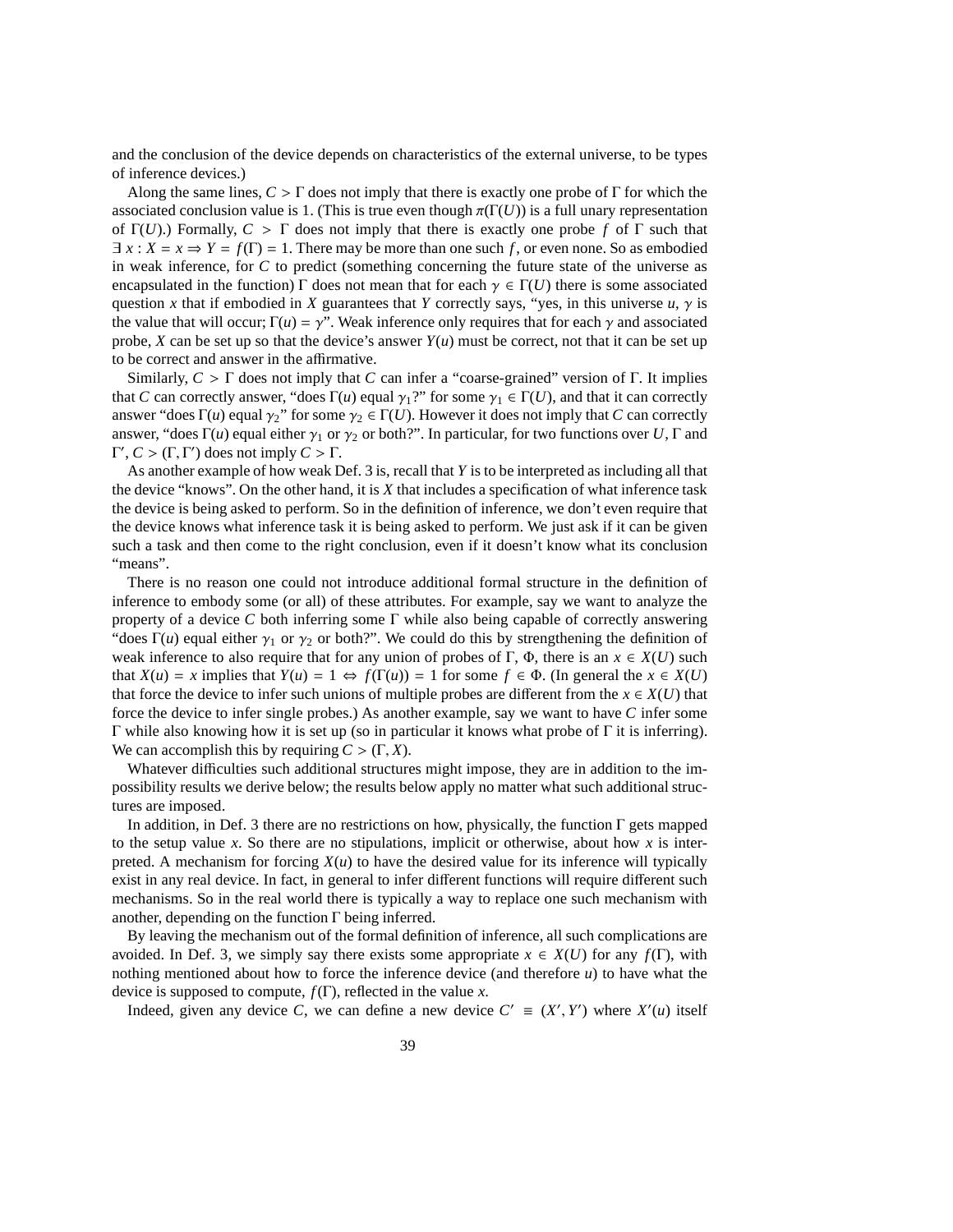specifies the  $f(\Gamma)$  that we wish to answer using the original device  $(X, Y)$ . So for example, say (*X*, *Y*) is a computer running a physical simulation program whose initialized state is given by  $X(u)$ . Then  $C'$  is that computer modified by having a "front end" program that runs first to figure out how to initialize the simulation to have the bit it produces as a conclusion answer the question of interest. In this case, trivially, there is no issue in mapping from Γ to *x*; that mapping is part of the setup function of our new device,  $X'$ .).

In particular, say that there is an "external" scientist who types into the computer *C* a specification of the system whose evolution is to be simulated in the computer (i.e., forces  $X(u)$ ) to have a value that is interpreted as that specification). Then one can define *C* ′ so that the scientist is embodied in  $X'$ (.). In this definition, we view the human scientist as "part of" the device (s)he is using.

In summary, and speaking very colloquially, one can view weak inference as a necessary condition for saying that a device "knows" the actual value of a function of the state of the universe. Whatever else such knowledge entails, it means that the device can, by whatever means, correctly answer (with a yes or a no), "Does the value of the function of the state of the universe equal *z*?" for any value *z* in the codomain of the function.

Like with weak inference, there is no requirement that a device knows how it has been set up for it to strongly infer another device. Similarly, there is no requirement that it be able to strongly infer the unions of probes, no requirements concerning its position in the Chomsky hierarchy, etc. Despite being so pared-down, the definition of strong inference is still sufficient to exhibit some non-trivial behavior.

## **APPENDIX C: Alternative definitions of weak inference**

There are alternatives to Def. 3 that accommodate the case where  $|\Gamma(U)| > 2$  without employing multiple probes. One such alternative uses multiple devices in concert, each sharing the same setup function, and each device's conclusion giving a different bit concerning Γ's value. As an example, say that Γ's range is R. Then we could assign each device to a separate real number, and require that for all *u* one and only one device's conclusion equals 1, namely the device corresponding to the value of Γ(*u*).

To formalize this, say we have a set of devices  $\{C_z : z \in \mathbb{R}\}\$  and some function  $\Gamma : U \to \mathbb{R}$ . In addition suppose there is some vector *x* with components  $x_z$  running over all  $z \in \mathbb{R}$  such that

$$
\mathbf{i}) \cap_{z \in \mathbb{R}} X_z^{-1}(x_z) \equiv \hat{U}_{\Gamma} \neq \varnothing.
$$

**ii**)  $u \in \hat{U}_{\Gamma} \implies \forall z \in \mathbb{R}, Y_z = 1$  iff  $\Gamma(u) = z$ .

**iii**)  $\forall \gamma \in \Gamma(U)$ ,  $\exists u \in \hat{U}_\Gamma$  such that  $Y_\gamma(u) = 1$ .

Then we can jointly set up the set of devices so that their joint conclusion gives  $\Gamma(u)$ , and we can do so without precluding any element of  $\Gamma(u)$ . In this, the set of devices "jointly infers" Γ.

Alternatively, we could use a single device, where we modify the definition of "device" to allow arbitrary cardinality of the range of *Y*. With this modification, the conclusion function of the device does not answer the question of what the value of a particular function of  $\Gamma(U)$  is. Rather it directly encodes the value of Γ(*U*).

It would appear that under such an alternative we do not need to have the value of  $X(u)$  specify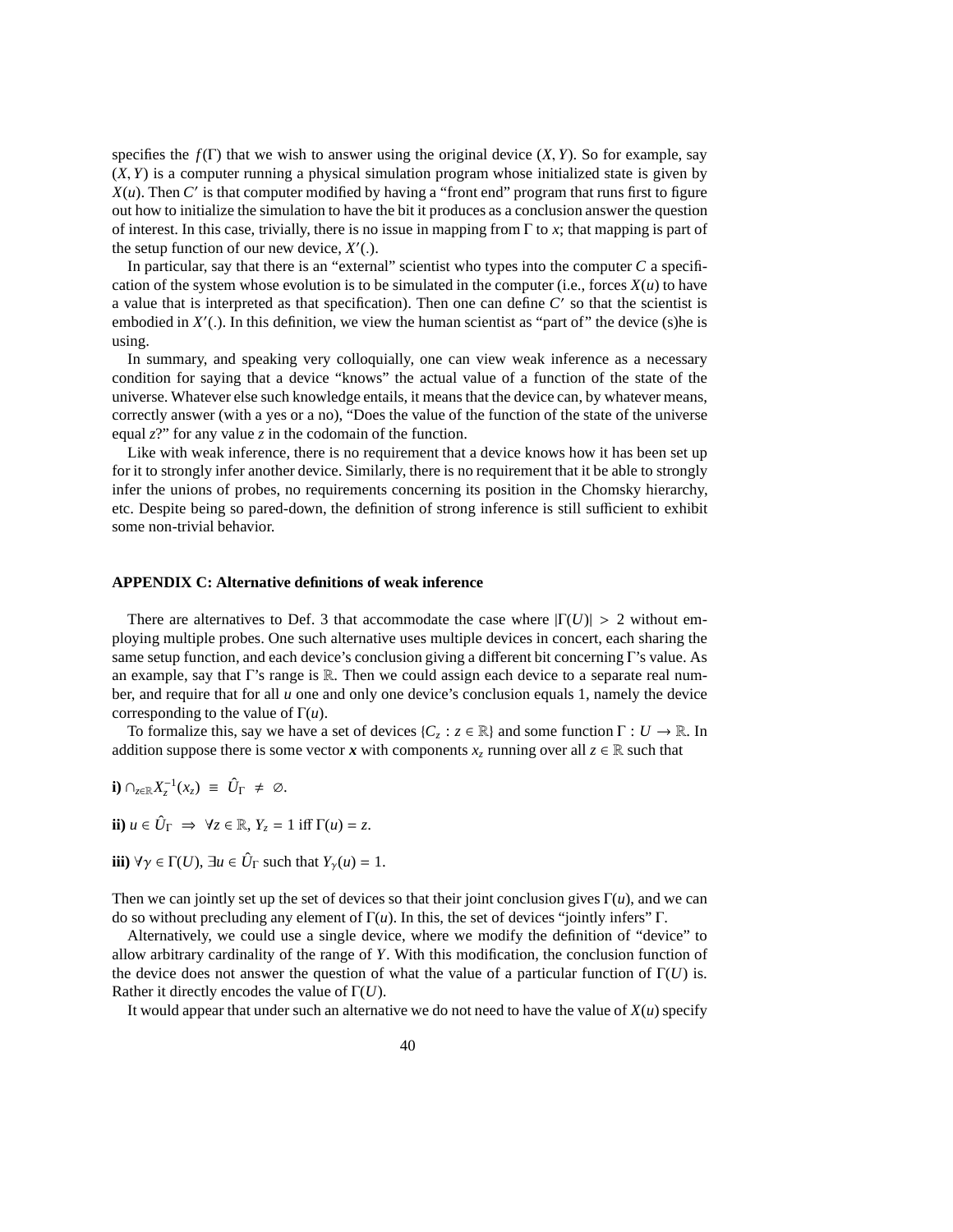the bit concerning  $\Gamma(u)$  that we want to infer, and do not need to consider multiple probes. So for example, it would appear that when the device is being used for prediction, under this alternative  $X(u)$  need only specify what is known concerning the current state of the system whose future state is being predicted, without specifying a particular bit concerning that future state that we wish our device to predict. The conclusion *Y* (or set of conclusions, as the case might be) would specify the prediction in full.

Things are not so simple unfortunately. If we wish to allow the device to infer functions  $\Gamma$  with different ranges, then under this alternative we have to allow different functions relating *Y*(*u*) and Γ(*u*). This need is especially acute if we want to allow |Γ(*U*)| to vary.

Such functions should be surjective, to ensure that our device can conclude every possible value of  $\Gamma(U)$ . (This surjectivity is analogous to the requirement that we consider all probes in Def. 3.) For any such function  $\phi : Y(U) \to \Gamma(U)$ , we would interpret a particular value  $Y(u)$  as saying " $\Gamma(u) = \phi(Y(u))$ ". (This contrasts with the situation when  $Y(U) = \mathbb{B}$ , where we interpret  $Y(u) = +1/-1$  to mean "yes/no", respectively, in response to the question of whether some associated probe has the value  $+1$ .)

One immediate problem with this alternative definition of inference is that it does not allow a device  $(X, Y)$  to infer any function  $\Gamma(U)$  where  $|\Gamma(U)| > |Y(U)|$ . Such difficulties do not hold for Def. 3. For example, if  $X(U) = 3$ , X is a fine-graining of Y with two of its elements contained in *Y*<sup>-1</sup>(-1), and Γ is a fine-graining of *X*, then  $(X, Y) > \Gamma$ . (For every probe of  $\Gamma(U)$ , *x* is chosen to be one of the two elements that cause  $Y(u) = -1$ . The precise *x* chosen for a particular probe *f* is the one that lies in  $(f(\Gamma))^{-1}(-1)$ .)

Other difficulties arise when we try to specify this alternative definition in full. For example, one possible such definition is that *C* infers  $\Gamma$  iff  $\exists x$  and function  $\phi : Y(U) \to \Gamma(U)$  such that  $X = x \Rightarrow \phi(Y) = \Gamma$ . Such a definition is unsatisfying in that by not fixing  $\phi$  ahead of time, it leaves unspecified how the conclusion of the device is to be physically interpreted as an encoding of  $\Gamma(u)$ . (This is in addition to the lack of a fixed mapping from  $\Gamma$  to *x*, a lack which also arises in Def. 3.)

To get around this problem we could pre-fix a set of  $\phi$ 's, one for every member of a set of ranges  $\{\Gamma(U)\}\)$ . We could then have *u* pick out the precise  $\phi$  to use. This requires introduction of substantial additional structure into the definition of devices however. (A somewhat related notion is considered in Sec. [9.](#page-26-0)) Another possible solution would be along the lines of  $\forall \phi$ : *Y*(*U*)  $\rightarrow$  Γ,  $\exists x$  such that  $X = x \Rightarrow \phi(Y) = \Gamma$ ". But this returns us to a definition of inference involving multiple functions relating *Y* and Γ.

All of these other difficulties also apply to the definition above of joint inference involving multiple devices. In particular, say we wish to use the same set of devices to jointly infer function having different ranges from one another. Then we have to specify something about how to map the joint conclusion of the devices into an inference in any of those ranges. For example, if the set of devices is  $\{C_z : z \in \mathbb{R}\}\$  and  $\Gamma(U)$  is non-numeric, we would need to specify something about how a joint conclusion  ${Y_z(u)}$  gets mapped into that non-numeric space.

As a final possibility, we could stick with a single device and have  $Y(U) = \mathbb{B}$ , but use some representation of Γ(*U*) in *X* other than the unary representation implicit in Def. 3. For example, we could require that for all binary representations  $\phi$  of  $\Gamma(U)$ , for all bits *i* in that representation, there is an *x* such that  $X = x \Rightarrow Y = \phi_i(\Gamma)$ . This would allow smaller spaces  $X(U)$  in general. But it would still require consideration of multiple functions relating *Y* and Γ. It would also raise the issue of how to encode the elements of  $\Gamma(U)$  as bits.

For simplicity, in the text we avoid these issues and restrict attention to the original definitions.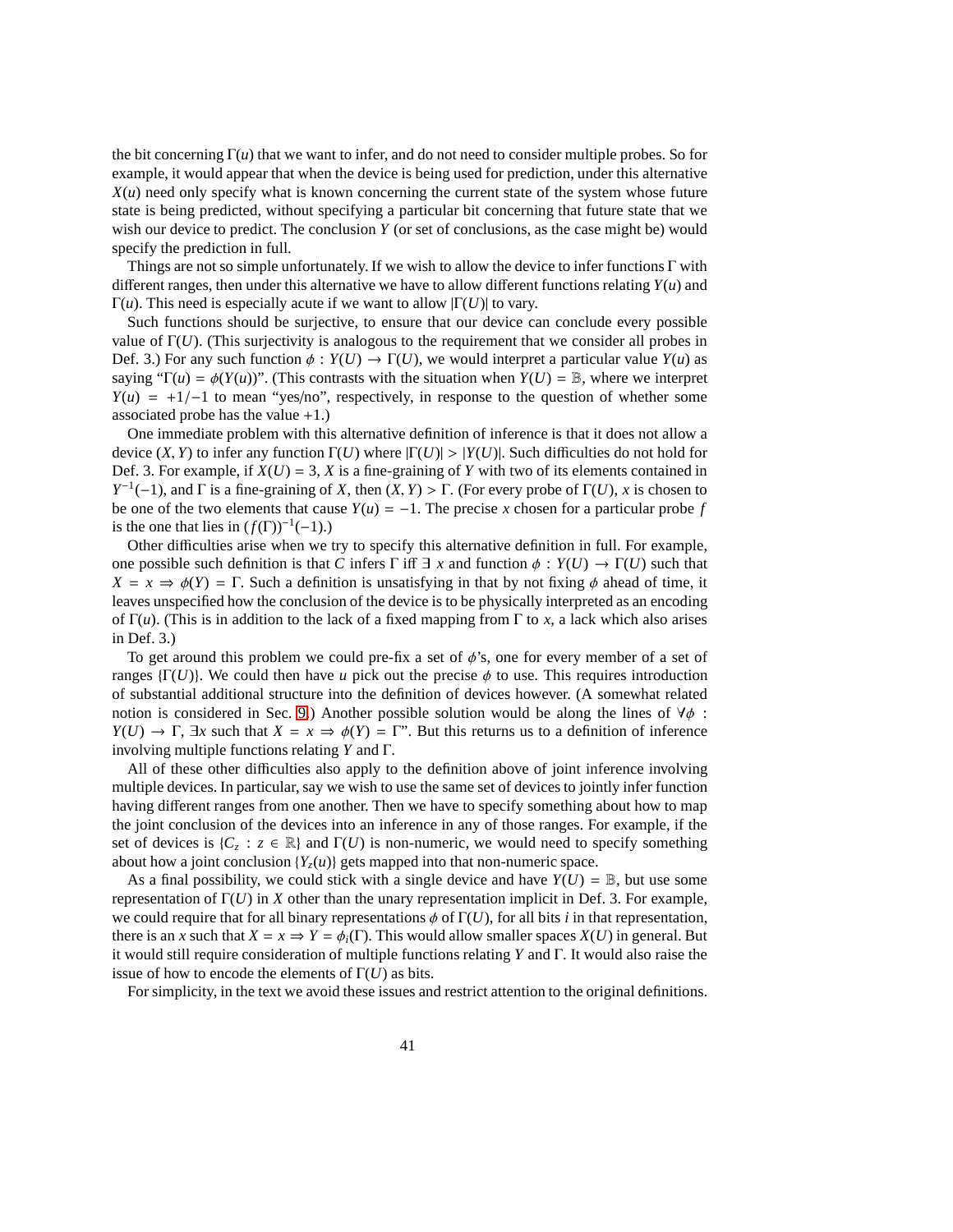#### References

- [1] D. Lewis, On the plurality of worlds, Blackwell publishers, 1986.
- [2] R. Geroch, J. Hartle, Foundations of Physics 16 (1986) 533.
- [3] I. Kanter, Physical Review Letters 64 (1990) 332.
- [4] J. Berger, International Journal of Theoretical Physics 29 (1990) 985–995.
- [5] N. da Costa, F. Doria, International Journal of Theoretical Physics 30 (1991) 1041.
- [6] M. Gell-Mann, S. Lloyd, Complexity 2 (1996) 44–52.
- [7] H. Touchette, S. Lloyd, Physical Review Letters 84 (2000) 1256–1259.
- [8] K. Ruohonen, Complexity 2 (1997) 41.
- [9] W. Hodges, A Shorter Model Theory, Cambridge University Press, 1997.
- [10] J. Schmidhuber, The speed prior: A new simplicity measure yielding near-optimal computable predictions, in: Proc. 15th Conf. on Computational Learning Theory (COLT-2002), 2002, pp. 216–228, lNAI 2375.
- <span id="page-41-0"></span>[11] D. Wolpert, Memory systems, computation, and the second law of thermodynamics, International Journal of Theoretical Physics 31 (1992) 743–785. Revised version available from author.
- <span id="page-41-2"></span><span id="page-41-1"></span>[12] S. Lloyd, Programming the universe, Random House, 2006.
- <span id="page-41-3"></span>[13] S. Lloyd, Nature 406 (2000) 1047.
- <span id="page-41-4"></span>[14] W. Zurek, Nature 341 (1984) 119.
- <span id="page-41-5"></span>[15] R. Landauer, IBM Journal of Research and Development 5 (1961) 183.
- <span id="page-41-6"></span>[16] R. Landauer, Nature 335 (1988) 779–784.
- <span id="page-41-7"></span>[17] C. Moore, Physical Review Letters 64 (1990) 2354-2357.
- <span id="page-41-8"></span>[18] M. Pour-El, I. Richards, International Journal of Theoretical Physics 21 (1982) 553.
- <span id="page-41-9"></span>[19] E. Fredkin, T. Toffoli, International Journal of Theoretical Physics 21 (1982) 219.
- <span id="page-41-10"></span>[20] R. Feynman, Foundations of Physics 16 (1986) 507.
- <span id="page-41-11"></span>[21] C. Bennett, IBM Journal of Research and Development 17 (1973) 525–532.
- <span id="page-41-12"></span>[22] C. H. Bennett, International Journal of Theoretical Physics 21.
- <span id="page-41-13"></span>[23] C. Bennett, in: D. Pines (Ed.), Emerging Syntheses in Science, Addison Wesley, Reading MA, 1987, p. 297.
- <span id="page-41-14"></span>[24] S. Aaronson, quant-ph/[0502072](http://arXiv.org/abs/quant-ph/0502072) (2005).
- <span id="page-41-15"></span>[25] H. Everett, Reviews of Modern Physics 29 (1957) 454–462.
- <span id="page-41-16"></span>[26] D. Wolpert, Computational capabilities of physical systems, Physical Review E 65 (2001) 016128.
- <span id="page-41-17"></span>[27] L. Smolin, The life of the cosmos, Weidenfeld and Nicolson, 2002.
- <span id="page-41-18"></span>[28] A. Aguirre, M. Tegmark, Multiple universes, cosmic coincidences, and other dark matters, hep-th/[0409072](http://arXiv.org/abs/hep-th/0409072) (2005).
- <span id="page-41-19"></span>[29] B. Carr (Ed.), Universe or Multiverse?, Cambridge University Press, 2007.
- <span id="page-41-20"></span>[30] J. Barbour, The end of time, Oxford University Press, 1999.
- <span id="page-41-21"></span>[31] J. Conway, S. Kochen, The free will theorem, [quant-ph](http://arXiv.org/abs/quant-ph/0604079)/0604079 (2006).
- <span id="page-41-22"></span>[32] S. Wolfram, A new kind of Science, Wolfram Media, 2002.
- <span id="page-41-23"></span>[33] M. Tegmark, The mathematical universe, gr-qc:0704.0646v1 (2007).
- <span id="page-41-24"></span>[34] G. McCabe, gr-qc/[0601073](http://arXiv.org/abs/gr-qc/0601073) (2006).
- <span id="page-41-25"></span>[35] P. Davies, Fluctuations and Noise Letters 7 (2007) C37–C50.
- [36] J. Schmidhuber, A computer scientist's view of life, the universe, and everything, in: Foundations of Computer Science: Potential - Theory - Cognition, 1997, pp. 201–208, lNCS 1337.
- <span id="page-41-27"></span><span id="page-41-26"></span>[37] T. Cover, J. Thomas, Elements of Information Theory, Wiley-Interscience, New York, 1991.
- [38] S. Laplace, Philosophical Essays on Probabilities, Dover, 1985, originally in 1825; translated by F.L. Emory and F.W. Truscott.
- <span id="page-41-29"></span><span id="page-41-28"></span>[39] D. Wolpert, PHYSICS TODAY (1992) 98.
- <span id="page-41-30"></span>[40] W. Zurek, Reviews of Modern Physics 75 (2003) 715.
- <span id="page-41-31"></span>[41] D. Zeh, H., Foundations of Physics 1 (1970) 69-76.
- <span id="page-41-32"></span>[42] R. J. Aumann, Interactive epistemology ii: Probability, Int. J. Game Theory 28 (1999) 301–314.
- [43] R. J. Aumann, A. Brandenburger, Epistemic conditions for nash equilibrium, Econometrica 63 (5) (1995) 1161– 1180.
- <span id="page-41-33"></span>[44] K. Binmore, A. Brandenburger, Common knowledge and game theory, sT/ICERD Discussion Paper 88/167, London School of Economics.
- <span id="page-41-35"></span><span id="page-41-34"></span>[45] D. Fudenberg, J. Tirole, Game Theory, MIT Press, Cambridge, MA, 1991.
- [46] D. MacKay, On the logical indeterminacy of a free choice, Mind, New Series 69 (273) (1960) 31–40.